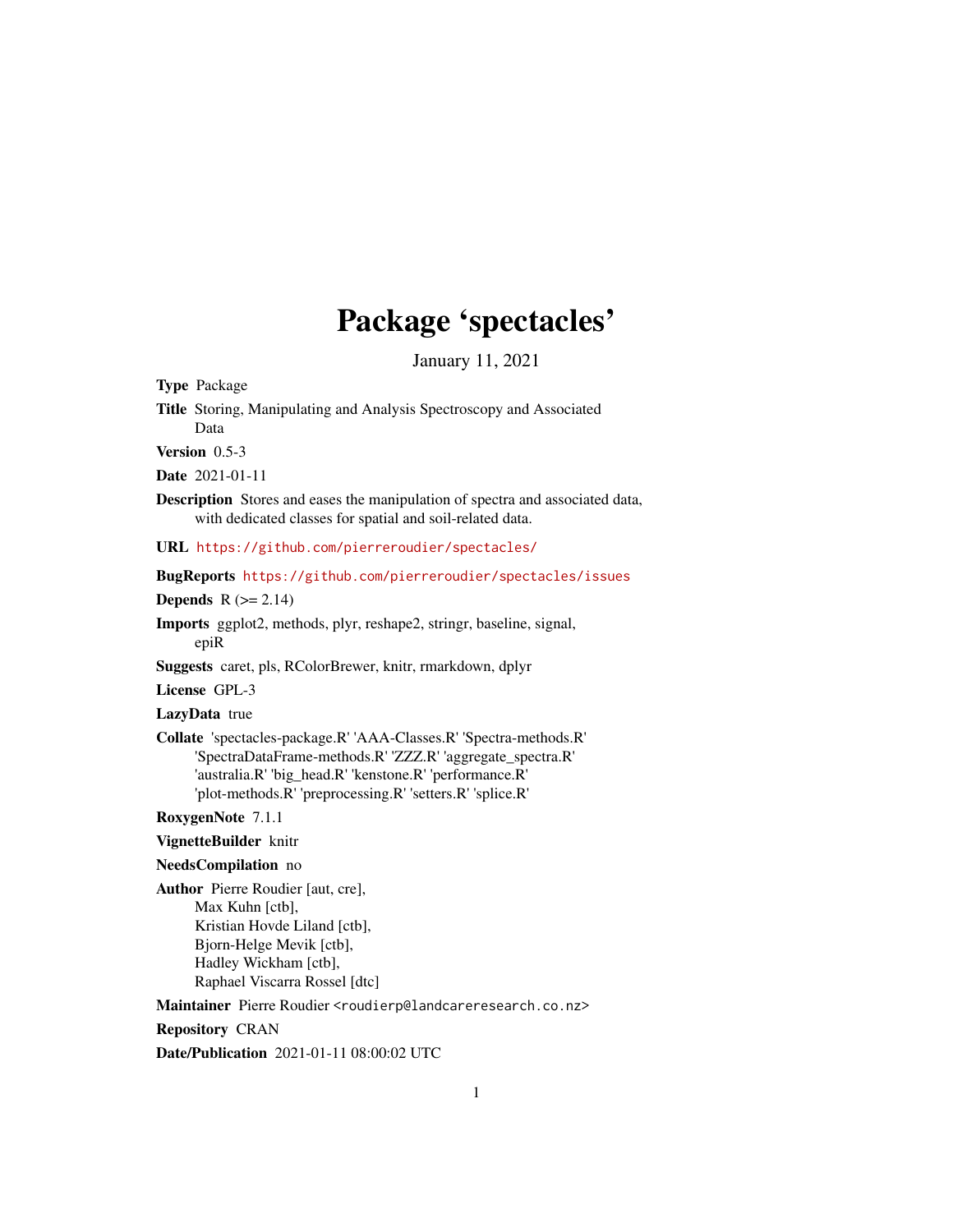# R topics documented:

|                                                                                                              | 3              |
|--------------------------------------------------------------------------------------------------------------|----------------|
|                                                                                                              | 3              |
|                                                                                                              | 5              |
|                                                                                                              | 6              |
|                                                                                                              | $\overline{7}$ |
|                                                                                                              | 9              |
|                                                                                                              | 10             |
|                                                                                                              | 11             |
|                                                                                                              | 12             |
|                                                                                                              | 13             |
|                                                                                                              | 15             |
|                                                                                                              | 17             |
|                                                                                                              | 19             |
|                                                                                                              | 20             |
|                                                                                                              | 21             |
|                                                                                                              | 21             |
|                                                                                                              | 23             |
|                                                                                                              | 24             |
|                                                                                                              | 26             |
|                                                                                                              | 26             |
|                                                                                                              | 27             |
|                                                                                                              | 28             |
|                                                                                                              | 29             |
|                                                                                                              | 30             |
|                                                                                                              | 30             |
|                                                                                                              | 31             |
|                                                                                                              | 32             |
|                                                                                                              | 33             |
| $spectra-methods \ldots \ldots \ldots \ldots \ldots \ldots \ldots \ldots \ldots \ldots \ldots \ldots \ldots$ | 34             |
|                                                                                                              | 37             |
|                                                                                                              | 38             |
|                                                                                                              | 39             |
|                                                                                                              | 40             |
|                                                                                                              | 41             |
| wl                                                                                                           | 42             |
|                                                                                                              | 44             |
|                                                                                                              |                |

**Index**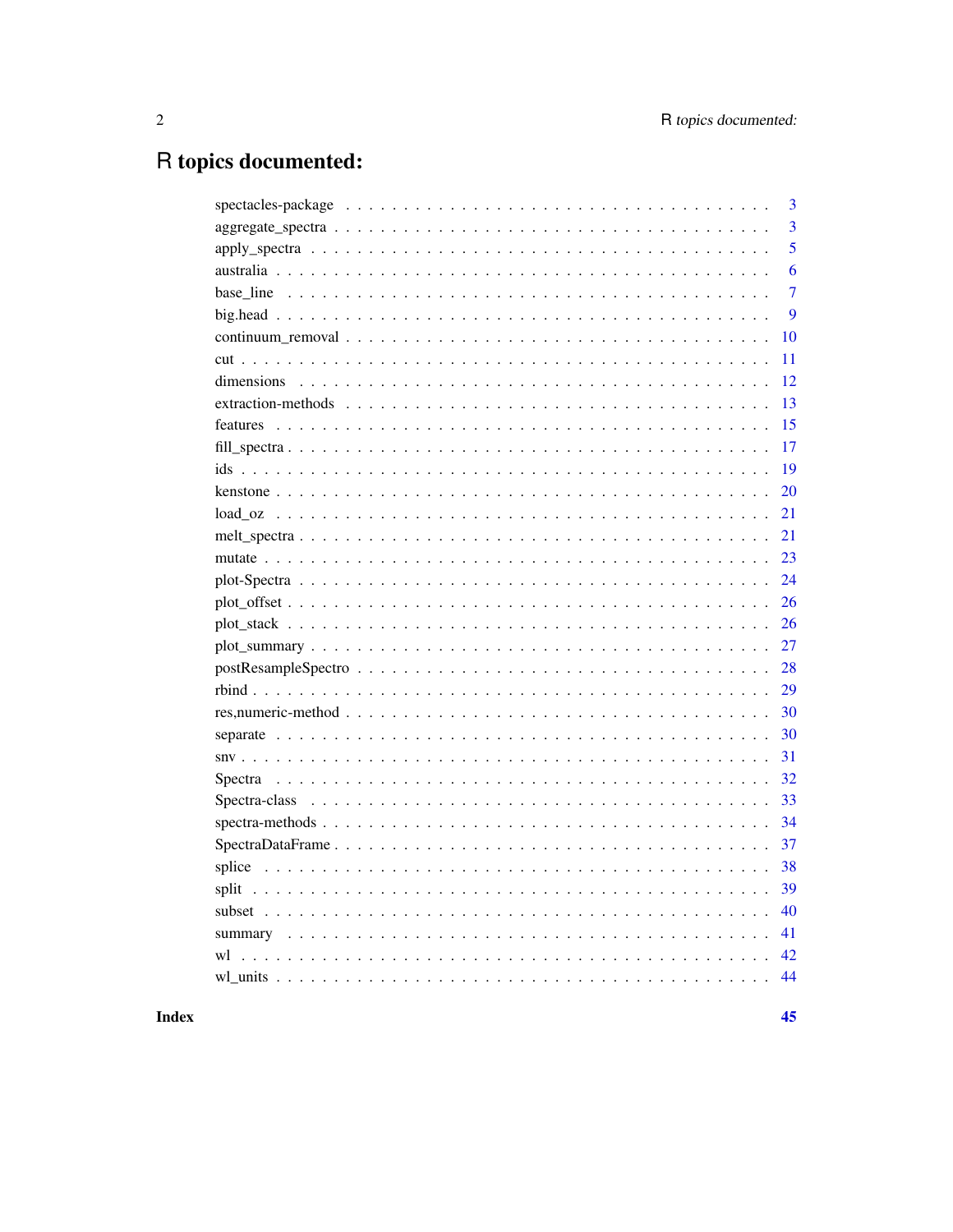<span id="page-2-0"></span>spectacles-package *Storing, Manipulating and Analysis Spectroscopy and Associated Data in R*

#### Description

Stores and eases the manipulation of spectra and associated data.

## Author(s)

Pierre Roudier

<span id="page-2-1"></span>aggregate\_spectra *Aggregates spectral and data information*

## Description

Aggregates spectral and data information of a Spectra object using a user-defined function

#### Usage

```
## S4 method for signature 'Spectra'
aggregate_spectra(obj, fun = mean, ...)
```

```
## S4 method for signature 'SpectraDataFrame'
aggregate\_spectra(obj, fun = mean, id = NULL, ...)
```
#### Arguments

| obi | see below |
|-----|-----------|
| fun | see below |
|     | see below |
| id  | see below |

#### Details

For SpectraDataFrame objects, associated data is also aggregated using the function provided by the fun option. Additionally, the method for SpectraDataFrame has an id option that allows to specify an attribute which will be used to split the object, apply sequentially the fun function, and recombine the results in an unique object.

## Value

An object of the same class as obj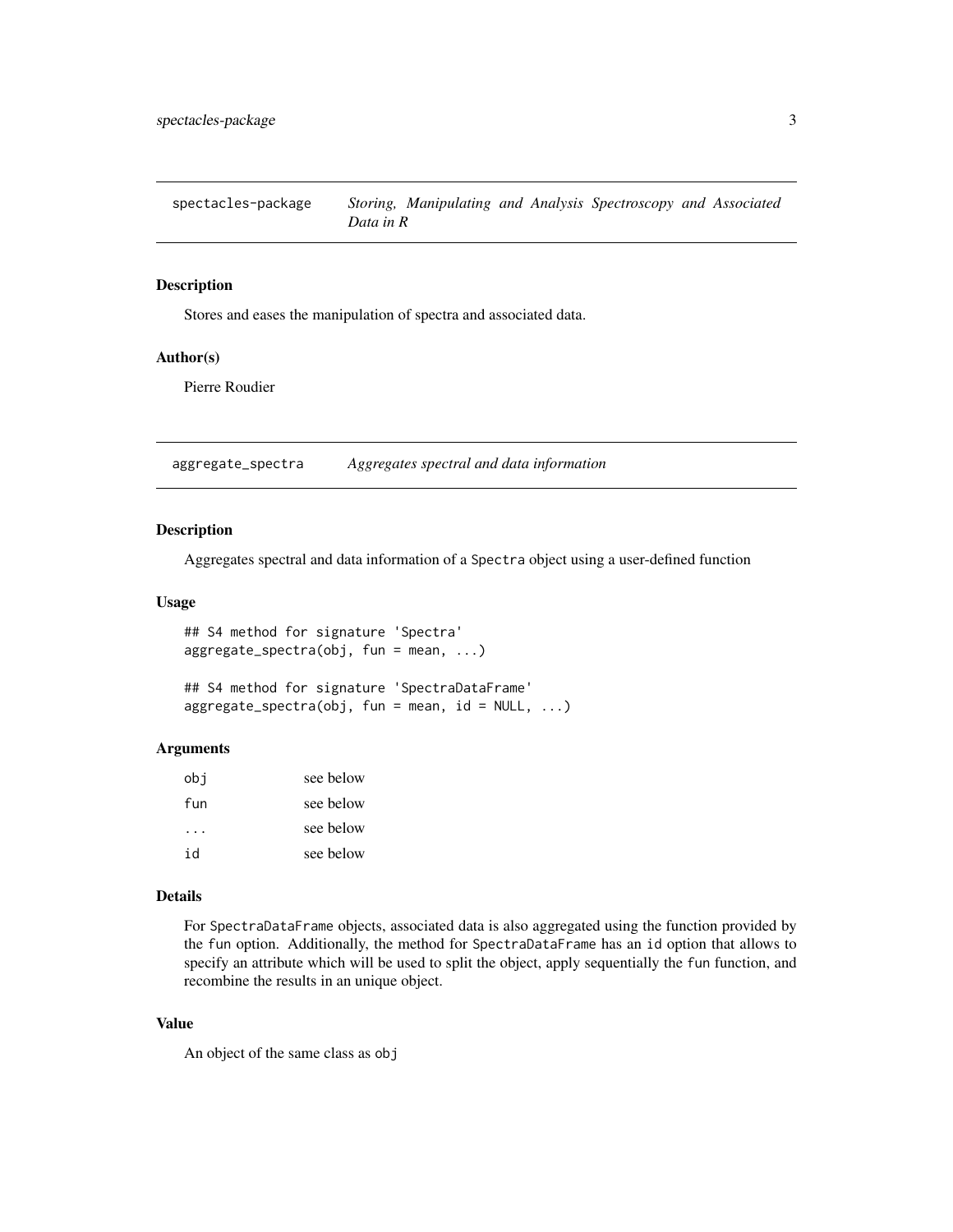## <span id="page-3-0"></span>Methods

## x=Spectra

aggregate\_spectra(obj,fun=mean,...)

- obj A Spectra object
- fun An aggregation function
- ... Expressions evaluated in the context of fun

#### x=SpectraDataFrame

aggregate\_spectra(obj,fun=mean,id=NULL,...)

- obj A SpectraDataFrame object
- fun An aggregation function
- id Attribute(s) to split the object (character vector)
- ... Expressions evaluated in the context of fun

## Author(s)

Pierre Roudier <pierre.roudier@gmail.com>

#### See Also

[apply\\_spectra](#page-4-1)

```
# Loading example data
data(australia)
spectra(australia) <- sr_no ~ ... ~ 350:2500
# Aggregation on the whole collection
m <- aggregate_spectra(australia, fun = mean)
plot(m)
# Aggregation factor-wise
# Generate some kind of factor
australia$fact <- sample(
 LETTERS[1:3],
 size = nrow(australia),
 replace = TRUE
\lambdam <- aggregate_spectra(australia, fun = mean, id = 'fact')
plot(m)
```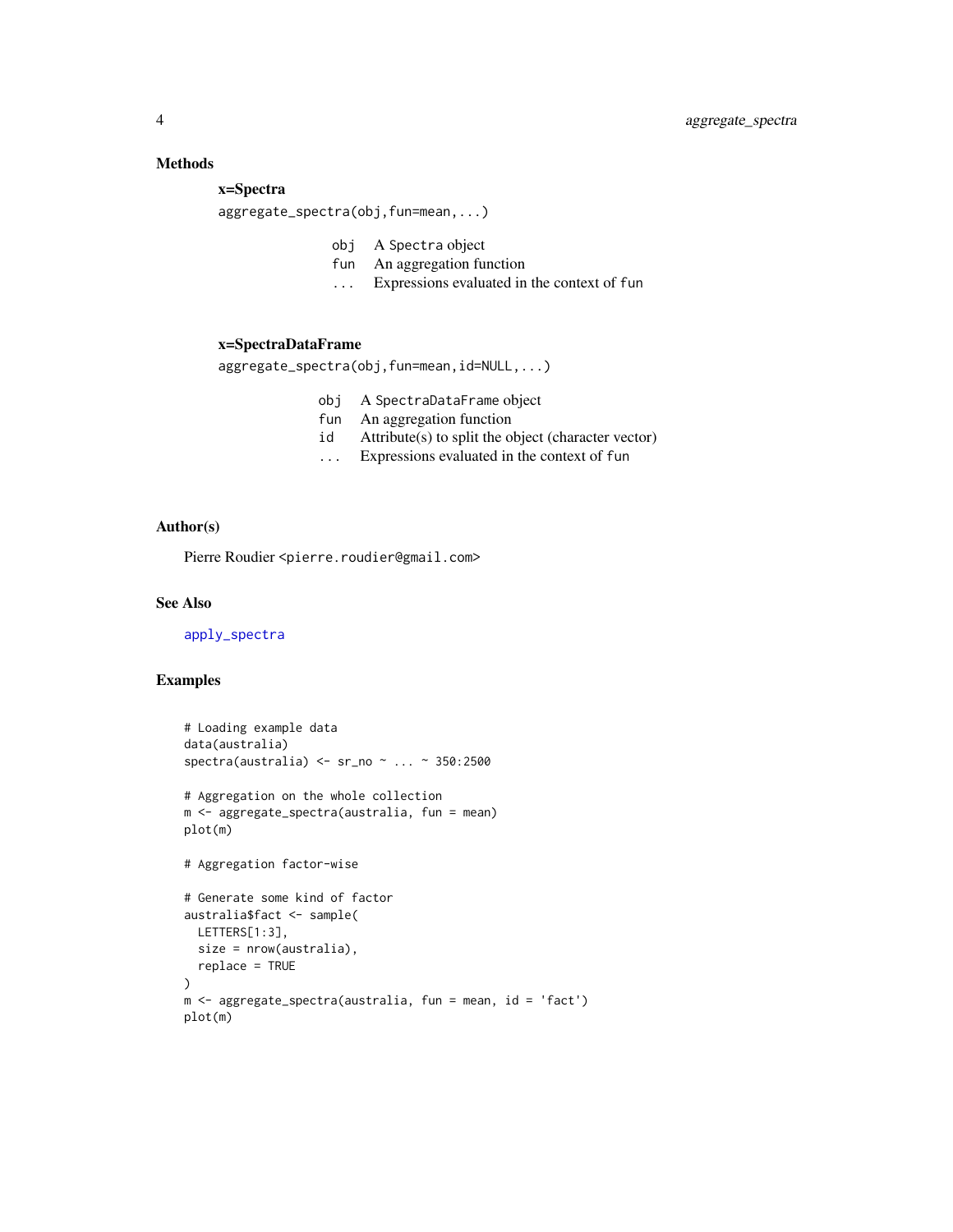<span id="page-4-1"></span><span id="page-4-0"></span>

#### Description

Aggregates spectral and data information of a Spectra object using a user-defined function.

Apply a function and update the spectra of a Spectra object. This function is particularly interesting for pre-processing, e.g to derive the spectra, or apply pre-processing functions such as snv.

#### Usage

apply\_spectra(obj, fun, ...)

#### Arguments

| obi                     | an object inheriting from class Spectra     |
|-------------------------|---------------------------------------------|
| fun                     | an aggregation function                     |
| $\cdot$ $\cdot$ $\cdot$ | expressions evaluated in the context of fun |

## Details

The philosophy of this function is to let the user free to use any function to pre-process a spectra collection, using either functions from the stats package, functions from other packages such as signal, or personal functions.

### Value

An object of the same class as obj

#### Author(s)

Pierre Roudier <pierre.roudier@gmail.com>

## See Also

[aggregate\\_spectra](#page-2-1), [snv](#page-30-1), [rnv](#page-30-2)

```
# Loading example data
data(australia)
spectra(australia) <- sr_no ~ ... ~ 350:2500
# Second derivative
r <- apply_spectra(australia, diff, 2)
plot(r)
```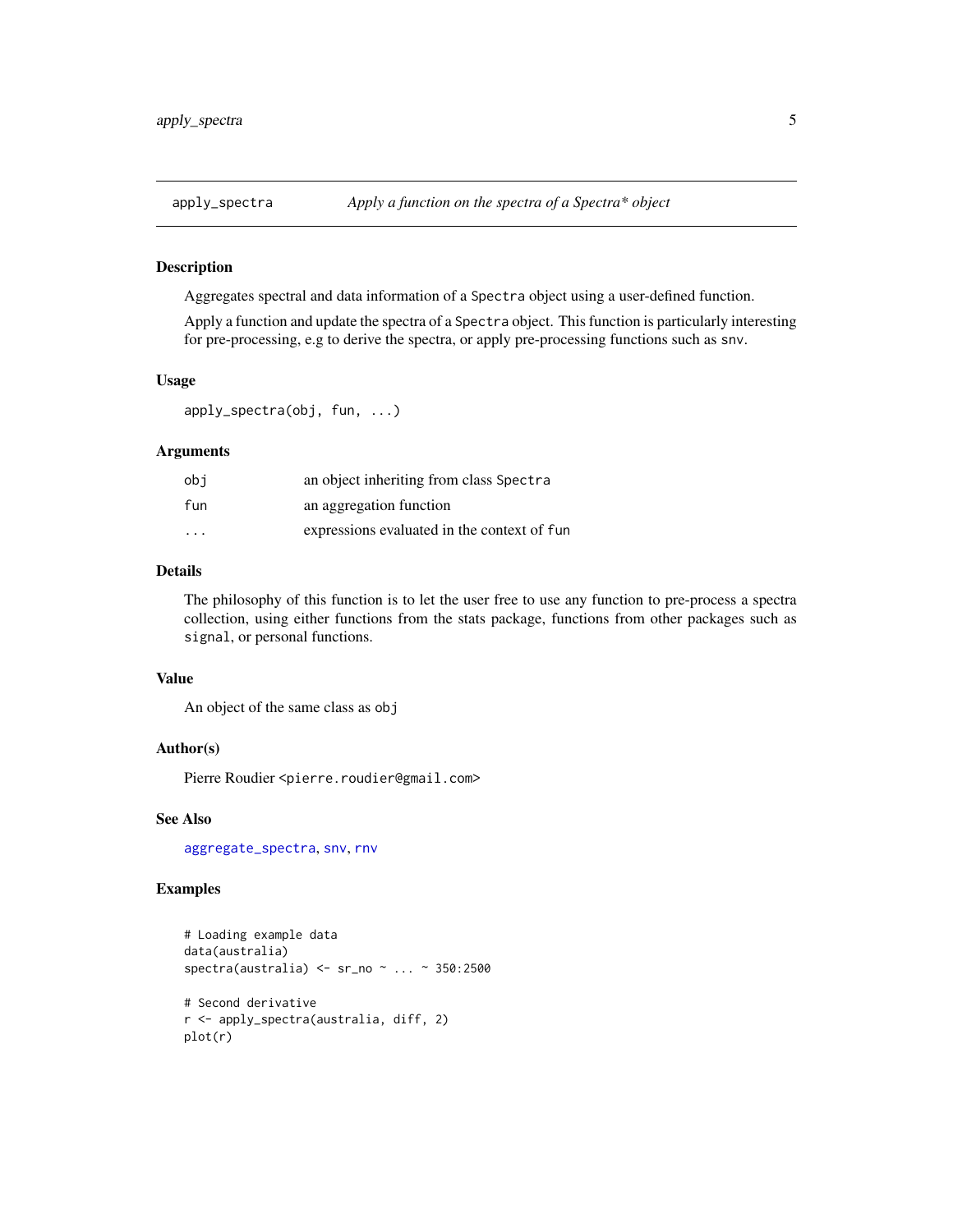#### <span id="page-5-0"></span>6 australia eta aldean artean artean artean artean artean artean australia eta australia eta australia eta australia

```
# Smoothing kernel
k <- kernel("daniell", 20) # define a kernel
r <- apply_spectra(australia, kernapply, k)
plot(r)
## Not run:
# Savitzky-Golay filter (from the signal package)
library(signal)
r \le apply_spectra(australia, sgolayfilt, n = 33, p = 4)
plot(r)
## End(Not run)
```
australia *Australia spectra library data set*

#### Description

The australia data set gathers 100 soil spectra, along side with their organic carbon, pH and clay content values. This data set has been collected by CSIRO.The oz dataset is the first 5 samples of australia, and is here to keep examples fast to run.

The data.frame contains the following columns:

- sr\_noa unique identifier for each spectrum
- carbonsoil organic carbon values
- phsoil pH values
- claysoil clay values
- X350, X351, . . . ,X2499, X2500reflectance in wavelengths 350 to 2500nm

#### Author(s)

Data kindly contributed by Raphael Viscarra Rossel. To reduce the size of the package, the original dataset has been reduced to 100 spectra using the Kennard-Stone algorithm.

#### References

Viscarra Rossel, R. and Behrens, T. 2010.

```
data(australia)
big.head(australia)
spectra(australia) <- sr_no ~ ... ~ 350:2500
data(oz)
big.head(oz)
spectra(oz) <- sr_no ~ ... ~ 350:2500
```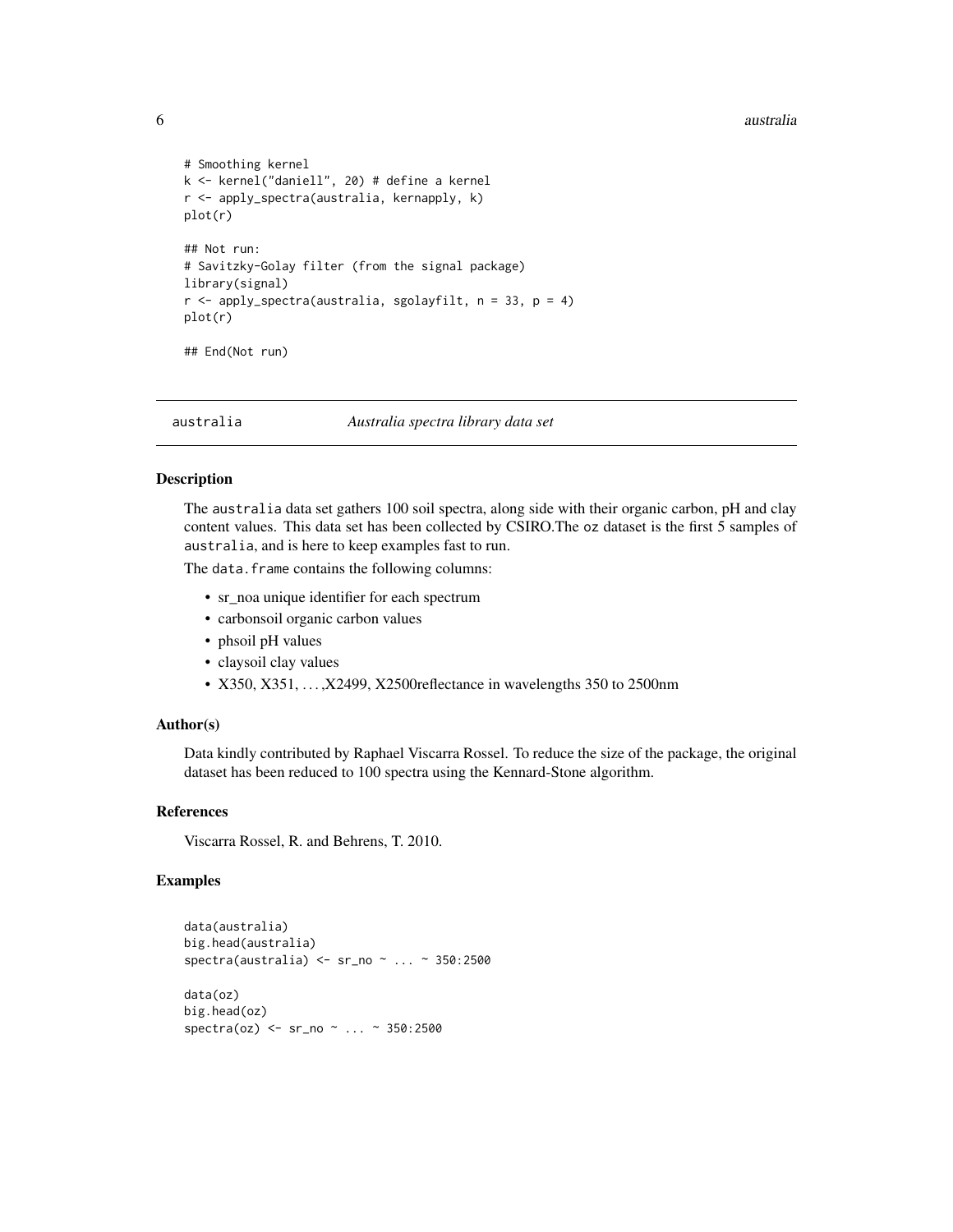<span id="page-6-0"></span>

#### **Description**

Estimates baselines for the spectra in the obj object, using the algorithm named in 'method'.

#### Usage

```
## S4 method for signature 'Spectra'
base_line(object, ...)
```
#### Arguments

| object                  | an object inheriting from class Spectra                                                                                                                                                                           |
|-------------------------|-------------------------------------------------------------------------------------------------------------------------------------------------------------------------------------------------------------------|
| $\cdot$ $\cdot$ $\cdot$ | additional arguments to be passed to the baseline function in the baseline pack-<br>age. The main option would be 'method', to switch between the several base-<br>line methods presented in teh details section. |
|                         |                                                                                                                                                                                                                   |

#### Details

The baseline package implements various algorithms for the baseline correction. The following methods are available:

- 'als': Baseline correction by 2nd derivative constrained weighted regression
- 'fillPeaks': An iterative algorithm using suppression of baseline by means in local windows
- 'irls' (default): An algorithm with primary smoothing and repeated baseline suppressions and regressions with 2nd derivative constraint
- 'lowpass': An algorithm for removing baselines based on Fast Fourier Transform filtering
- 'medianWindow': An implementation and extention of Mark S. Friedrichs' model-free algorithm
- 'modpolyfit': An implementation of Chad A. Lieber and Anita Mahadevan-Jansen's algorithm for polynomial fiting
- 'peakDetection': A translation from Kevin R. Coombes et al.'s MATLAB code for detecting peaks and removing baselines
- 'rfbaseline': Wrapper for Andreas F. Ruckstuhl, Matthew P. Jacobson, Robert W. Field, James A. Dodd's algorithm based on LOWESS and weighted regression
- 'rollingBall': Ideas from Rolling Ball algorithm for X-ray spectra by M.A.Kneen and H.J. Annegarn. Variable window width has been left out

See baseline package documentation for more information and references.

Additionally, the baseline package provides a nice GUI that helps choosing the good baseline method and the good parametrisation. This GUI can be used with the inspectr package. This is demonstrate in the Examples section.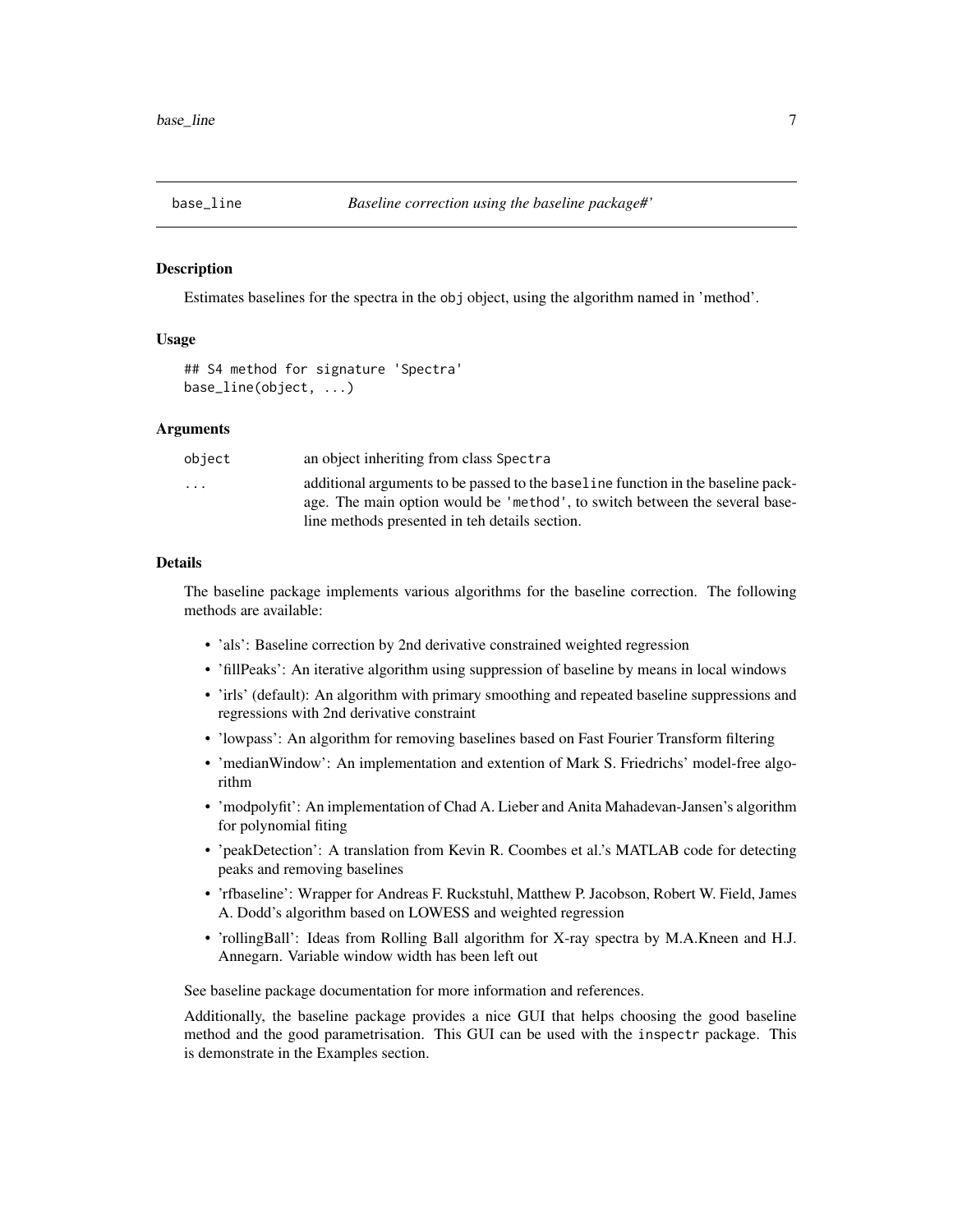<span id="page-7-0"></span>An object of the same class as obj with the continuum removed from its spectra.

#### Author(s)

Interface to the baseline package by Pierre Roudier <pierre.roudier@gmail.com>, baseline package authored by Kristian Hovde Liland and Bjorn-Helge Mevik

#### References

Kristian Hovde Liland and Bjorn-Helge Mevik (2011). baseline: Baseline Correction of Spectra. R package version 1.0-1. http://CRAN.R-project.org/package=baseline

#### See Also

[continuum\\_removal](#page-9-1), [snv](#page-30-1), [rnv](#page-30-2)

```
# Loading example data
data(australia)
spectra(australia) <- sr_no ~ ... ~ 350:2500
# Subsample for demo purposes
australia <- australia[1:10,]
# Correction using the default method (irls)
bl <- base_line(australia)
plot(bl)
# Specifying another method for baseline calculation
bl2 <- base_line(australia, method = "modpolyfit")
plot(bl2)
# Using the baseline package independently
# (useful to plot the corrections)
## Not run:
library(baseline)
bl3 <- baseline(spectra(australia), method = 'irls')
class(bl3) # this is a baseline object
plot(bl3)
# Affecting the baseline-corrected spectra back
# to the SpectraDataFrame object
spectra(australia) <- getCorrected(bl3)
plot(australia)
# Using the baselineGUI with inspectr
baselineGUI(spectra(australia))
## When happy with a configuration, clik "Apply to all" and
## save the results under a name, e.g. "corrected.spectra"
```

```
spectra(australia) <- getCorrected(corrected.spectra)
```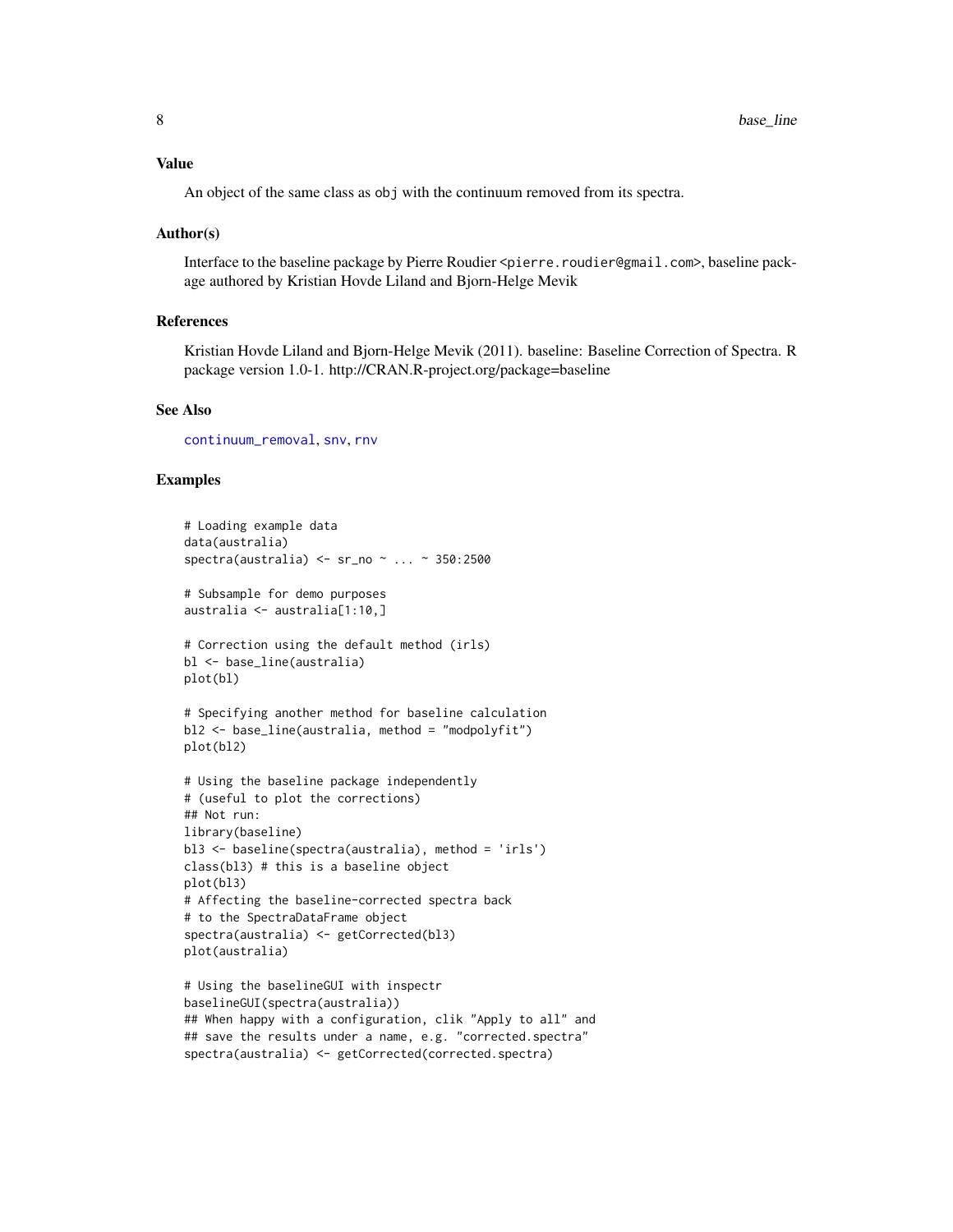#### <span id="page-8-0"></span>big.head 99

plot(australia)

## End(Not run)

## big.head *Return the First or Last Part of an Object*

## Description

Return the First or Last Part of an Object

## Usage

big.head(x,  $n = 5$ ,  $1 = 5$ ,  $r = 5$ )

## Arguments

| $\mathsf{x}$ | a "data.frame" or a "matrix" object                                       |
|--------------|---------------------------------------------------------------------------|
| n            | a single, positive integer, number of rows for the object to return       |
| 1            | a single, positive integer, the number of columns to include on the left  |
|              | a single, positive integer, the number of columns to include on the right |

## Details

Returns the first or last rows of a data frame like head() and tail(), but also only returns the first and last columns. This has been implemented to check big data frames.

#### Value

An object (usually) like 'x' but generally smaller.

#### Author(s)

Pierre Roudier <pierre.roudier@gmail.com>

## See Also

[head](#page-0-0), [tail](#page-0-0)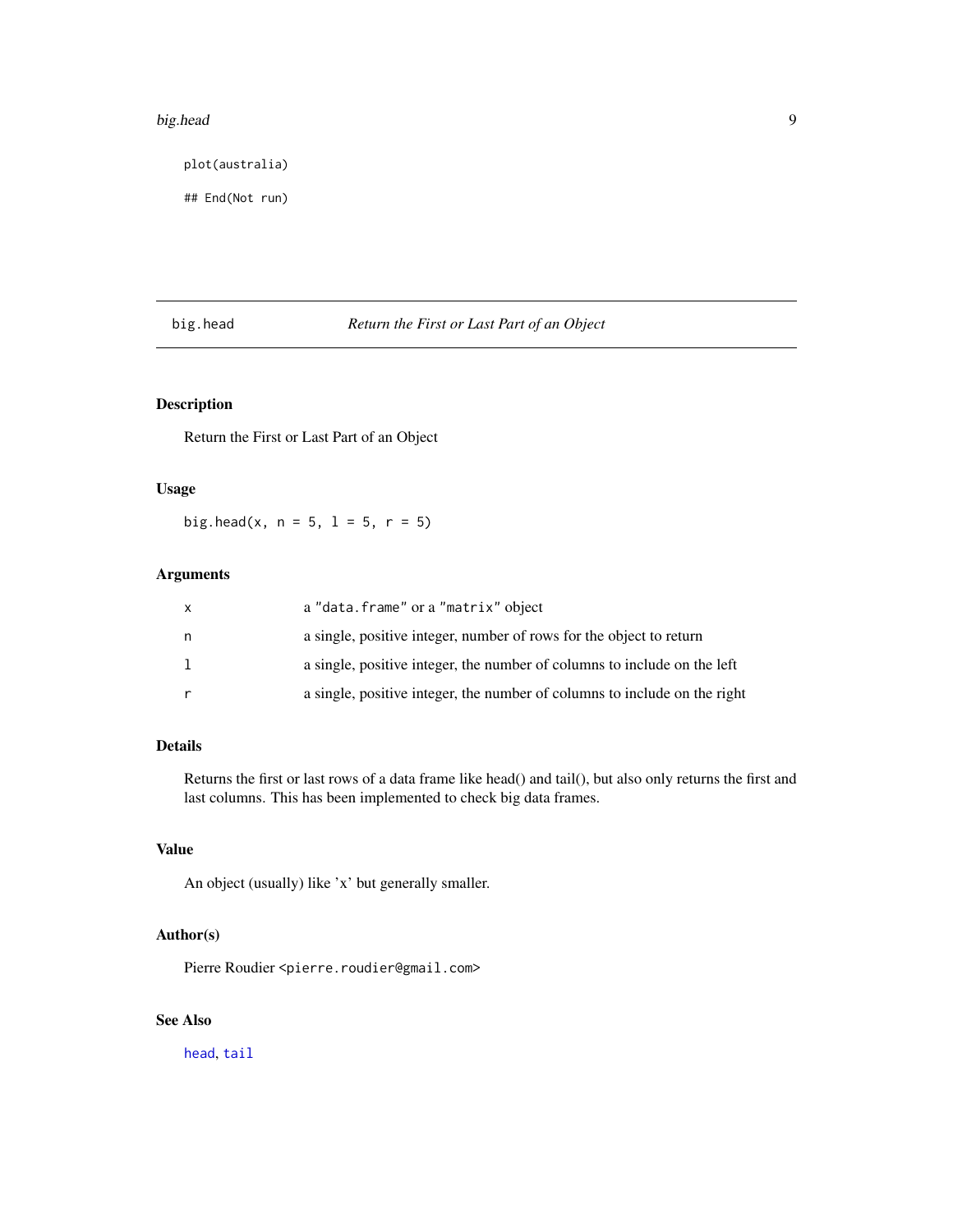## <span id="page-9-0"></span>Examples

```
big.head(mtcars)
big.tail(mtcars)
big.tail(mtcars, 10)
big.head(mtcars, 10, 2, 4)
big.head(mtcars, , , 1)
data(australia)
big.head(australia)
```
<span id="page-9-1"></span>continuum\_removal *Continuum removal*

## Description

Operates a continuum removal on a vector.

#### Usage

```
continuum_removal(x, wl = as.numeric(names(x)), upper = TRUE)
```
## Arguments

|       | a numeric vector                                                                                  |
|-------|---------------------------------------------------------------------------------------------------|
| wl    | the wavelengths of the spectra                                                                    |
| upper | if TRUE, removes the upper convex hull from the spectra, if FALSE, takes the<br>lower convex hull |

#### Details

This operation is commonly done to normalize reflectance spectra and allow comparison of individual absorption features from a common baseline. The removal is based on the upper convex hull of the spectra.

This function is working on vectors. It may applied on matrix or data.frames using the apply function, or on Spectra\* objects using the apply\_spectra function.

## Value

A numeric vector with its continuum removed.

#### Author(s)

Pierre Roudier <pierre.roudier@gmail.com>, based on code from Raphael Viscarra-Rossel.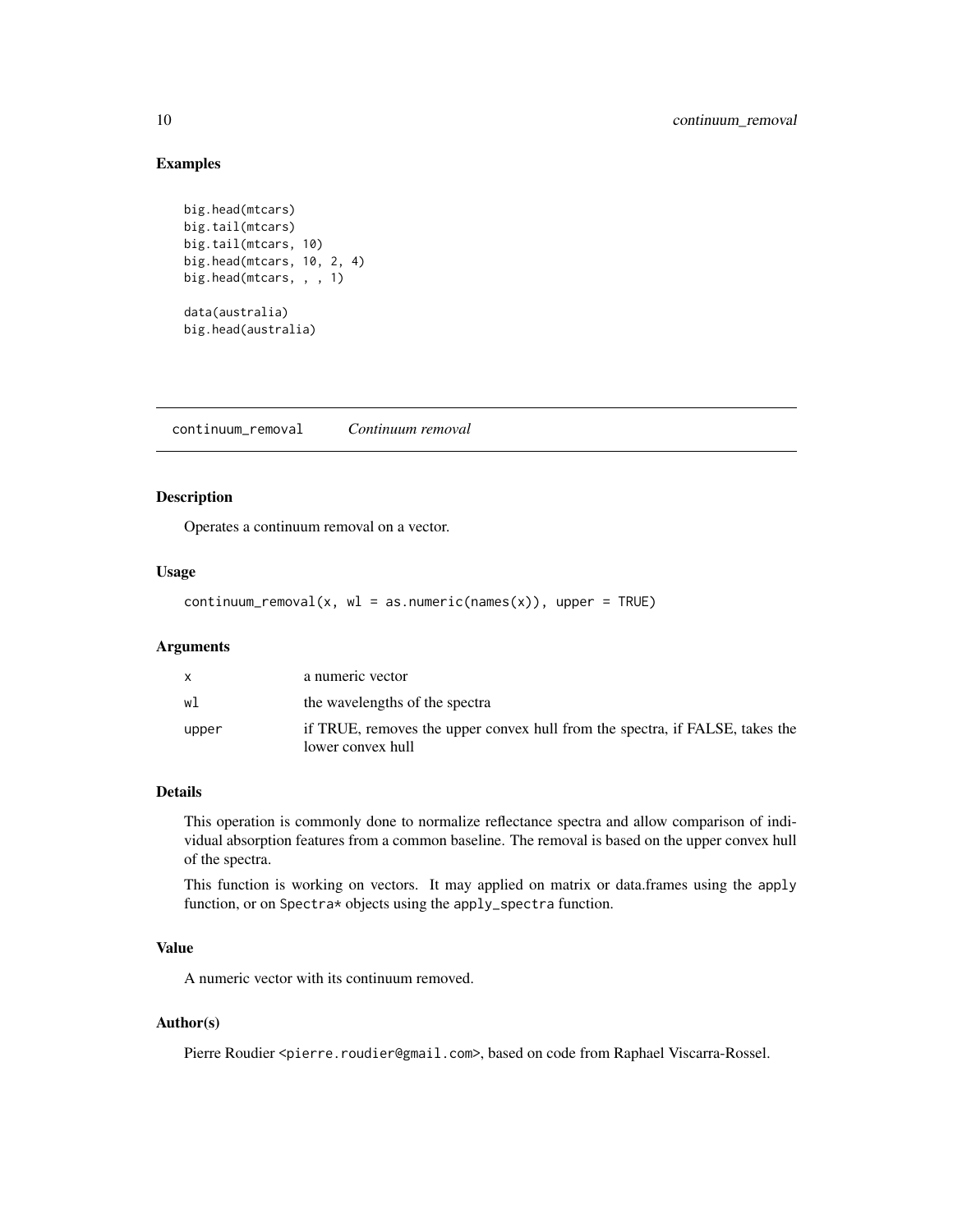#### <span id="page-10-0"></span>cut and the contract of the contract of the contract of the contract of the contract of the contract of the contract of the contract of the contract of the contract of the contract of the contract of the contract of the co

## References

Clark, R.N., and Roush, T.L. 1984. Reflectance spectroscopy: Quantitative analysis techniques for remote sensing applications. Journal of Geophysical Research 89, 6329–6340.

## See Also

[baseline](#page-0-0), [snv](#page-30-1), [rnv](#page-30-2)

## Examples

```
# Loading example data
data(australia)
spectra(australia) <- sr_no ~ ... ~ 350:2500
s <- apply_spectra(australia, continuum_removal)
plot(s)
s <- apply_spectra(australia, continuum_removal, upper = FALSE)
plot(s)
```
#### cut *Manipulating the wavelength range of a* Spectra *object*

#### Description

This methods allows to either select or remove a specific range of wavelengths from a Spectra object.

#### Usage

## S4 method for signature 'Spectra'  $cut(x, ..., wl)$ 

#### Arguments

|                         | an object inheriting from class Spectra                       |
|-------------------------|---------------------------------------------------------------|
| $\cdot$ $\cdot$ $\cdot$ | ignored                                                       |
| w1                      | a vector of the wavelengths to either select or remove from x |

## Details

The wavelengths are extracted if  $wl > 0$ , or removed if  $wl < 0$ . You can't mix negative and positive index in wl.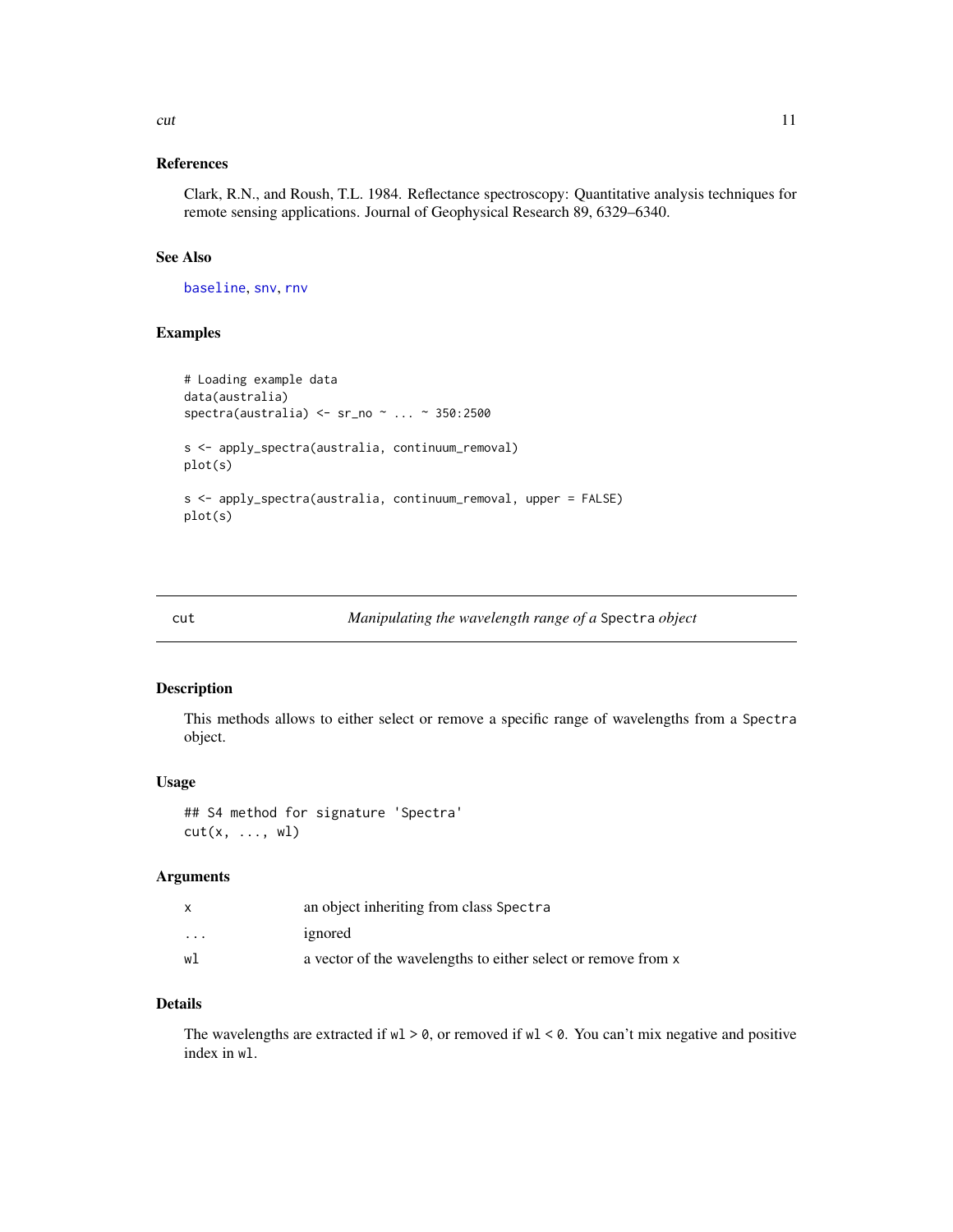## <span id="page-11-0"></span>Value

An object of the same class as x.

## Author(s)

Pierre Roudier <pierre.roudier@gmail.com>

## Examples

```
# Loading example data
data(australia)
spectra(australia) <- sr_no ~ ... ~ 350:2500
# Extracting a specific wavelengths range
s \leftarrow cut(australia, w1 = 450:550)plot(s)
s \leq cut(australia, w1 = c(450:550, 1850:2050))plot(s)
# Removing a specific wavelengths range
s \leftarrow \text{cut}(\text{australia}, \text{wl} = -1*450:550)plot(s)
s \leq cut(australia, w1 = -1*c(450:550, 1850:2050))plot(s)
```
dimensions *Retrieve dimensions of Spectra\* objects*

## Description

Retrieves the wavelengths units and the spectral resolution from Spectra\* objects.

## Usage

```
## S3 method for class 'Spectra'
length(x)
## S4 method for signature 'Spectra'
nrow(x)
## S4 method for signature 'Spectra'
ncol(x)
## S3 method for class 'Spectra'
dim(x)
```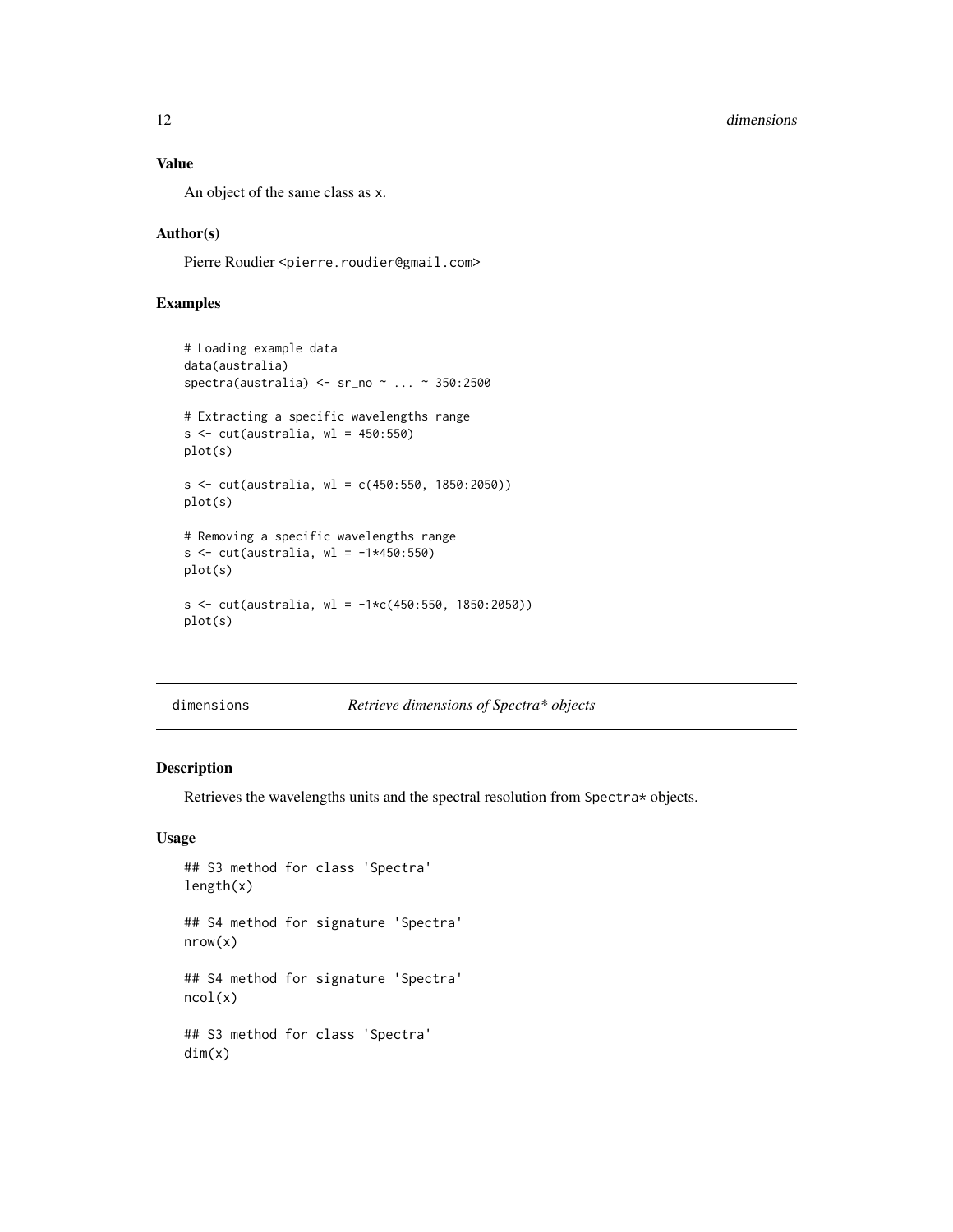#### <span id="page-12-0"></span>**Arguments**

x For nrow, length, dim, a Spectra object. For ncol, a SpectraDataFrame object.

## Details

\* Methods for Spectra objects

nrow returns the number of individuals in the collection length returns the number of wavelengths in the collection ncol returns NULL dim returns a vector containing (1) the number of individuals and (2) in the number of wavelengths in the collection

\* Methods for Spectra objects

nrow returns the number of individuals in the collection length returns the number of wavelengths in the collection ncol returns the number of attributes in the collection dim returns a vector containing (1) the number of individuals, (2) in the number of wavelengths, and (3) the number of attributes in the collection

## Value

nrow, ncol, nwl, and length, return an integer, dim returns a vector of length 2 or 3 (see Details section).

#### Author(s)

Pierre Roudier <pierre.roudier@gmail.com>

#### Examples

```
# Loading example data
data(australia)
spectra(australia) <- sr_no ~ ... ~ 350:2500
nrow(australia)
ncol(australia)
length(australia)
dim(australia)
```
extraction-methods *Extracting and replacing parts of Spectra\* objects*

#### Description

These methods emulates classic base methods '[', '[[' and '\$' to extract or replace parts of Spectra\* objects.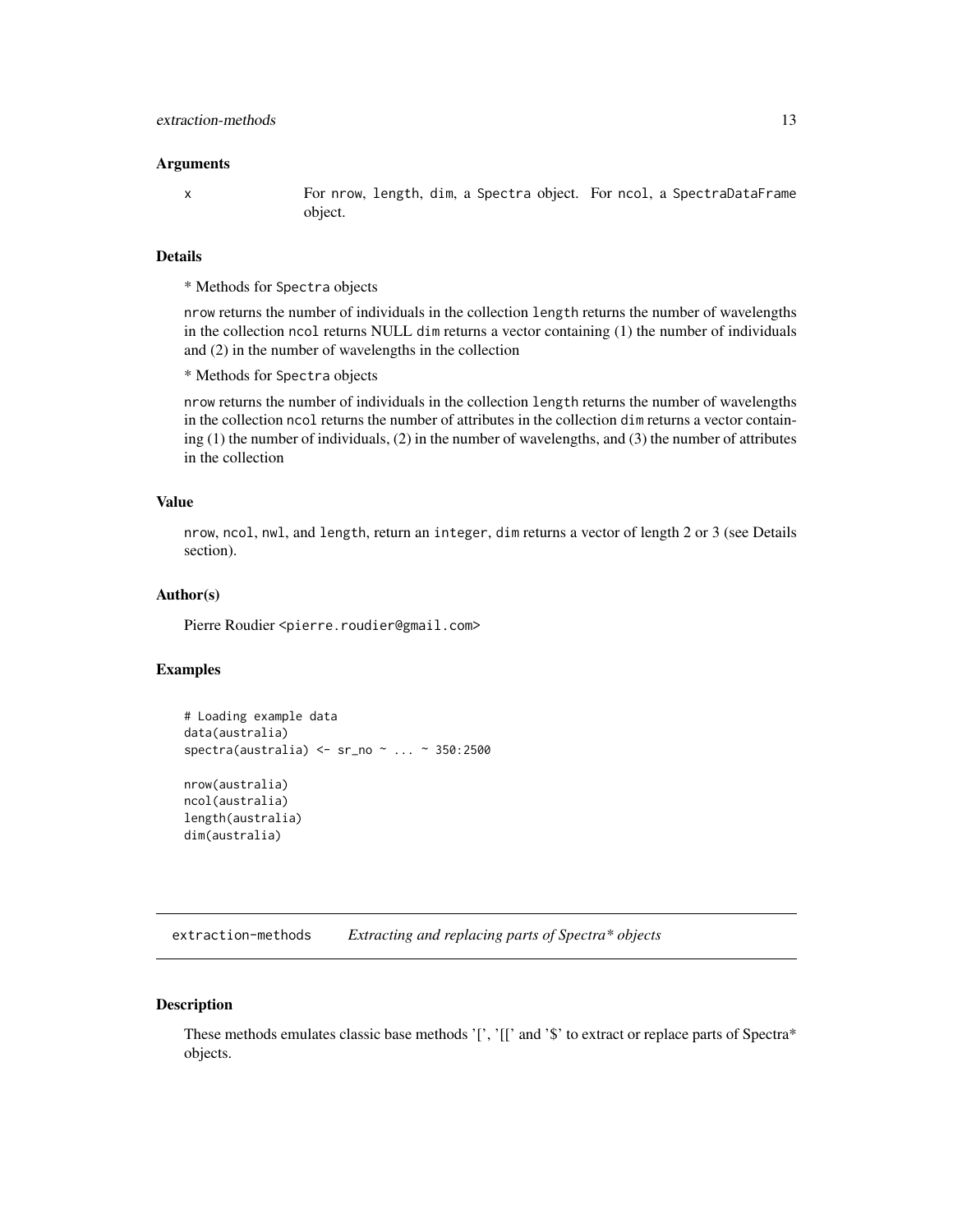## Usage

```
\S4method{[}{Spectra}(x,i,j,...,drop=FALSE)
\S4method{[[}{Spectra}(x,i,j,...)
\S4method{$}{SpectraDataFrame}(x,name)
\S4method{$}{Spectra}(x,name) <- value
\S4method{[[}{Spectra}(x,i,j,...) <- value
```
## Arguments

| X              | an object of class Spectra or SpectraDataFrame                  |
|----------------|-----------------------------------------------------------------|
| $i, j, \ldots$ | indices specifying elements to extract or replace               |
| drop           | currently ignored                                               |
| name           | A literal character string or a name (possibly backtick quoted) |
| value          | typically an array-like R object of a similar class as x        |

## Value

These methods either return an object of the same class as x, or can promote a Spectra object to a SpectraDataFrame object by adding data ("[[<-" and "\$<-" methods).

## Methods

x=Spectra  $x[i,j,...,drop = FALSE]$ x\$name <-value x[[name]] <-value

| x                       | A Spectra object                      |
|-------------------------|---------------------------------------|
| i                       | Row index of the selected individuals |
| j.                      | Selected wavelengths                  |
| name                    | A literal character string or a name  |
| $\cdot$ $\cdot$ $\cdot$ | Ignored                               |
|                         | drop Ignored                          |
|                         |                                       |

## x=SpectraDataFrame

```
x[i,j,k,...,drop = FALSE]x[[name]]
x[[name]] <-value
x$name
x$name <-value
```
- x A SpectraDataFrame object
- i Row index of the selected individuals
- j Selected wavelengths
- k Selected columns in the @data slot
- name A literal character string or a name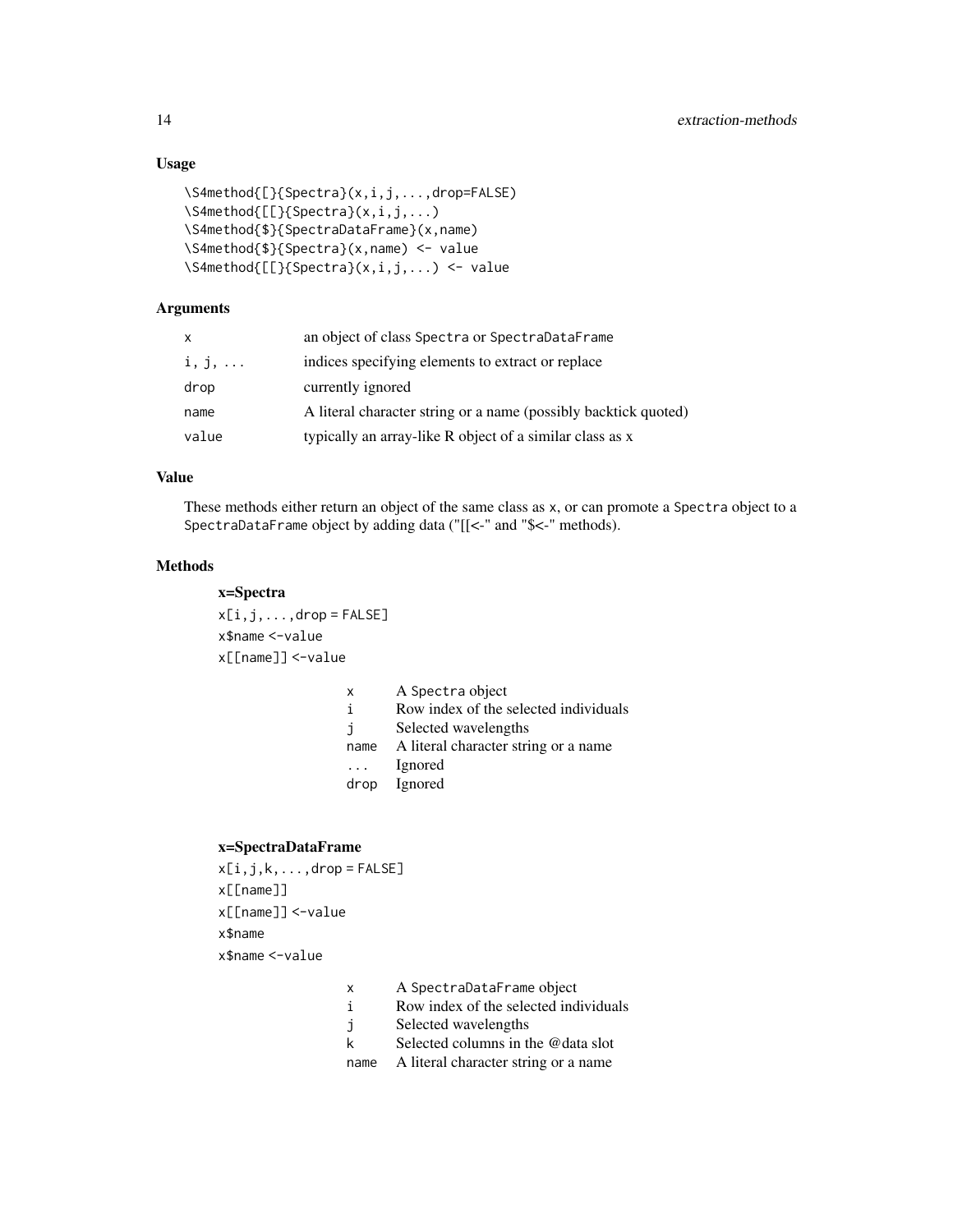#### <span id="page-14-0"></span>features and the state of the state of the state of the state of the state of the state of the state of the state of the state of the state of the state of the state of the state of the state of the state of the state of t

... Ignored drop Ignored

#### Author(s)

Pierre Roudier <pierre.roudier@gmail.com>

## Examples

```
# Loading example data
data(australia)
spectra(australia) <- sr_no ~ ... ~ 350:2500
# Getting features information from SpectraDataFrame
australia$carbon
australia[['carbon']]
# Creating new features
australia$foo <- runif(nrow(australia))
australia[['bar']] <- runif(nrow(australia))
# Replacing values
australia$foo <- sample(
  LETTERS[1:5],
  size = nrow(australia),
  replace = TRUE
\mathcal{L}australia[['bar']] <- sample(
  c(TRUE, FALSE),
  size = nrow(australia),
  replace = TRUE
\lambda# Promote Spectra to SpectraDataFrame
s <- as(australia, 'Spectra')
class(s)
s$foo <- runif(nrow(s))
```
features *Retrieves or sets the data slot of a SpectraDataFrame object.*

#### Description

Either retrieves the attributes values from the data slot of a SpectraDataFrame object, or upgrades a Spectra object to a SpectraDataFrame object by initialising its data slot by a suitable "data.frame" object.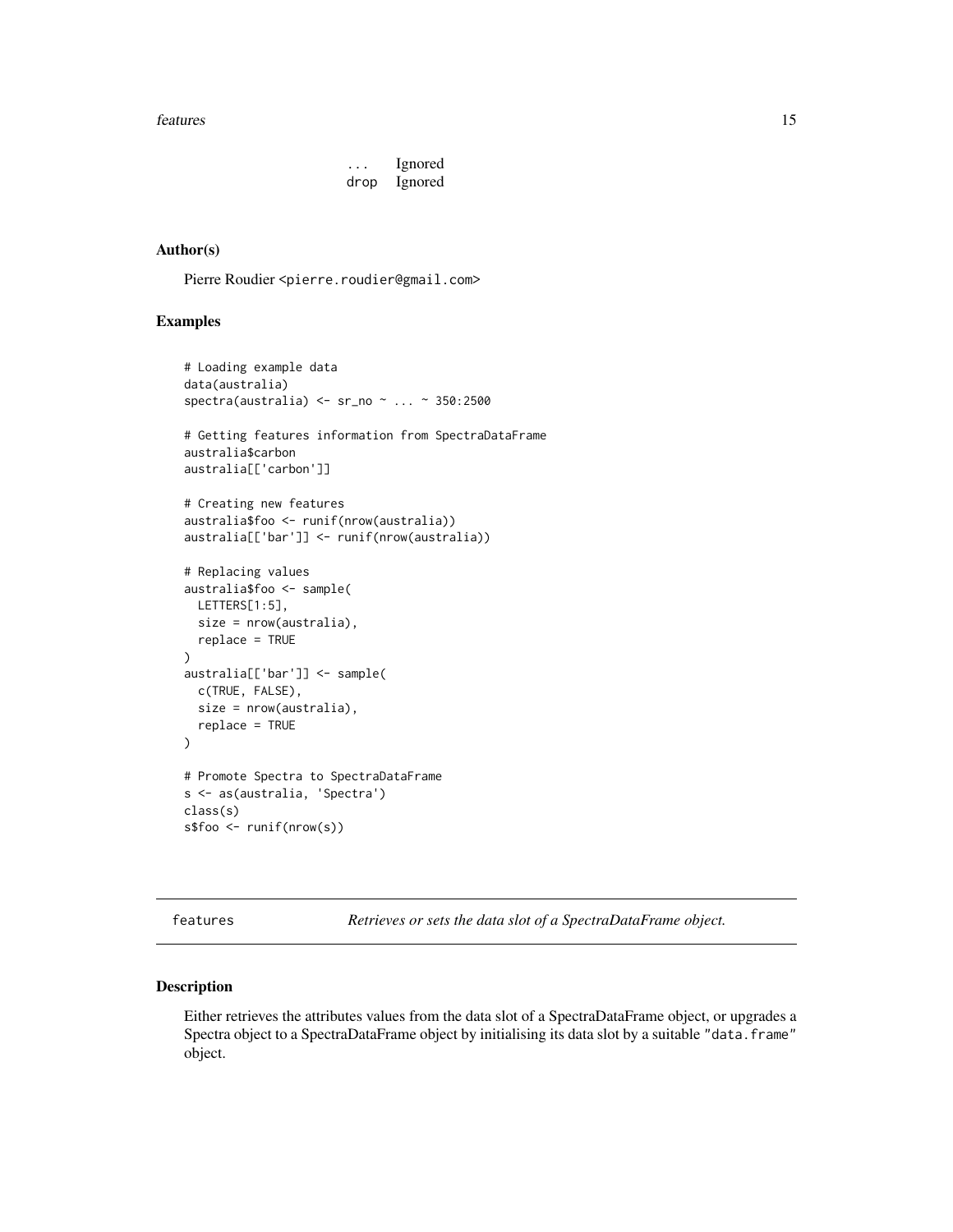## Usage

```
## S4 method for signature 'SpectraDataFrame'
features(object,exclude_id)
## S4 replacement method for signature 'Spectra'
features(object,safe,exclude_id,key,append) <- value
```
## Arguments

| object     | a Spectra object |
|------------|------------------|
| exclude_id | see below        |
| value      | see below        |
| safe       | see below        |
| key        | see below        |
| append     | see below        |

#### Value

The features methods return a data.frame object, while the "features<-" methods return a SpectraDataFrame object.

## Methods

## x=Spectra

features(object,safe=TRUE,key=NULL,exclude\_id=TRUE) <-value

| object     | A Spectra object                                                                                             |
|------------|--------------------------------------------------------------------------------------------------------------|
| safe       | Logical. If TRUE, data is being added to the object using a SQL join (using a key field given by the key opt |
| kev        | Character, name of the column of the data.frame storing the ids for the SQL join. Ignored if safe is FALSE.  |
| exclude_id | Logical, if TRUE, ids used for the SQL join are removed from the data slot after the join.                   |

#### x=SpectraDataFrame

```
features(obj,exclude_id=TRUE)
features(obj,safe=TRUE,key=NULL,exclude_id=TRUE,append=TRUE) <-value
```

| object     | A SpectraDataFrame object                                                                                      |
|------------|----------------------------------------------------------------------------------------------------------------|
| safe       | Logical. If TRUE, data is being added to the object using a SQL join (using a key field given by the key opt   |
| key        | Character, name of the column of the data.frame storing the ids for the SQL join. Ignored if safe is FALSE.    |
| exclude_id | Logical. For the features method, if TRUE, the spectra ids are added to the data. frame that is returned. For  |
| append     | Logical, if TRUE, the data is appended to any existing data. if FALSE, the data provided is erasing any existi |

## Author(s)

Pierre Roudier <pierre.roudier@gmail.com>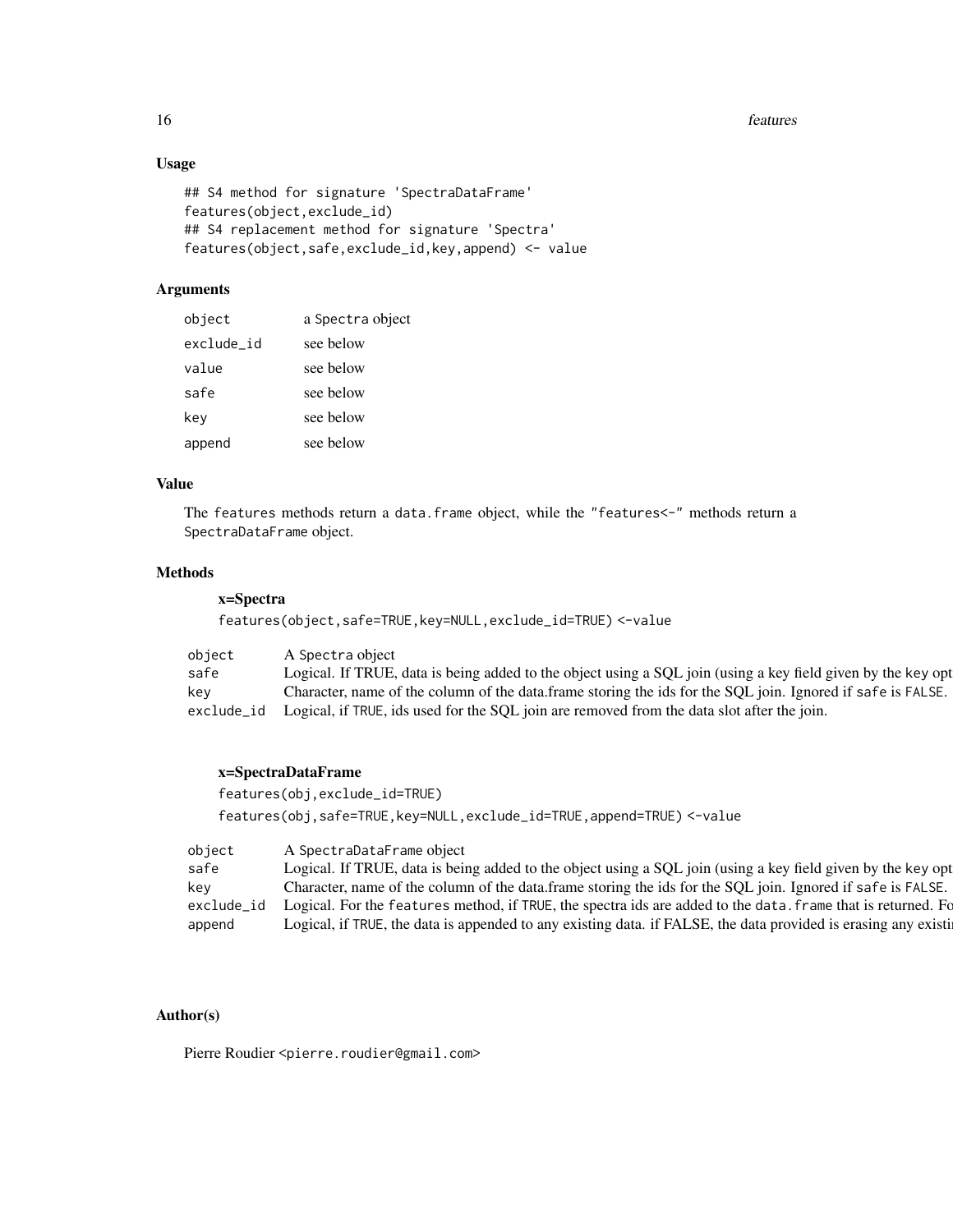## <span id="page-16-0"></span>fill\_spectra 17

## See Also

[spectra](#page-33-1), [wl](#page-41-1), [SpectraDataFrame-class](#page-32-1)

#### Examples

```
# Loading example data
data(oz)
spectra(oz) <- sr_no ~ ... ~ 350:2500
# Printing available data
features(oz)
# Promoting a Spectra to a SpectraDataFrame object
s <- as(oz, "Spectra")
# Generating dummy data
d <- data.frame(
 id = ids(oz),
  foo = runif(nrow(oz)),bar = sample(LETTERS[1:5], size = nrow(oz), replace = TRUE)
\mathcal{L}head(d)
# Affecting data to Spectra object
features(s, key = 'id') <- d
# Adding data to an existing SpectraDataFrame object
features(oz, key = 'id') <- d
features(oz)
# Replacing data of an existing SpectraDataFrame object
features(oz, key = 'id', append = FALSE) <- d
features(oz)
```

| fill_spectra | Fill missing wavelengths of a Spectra* object with a given value |  |  |
|--------------|------------------------------------------------------------------|--|--|
|              |                                                                  |  |  |

#### Description

Fill missing wavelengths of a Spectra\* object with a given value. This is mostly usefull to include NA values in the spectra in order to show missing bits in plots.

#### Usage

```
## S4 method for signature 'Spectra'
fill\_spectra(obj, ref = NULL, fill = NA, ...)
```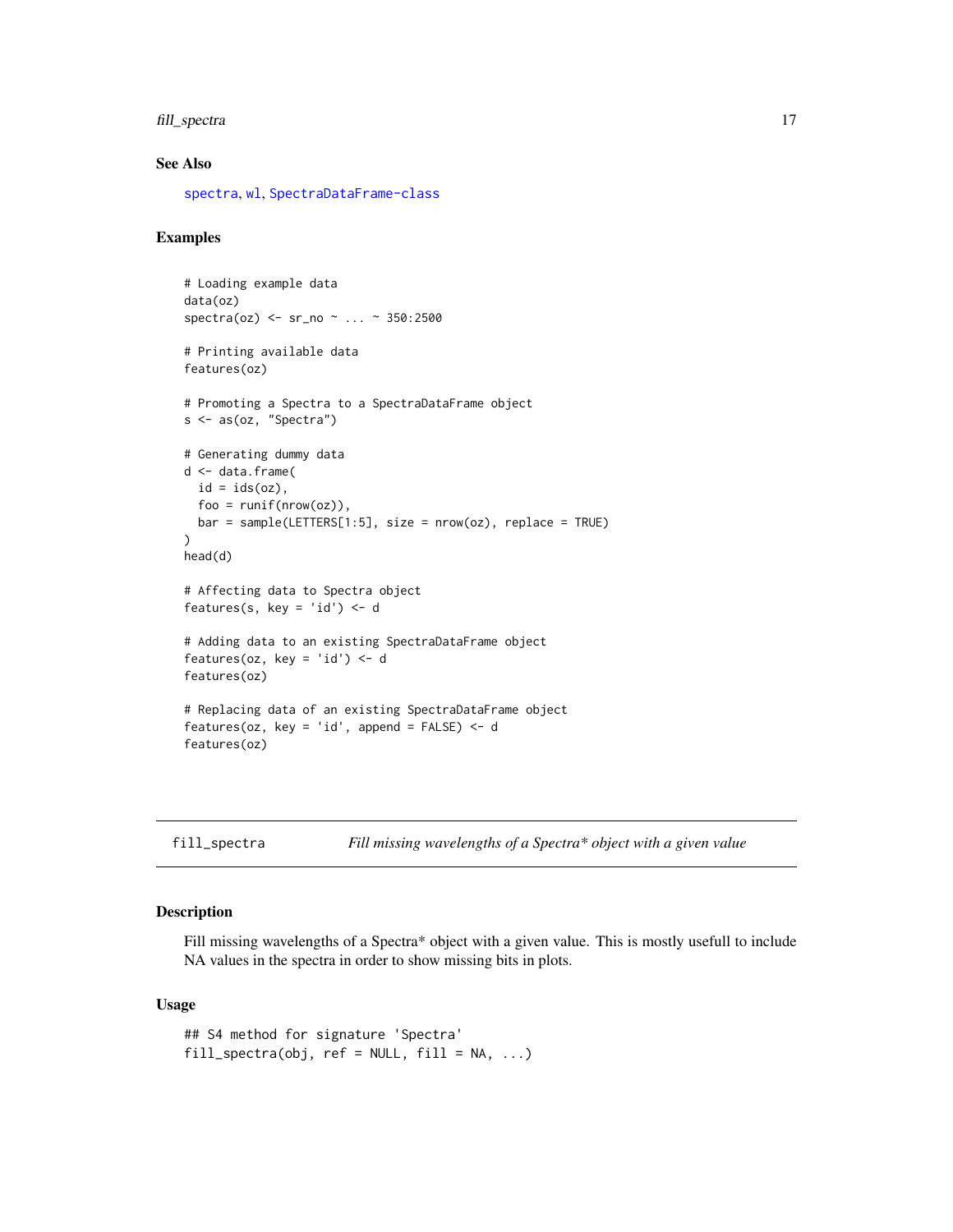## Arguments

| obj       | an object inheriting from class Spectra                                                                                                                                                                                |
|-----------|------------------------------------------------------------------------------------------------------------------------------------------------------------------------------------------------------------------------|
| ref       | a numeric vector, giving the reference wavelengths (ie the entire range of wave-<br>lengths expected to be in the spectra before some waveleng5ths have been cut<br>out). If NULL, the function is trying to guess it. |
| fill      | values to fill gaps in the data with                                                                                                                                                                                   |
| $\ddotsc$ | ignored                                                                                                                                                                                                                |

## Details

At this stage removing gaps does not work well with irreguarly spaced wavelengths. Results might be odd for binned spectra.

#### Value

An object of the same class as obj

## Author(s)

Pierre Roudier <pierre.roudier@gmail.com>

```
# Loading example data
data(australia)
spectra(australia) <- sr_no ~ ... ~ 350:2500
# Cut wavelengths out of the collection
oz <- cut(australia, wl=-1*c(355:400, 2480:2499))
big.head(spectra(oz), , 7)
# Giving the wavelengths at which I want data
oz_filled <- fill_spectra(oz, ref = 350:2500, fill = NA)
big.head(spectra(oz_filled), , 7)
plot(oz_filled)
# Trying to guess ref values
oz_filled <- fill_spectra(oz, fill = -999)
big.head(spectra(oz_filled), , 7)
plot(oz_filled)
```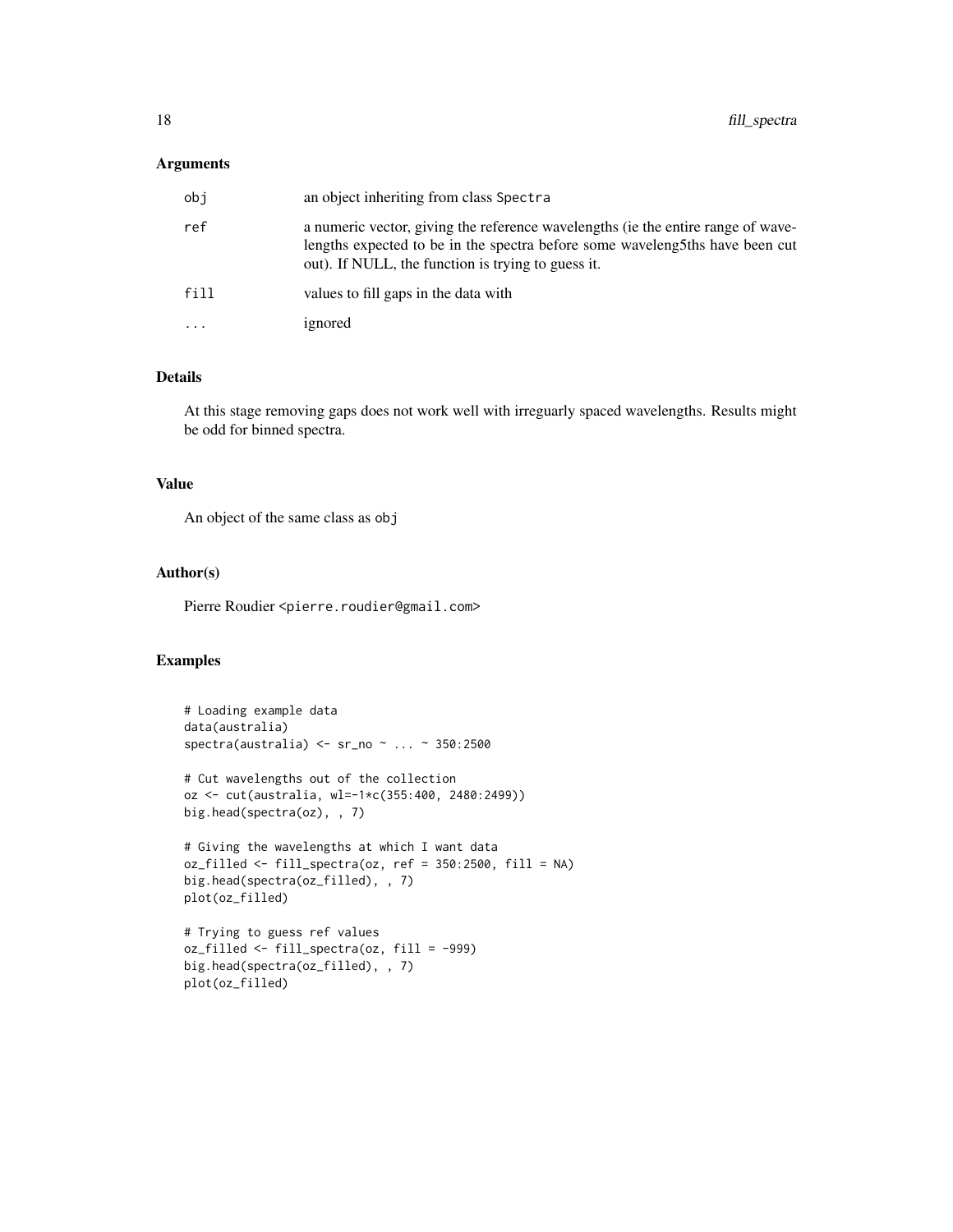#### <span id="page-18-0"></span>Description

Either retrieves the wavelengths from a Spectra\* object, or creates a Spectra\* object from a "data.frame" object by setting some of its columns as the wavelengths. The "ids<-" method for SpectraDataFrame objects allows to use a formula interface to use a column in its data slot as the object IDs (see the last example provided in the Examples section).

#### Usage

```
ids(object, ...)
ids(object) <- value
## S4 replacement method for signature 'Spectra'
ids(object) <- value
## S4 replacement method for signature 'SpectraDataFrame'
```
ids(object) <- value

#### Arguments

| object                  | an object of class "Spectra" or inheriting from this class                                            |
|-------------------------|-------------------------------------------------------------------------------------------------------|
| $\cdot$ $\cdot$ $\cdot$ | as, vector Controls whether the IDs are returned as a vector or as a data frame<br>(defaults to TRUE) |
| value                   | character vector for new IDs                                                                          |

#### Value

The ids methods return a vector if as. vector is TRUE, a data. frame otherwise. The "ids<-" method return a SpectraDataFrame object (or a Spectra object if the column in the data slot that has been used to initiate the IDs was the only attribute).

#### Methods

- ids(object,...,as.vector = TRUE)
- ids(object) <-value

#### Author(s)

Pierre Roudier <pierre.roudier@gmail.com>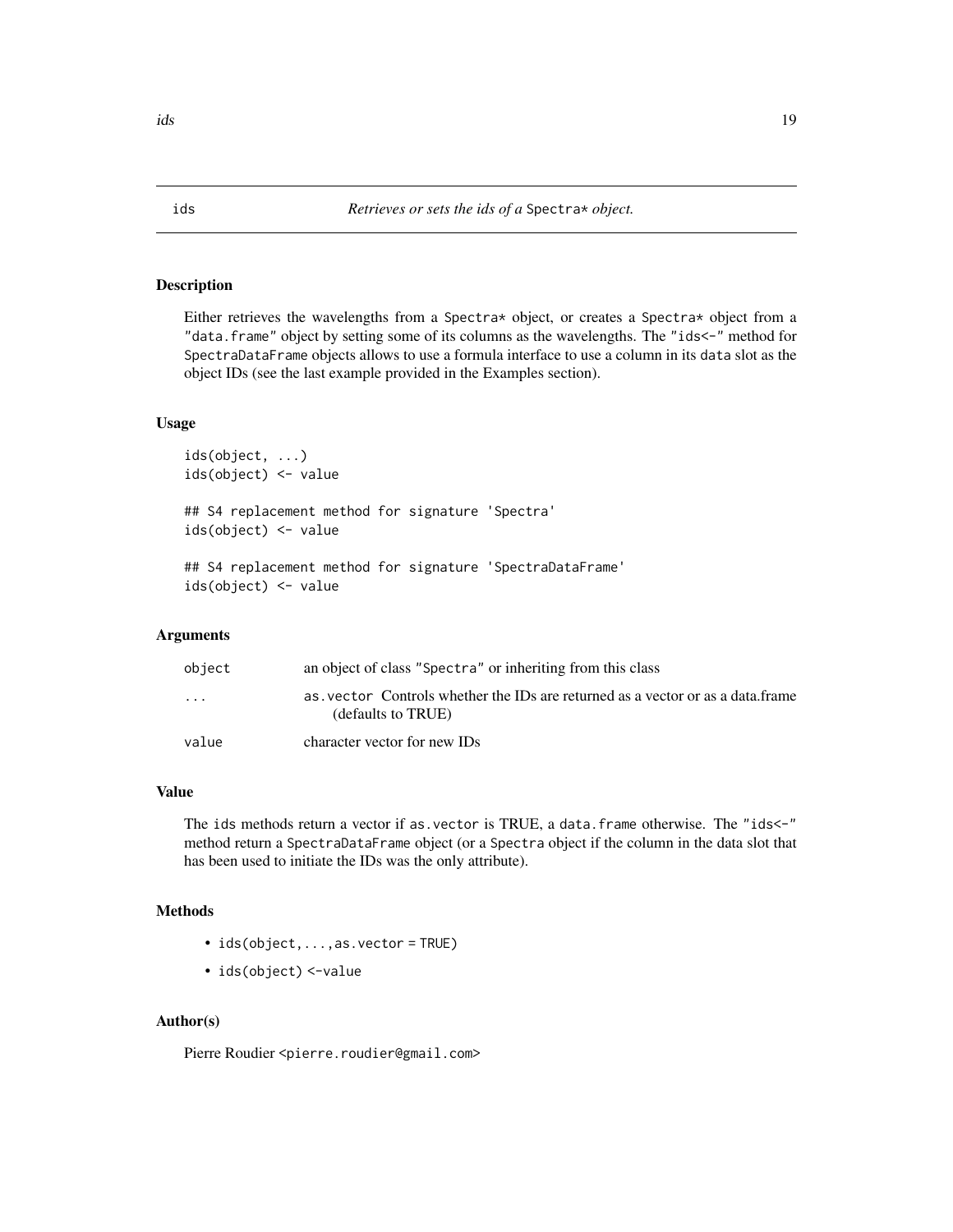20 kenstone

## Examples

```
# Loading example data
data(oz)
spectra(oz) <- sr_no ~ ... ~ 350:2500
# Retrieving ids
ids(oz)
# Setting ids using a vector of values
ids(oz) <- seq_len(nrow(oz))
ids(oz)
# Setting ids using an attribute
oz$new_id <- seq_len(nrow(oz)) + 1000
ids(oz) \leq - \sim new_idids(oz)
```
kenstone *Kennard-Stone algorithm for optimal calibration set selection.*

## Description

An implemnentation of the Kennard-Stone algorithm for calibration set selection.

#### Usage

kenstone(x, size, ...)

## Arguments

|                         | a Spectra object                                      |
|-------------------------|-------------------------------------------------------|
| size                    | a positive number, the number of items to choose from |
| $\cdot$ $\cdot$ $\cdot$ | ignored                                               |

## Value

A vector of length size giving the indices of the selected individuals in x.

## Author(s)

Pierre Roudier <pierre.roudier@gmail.com>

## References

Kennard, L.A. Stone, Technometrics 11 (1969) 137.

<span id="page-19-0"></span>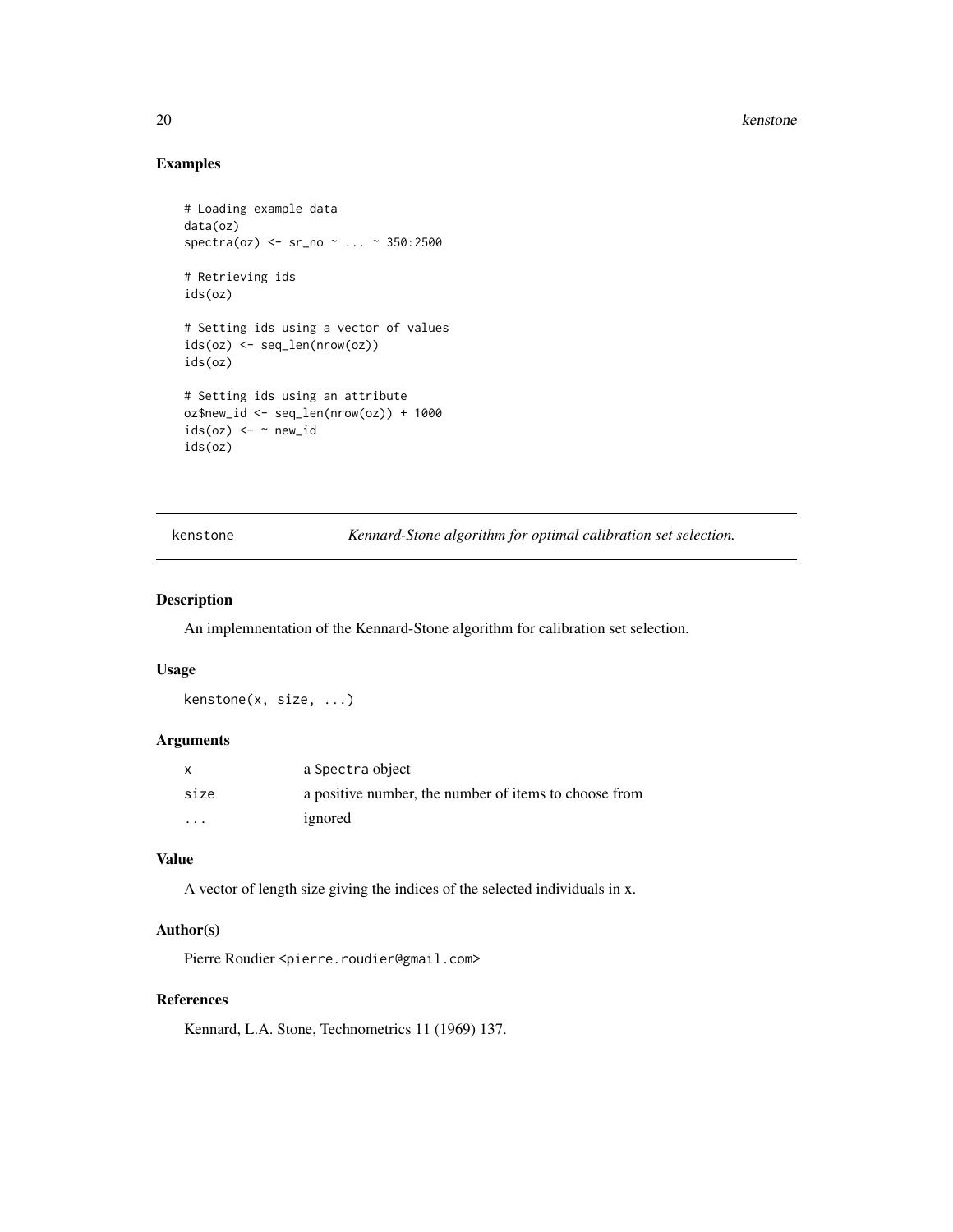<span id="page-20-0"></span>

## Description

Loads the australia dataset as a SpectraDataFrame

## Usage

 $load_ox(n = NULL)$ 

#### Arguments

n the number of spectra to return. By default, it returns all 100 spectra in the dataset.

## Value

a SpectraDataFrame

#### Author(s)

Pierre Roudier

## Examples

 $oz \leftarrow load_oz()$ 

<span id="page-20-1"></span>

| melt_spectra | Melts the spectra data of a Spectra object and returns it as wide for- |
|--------------|------------------------------------------------------------------------|
|              | mat.                                                                   |

## Description

This function is very useful when wanting to plot spectra using the lattice or ggplot2 packages

## Usage

```
melt_spectra(obj, attr=NULL, ...)
## S4 method for signature 'SpectraDataFrame'
melt_spectra(obj, attr = NULL, ...)
```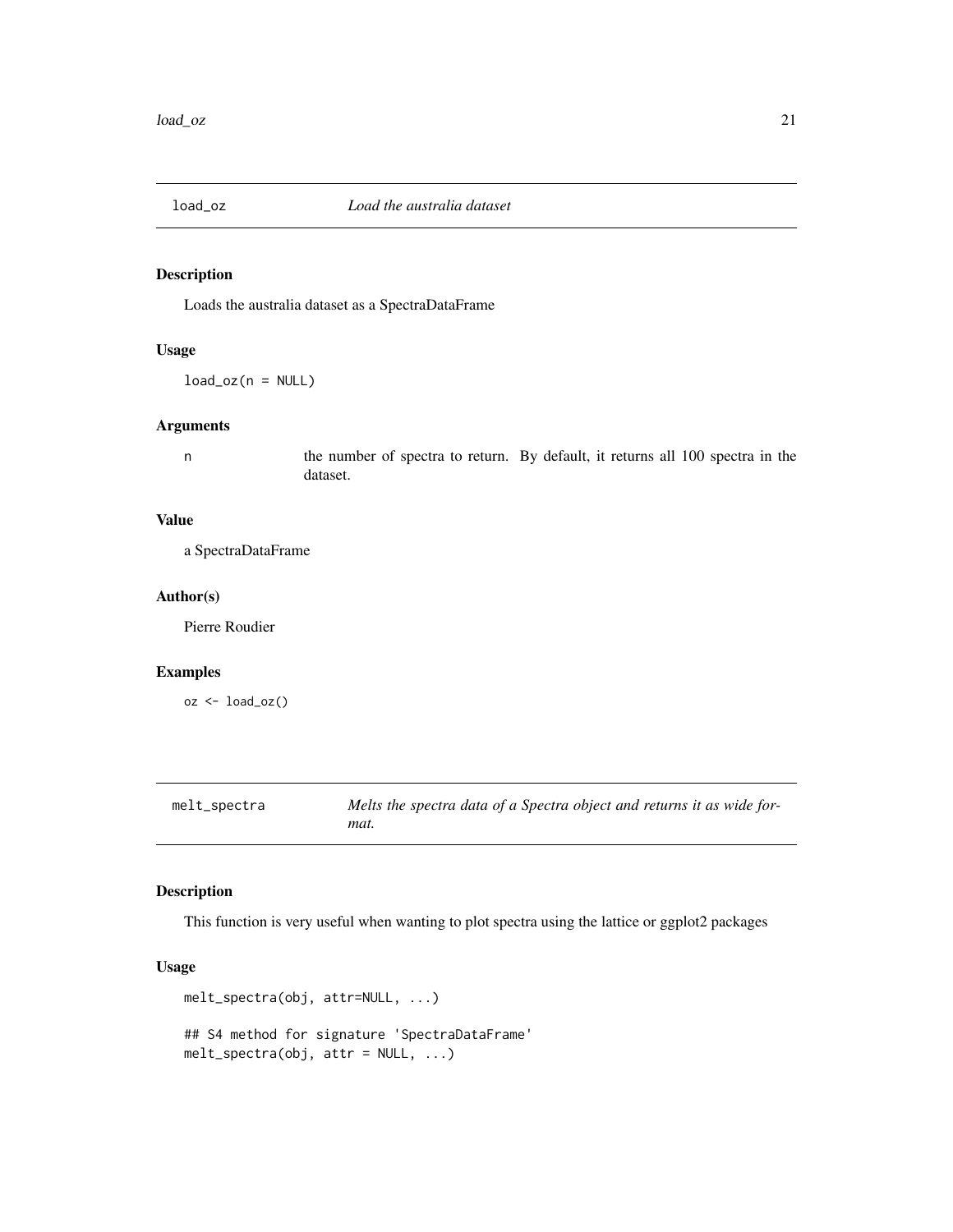#### Arguments

| obi      | an object of class "Spectra" or inheriting from this class                 |
|----------|----------------------------------------------------------------------------|
| attr     | vector of id variables against which the spectra will be melted (see melt) |
| $\cdots$ | further arguments passed to or from other methods                          |

#### Methods

x=Spectra

melt\_spectra(obj,...)

obj A Spectra object ... Ignored

## x=SpectraDataFrame

melt\_spectra(obj,attr=NULL,...)

obj A SpectraDataFrame object

- attr Character, the name of an attribute in the object data to split the spectra against.
- ... Ignored

## Author(s)

Pierre Roudier <pierre.roudier@gmail.com>

### References

Hadley Wickham (2011). The Split-Apply-Combine Strategy for Data Analysis. Journal of Statistical Software, 40(1), 1-29. URL http://www.jstatsoft.org/v40/i01/.

```
# Loading example data
data(australia)
spectra(australia) <- sr_no ~ ... ~ 350:2500
# Simple melt
r <- melt_spectra(australia)
head(r)
## Not run:
# Melt against some factor (or continuous data), and plot
# using ggplot2
# Create some factor
australia$fact <- sample(
 LETTERS[1:3],
```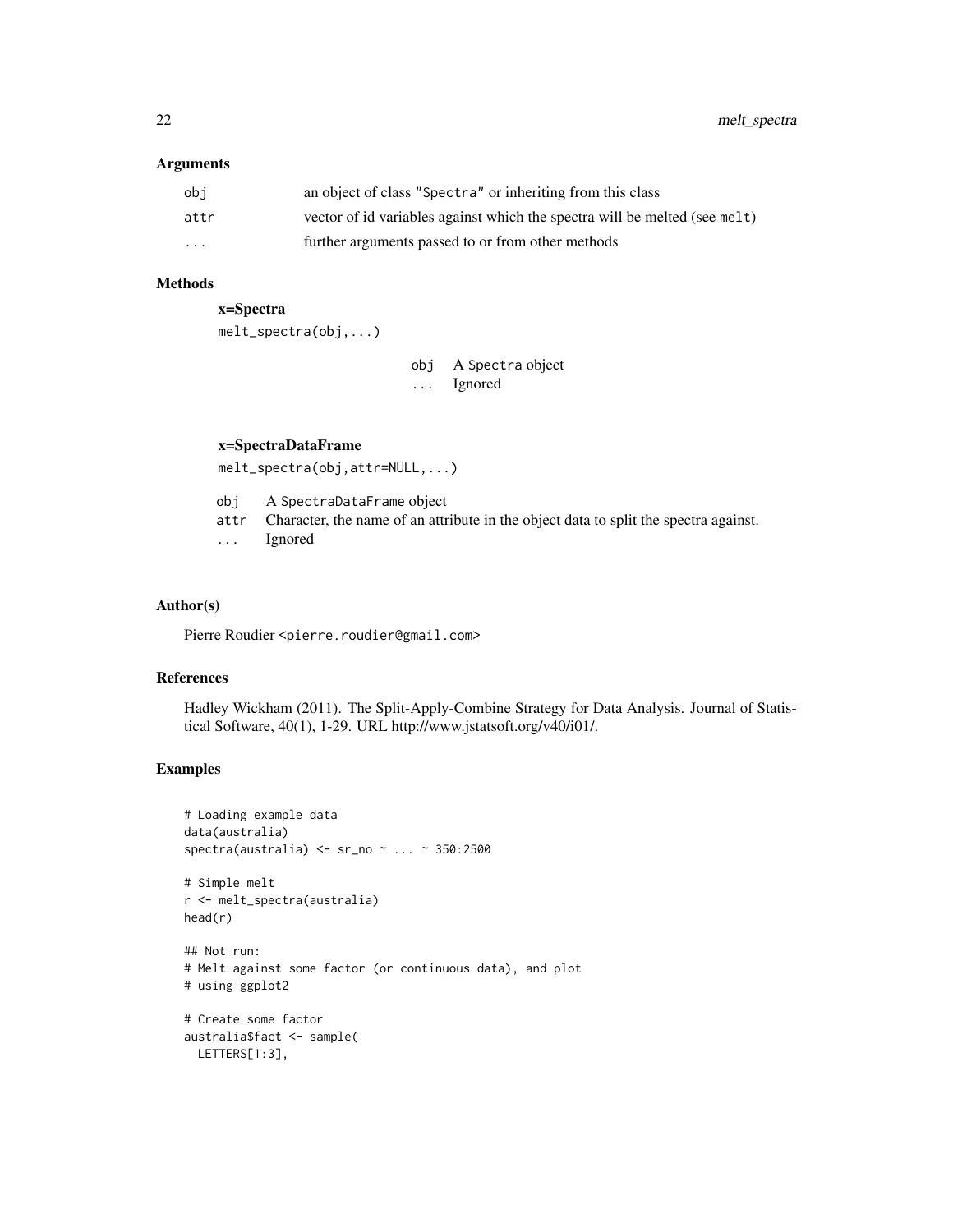<span id="page-22-0"></span>mutate 23

```
size = nrow(australia),
 replace = TRUE
)
r <- melt_spectra(australia, attr = 'fact')
# Create plot
library(ggplot2)
p \leftarrow ggplot(r) +
 geom_line(aes(x=wl, y=nir, group=id, colour=fact)) +
 theme_bw()
print(p)
## End(Not run)
```
<span id="page-22-1"></span>mutate *Mutate a Spectra\* object by transforming the spectra values, and/or adding new or replacing existing attributes.*

#### Description

This function is very similar to transform but it executes the transformations iteratively so that later transformations can use the columns created by earlier transformations. Like transform, unnamed components are silently dropped.

Either the spectra, and/or the attributes (if the .data inherits from the SpectraDataFrame class) can be affected:

- To affect the spectra, one should use the nir placeholder, eg nir = log(1/nir)
- To affect the attributes of the object, the definitions of new columns are simply given using attributes names, newAttribute = 1/sqrt(attribute)
- Both spectra and attrbutes can be transformed in one command.

#### Usage

```
## S4 method for signature 'Spectra'
mutate(.data, ...)
```
## Arguments

| .data    | an object inheriting from the Spectra class        |
|----------|----------------------------------------------------|
| $\cdots$ | named parameters giving definitions of new columns |

#### Author(s)

Pierre Roudier <pierre.roudier@gmail.com>, from code from Hadley Wickham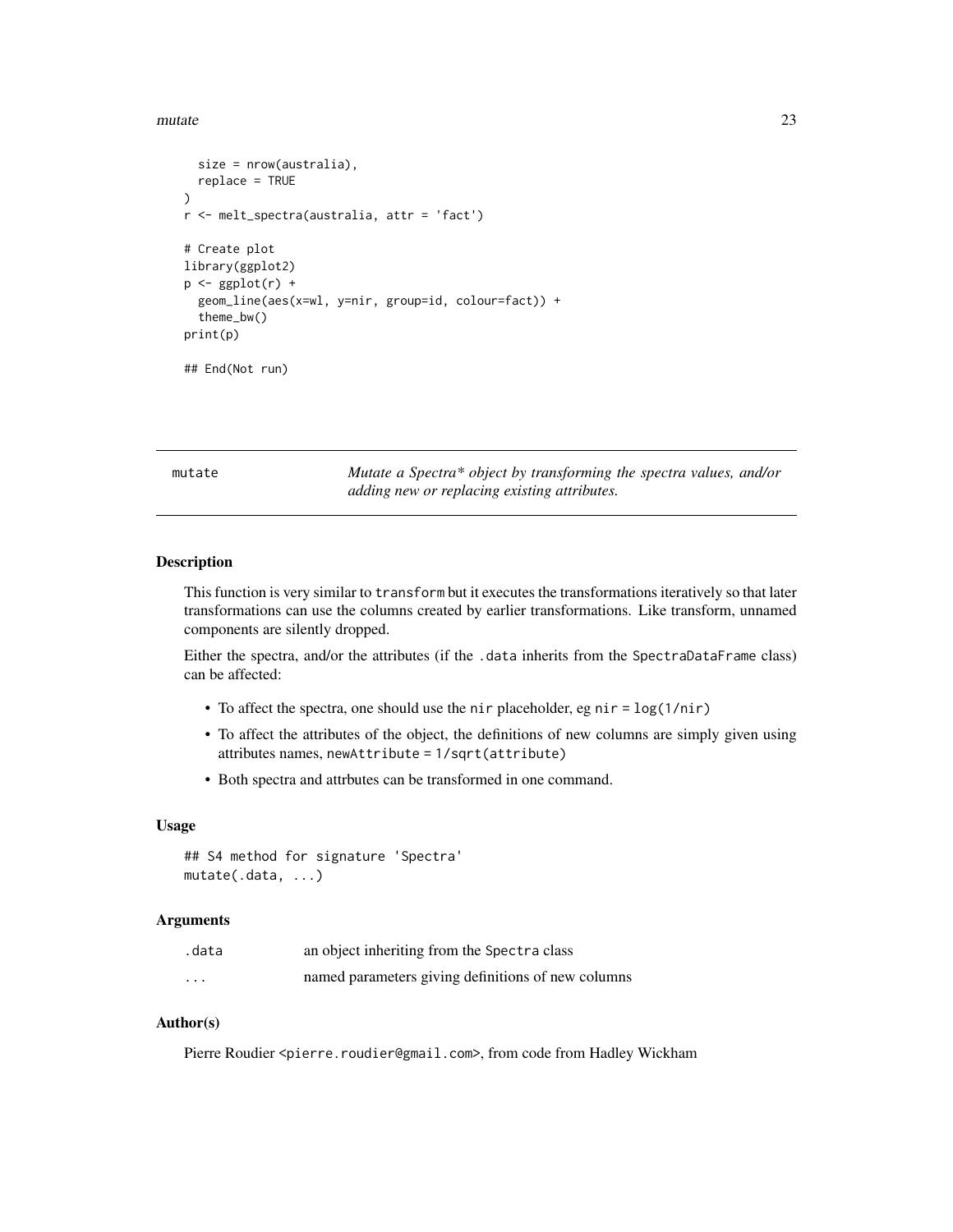#### References

Hadley Wickham (2011). The Split-Apply-Combine Strategy for Data Analysis. Journal of Statistical Software, 40(1), 1-29. URL http://www.jstatsoft.org/v40/i01/.

#### Examples

```
# Loading example data
data(australia)
spectra(australia) <- sr_no ~ ... ~ 350:2500
# Modifying spectra
m <- mutate(australia, nir = log1p(1/nir))
plot(m)
# Modifying and creating attributes
m <- mutate(
  australia,
  sqrt_carbon = sqrt(carbon),
  foo = clay + ph,nir = log1p(1/nir))
plot(m)
```
plot-Spectra *Plots an object inheriting from the Spectra class*

## Description

The philosophy of this plotting routine is to provide a "quick'n'dirty" way to plot your spectra collection. For advanced visualisations, the use of [melt\\_spectra](#page-20-1) alongside with ggplot2 or lattice is encouraged.

#### Usage

```
## S3 method for class 'Spectra'
plot(x,gg,gaps,attr,...)
## S3 method for class 'Spectra'
plot(x, gg = FALSE, gaps = TRUE, attr = NULL, ...)
```

| x        | an object of class "Spectra" or inheriting from this class                |
|----------|---------------------------------------------------------------------------|
| gg       | if TRUE, uses the ggplot2 package to plot the data, if FALSE uses matplot |
|          | from base graphics (much faster)                                          |
| gaps     | if TRUE, gaps in the spectra are not plotted                              |
| attr     | attribute against which lines are coloured (only for $gg = TRUE$          |
| $\cdots$ | additional parameters passed to matplot                                   |

<span id="page-23-0"></span>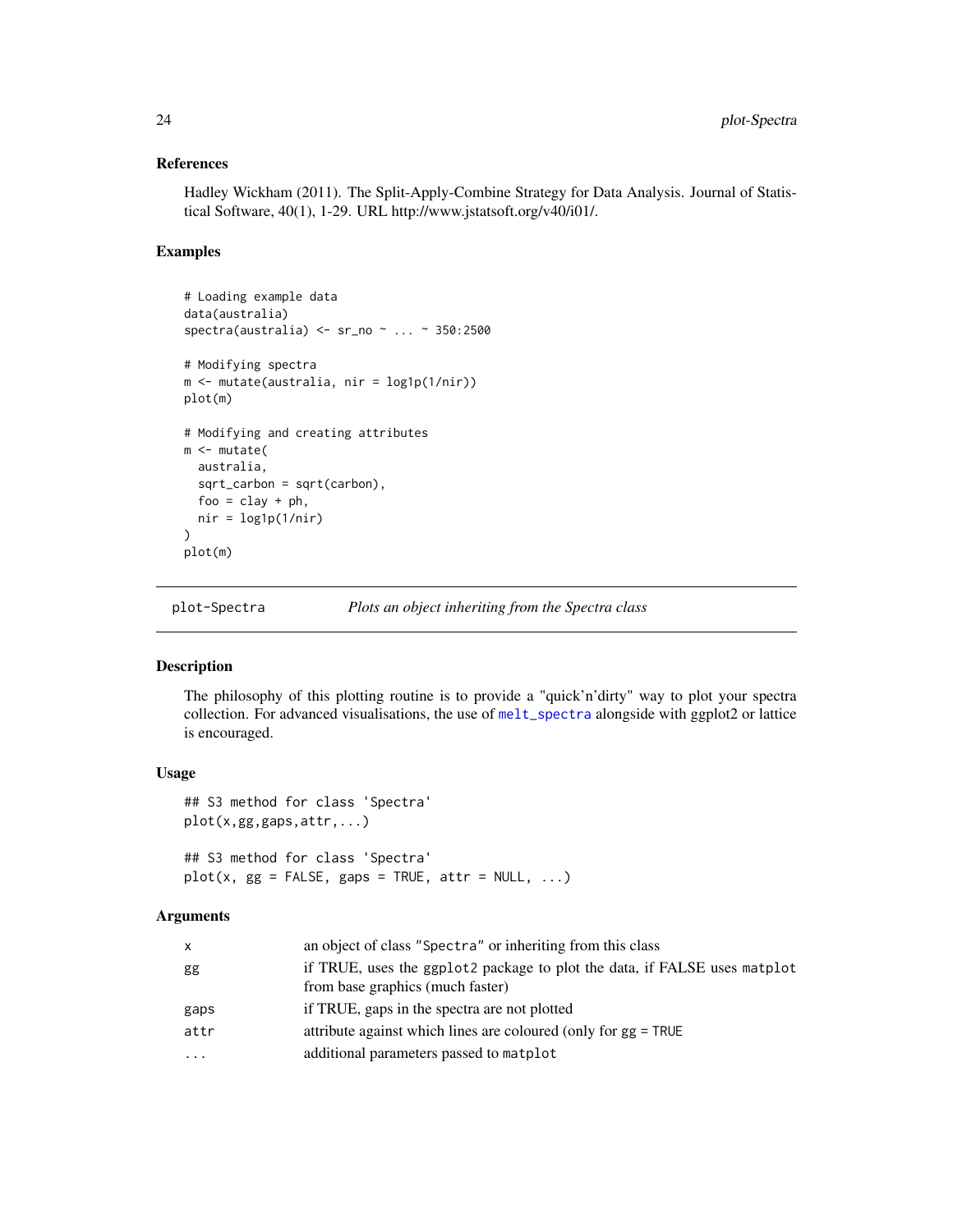## plot-Spectra 25

#### Author(s)

Pierre Roudier <pierre.roudier@gmail.com>

```
# Loading example data
data(australia)
spectra(australia) <- sr_no ~ ... ~ 350:2500
# Default plotting method
plot(australia[1:5,])
# Default plot using ggplot2
plot(australia[1:5,], gg = TRUE)
## Not run:
# Managing gaps in the spectra
s <- cut(australia, wl =c(-1*450:500, -1*1800:2050))
plot(s, gaps = TRUE)plot(s, gaps = FALSE)
# passing various options to matplot
plot(
 australia,
 lty = 1:5,
 col = 'blue'.xlab = 'foo', ylab = 'bar',ylim = c(0.4, 0.6),
 main = 'my plot'
\lambda# Using colour ramps
plot(
 australia,
 \frac{1}{1}col = rainbow(10),
  main = "It is possible to create really ugly visualisations"
\lambda# Example using colours given by ColorBrewer (http://colorbrewer2.org/)
library(RColorBrewer)
plot(australia, lty = 1, col = brewer.pal(n = 8, name = "Set2"))# Using an attribute to group spectra
# Generate some kind of factor
australia$fact <- sample(
 LETTERS[1:3],
 size = nrow(australia),
  replace = TRUE
```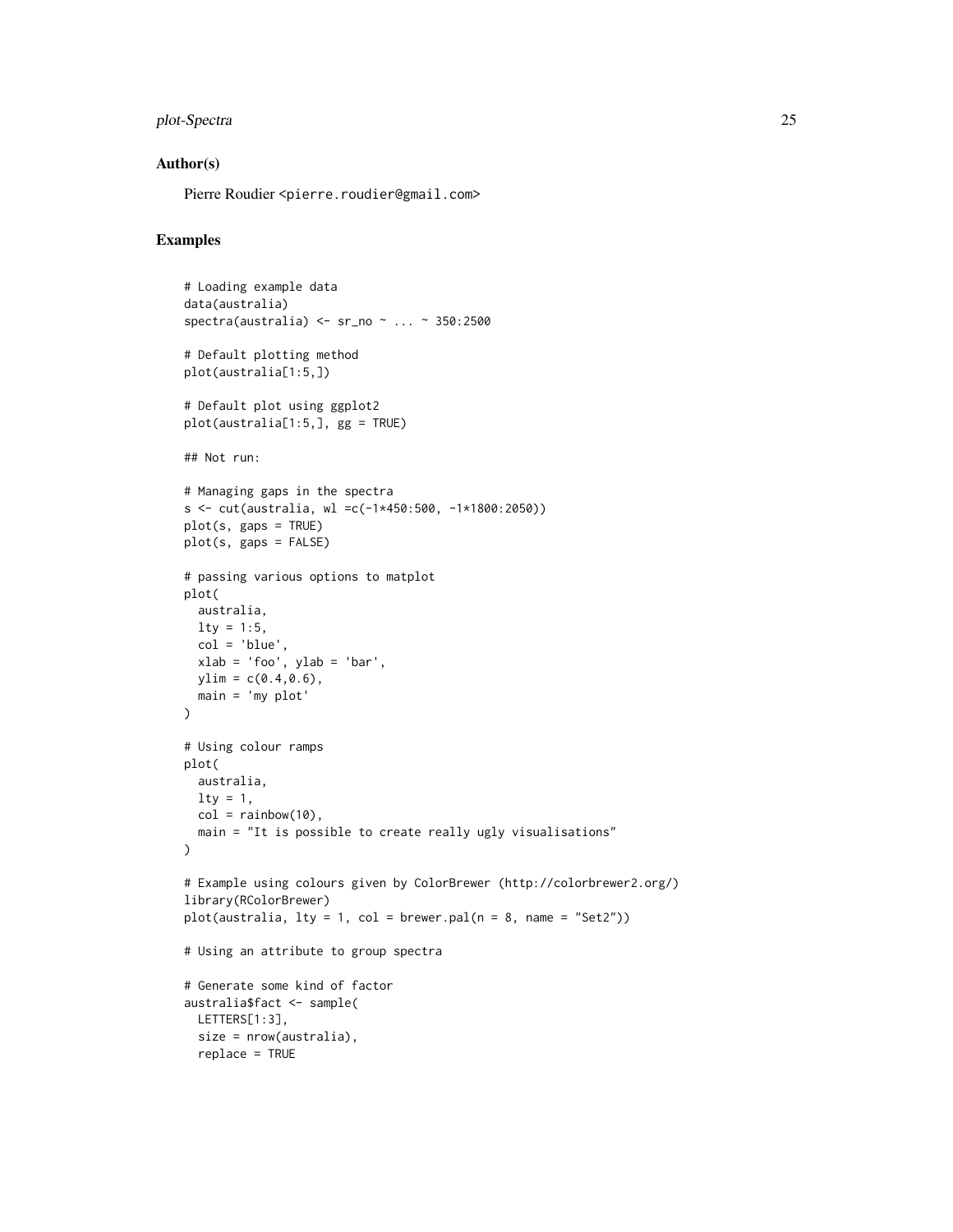```
)
s <- aggregate_spectra(australia, fun = mean, id = 'fact')
plot(s, gg = TRUE, attr = 'fact')
## End(Not run)
```
plot\_offset *Offset plot of a collection of spectra*

#### Description

Creates an offset plot of a collection of Spectra

## Usage

plot\_offset(x, offset = 1)

## Arguments

| X      | an object of class "Spectra" or inheriting from this class |
|--------|------------------------------------------------------------|
| offset | Offset between spectra                                     |

## Author(s)

Pierre Roudier

## Examples

```
oz <- load_oz(3)
plot_offset(oz)
plot_offset(oz, 0.3)
plot_offset(oz, 2)
```
plot\_stack *Stacked plot of a collection of spectra*

## Description

Creates a stacked plot of a collection of Spectra

#### Usage

plot\_stack(x)

<span id="page-25-0"></span>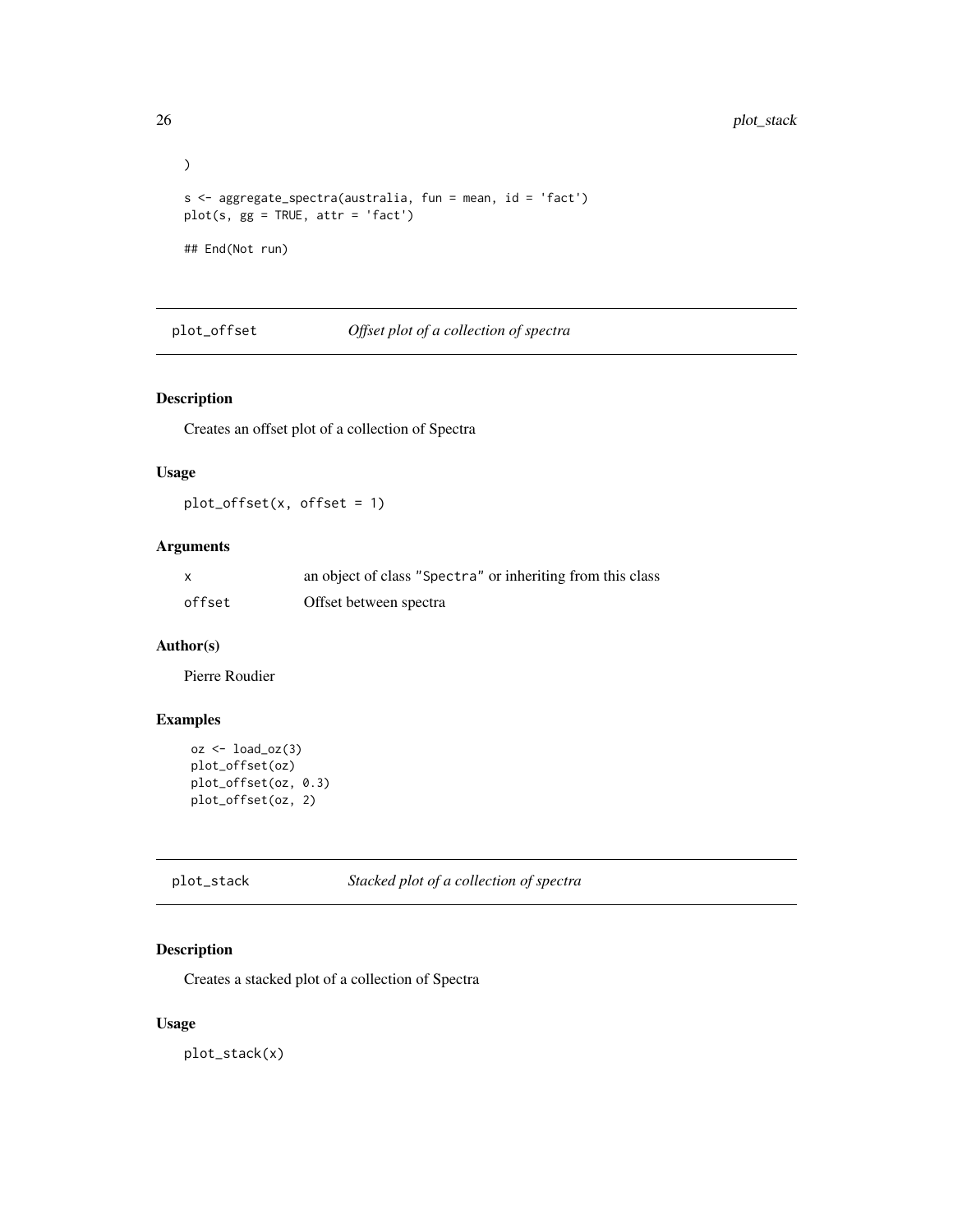## <span id="page-26-0"></span>plot\_summary 27

## Arguments

x an object of class "Spectra" or inheriting from this class

## Author(s)

Pierre Roudier

## Examples

```
oz <- load_oz(3)
plot_stack(oz)
```
## plot\_summary *Summary plot of a collection of spectra*

## Description

Creates a summary plot of a collection of Spectra

## Usage

 $plot\_summary(x, fun = mean, se = TRUE, ...)$ 

## Arguments

| x         | an object of class "Spectra" or inheriting from this class                                                                                                                                                      |
|-----------|-----------------------------------------------------------------------------------------------------------------------------------------------------------------------------------------------------------------|
| fun       | an aggregation function                                                                                                                                                                                         |
| se        | if TRUE, plots the standard deviation around the summary spectra (computed<br>by function as given by fun). If FALSE, does not plot dispersion information.<br>If a function, uses this function instead of sd. |
| $\ddotsc$ | additional parameters, currently ignored                                                                                                                                                                        |

## Author(s)

Pierre Roudier

## Examples

oz <- load\_oz() plot\_summary(oz)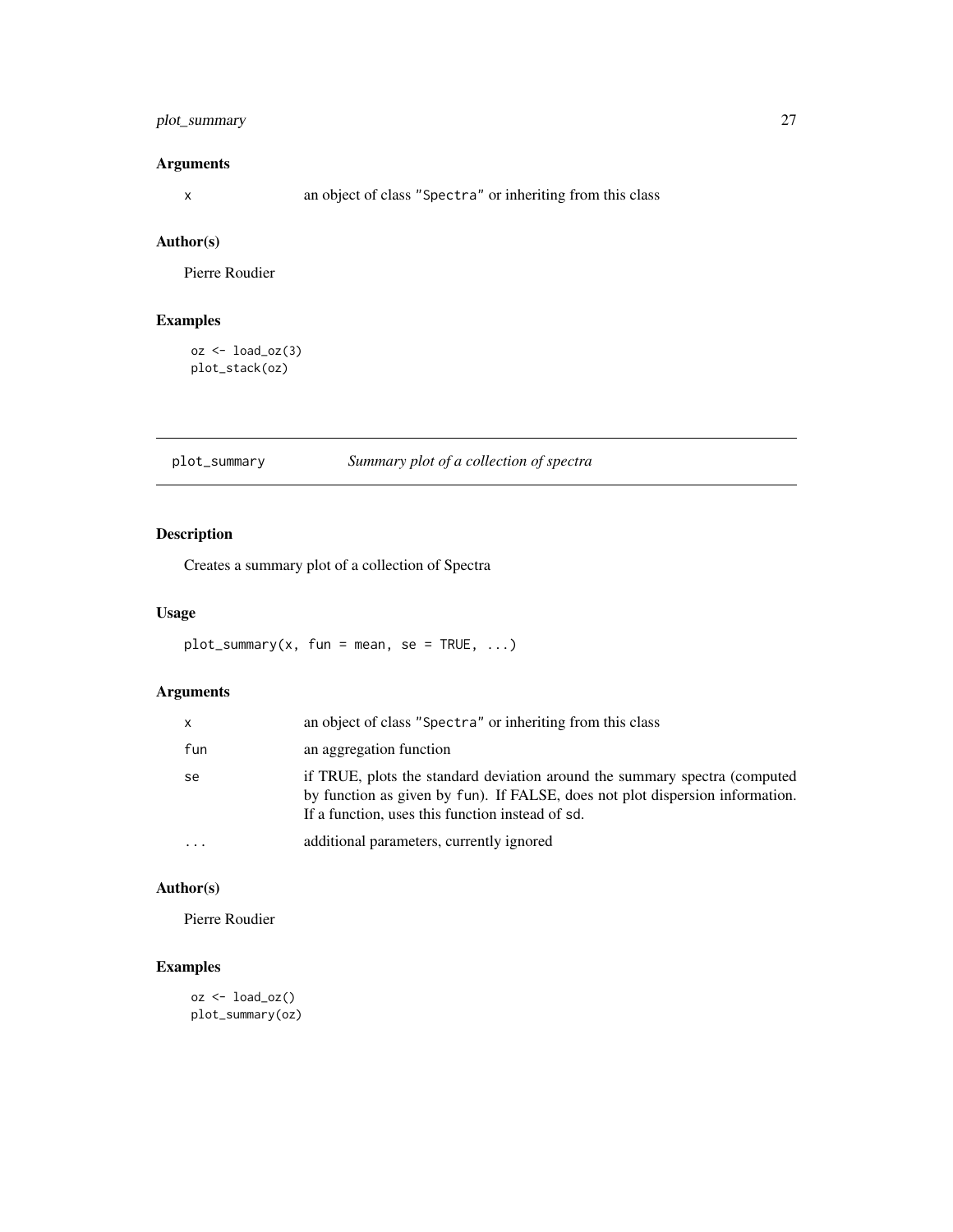<span id="page-27-0"></span>postResampleSpectro *Calculates performance indictors across resamples*

#### Description

Given two numeric vectors of data, the root mean squared error, the R-squared, the bias, the RPD, the RPIQ, the CCC and the standard error are calculated. For two factors, the overall agreement rate and Kappa are determined.

#### Usage

postResampleSpectro(pred, obs) spectroSummary(data, lev = NULL, model = NULL)

## Arguments

| data  | a data frame or matrix with columns obs and pred for the observed and predicted<br>outcomes        |
|-------|----------------------------------------------------------------------------------------------------|
| lev   | a character vector of factors levels for the response. In regression cases, this<br>would be NULL. |
| model | a character string for the model name                                                              |
| pred  | A vector of numeric data                                                                           |
| obs   | A vector of numeric data                                                                           |

## Details

This function extends postResample in the caret package.

## Author(s)

Pierre Roudier, adapted from code from Max Kuhn

```
predicted <- matrix(rnorm(50), ncol = 5)
observed <- rnorm(10)
apply(predicted, 2, postResampleSpectro, obs = observed)
```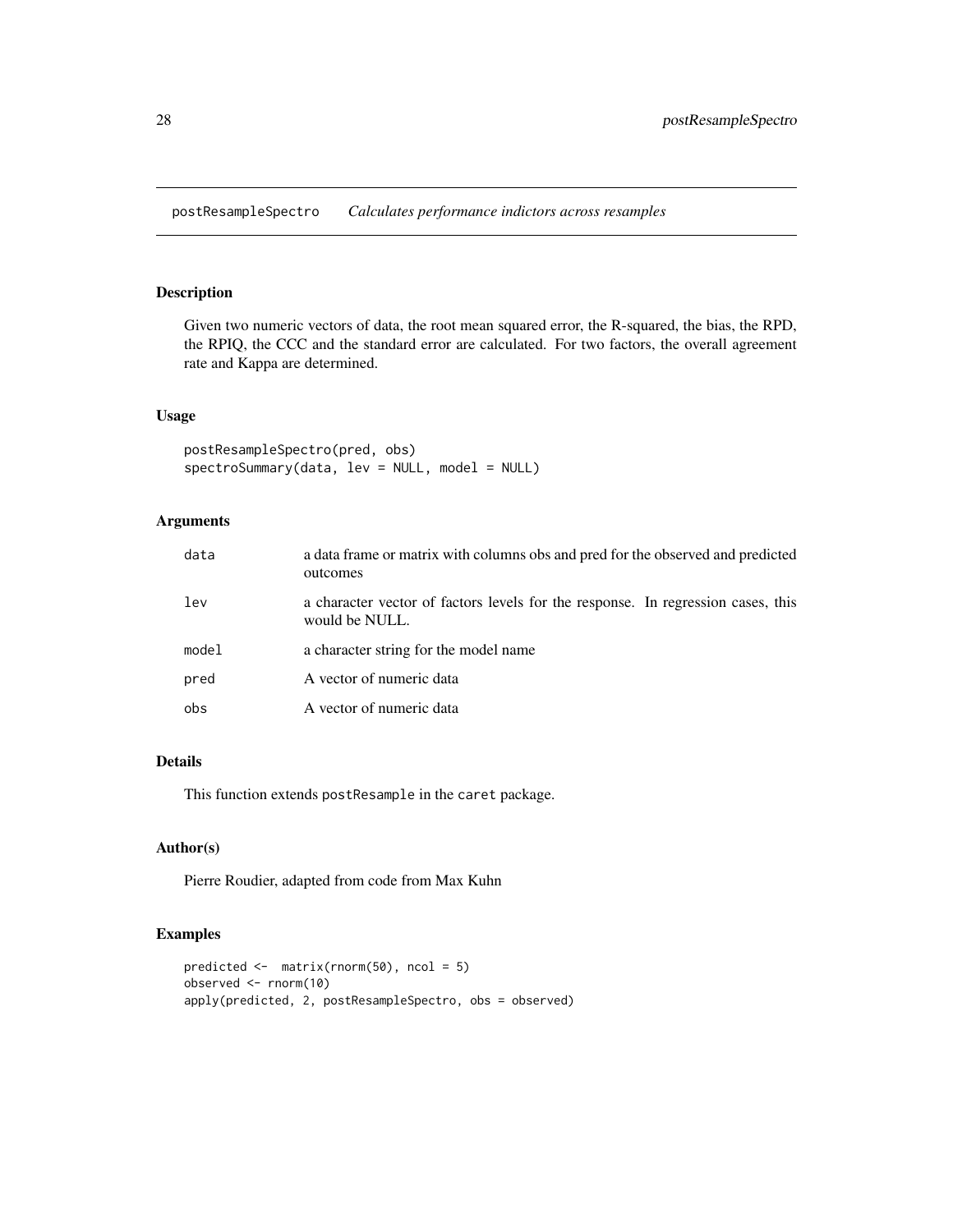<span id="page-28-0"></span>

## Description

This method stacks two or more Spectra\* objects together.

## Usage

```
## S3 method for class 'Spectra'
rbind(..., create_new\_ids = FALSE, new\_ids = NULL)## S3 method for class 'SpectraDataFrame'
rbind(..., create_new\_ids = FALSE, new\_ids = NULL)
```
## Arguments

| $\ddotsc$ | The Spectra objects to be combined.                                                                                   |
|-----------|-----------------------------------------------------------------------------------------------------------------------|
|           | create_new_ids allows creation of new ids if the ids of the Spectra* objects you are trying to<br>stack are redondant |
| new ids   | vector of new ids to be given to the new object                                                                       |

#### Value

a Spectra\* object.

```
# Loading example data
data(australia)
spectra(australia) <- sr_no ~ ... ~ 350:2500
s <- rbind(australia, australia, create_new_ids = TRUE)
l <- separate(australia, calibration = 0.6)
s <- rbind(l$validation, l$calibration)
```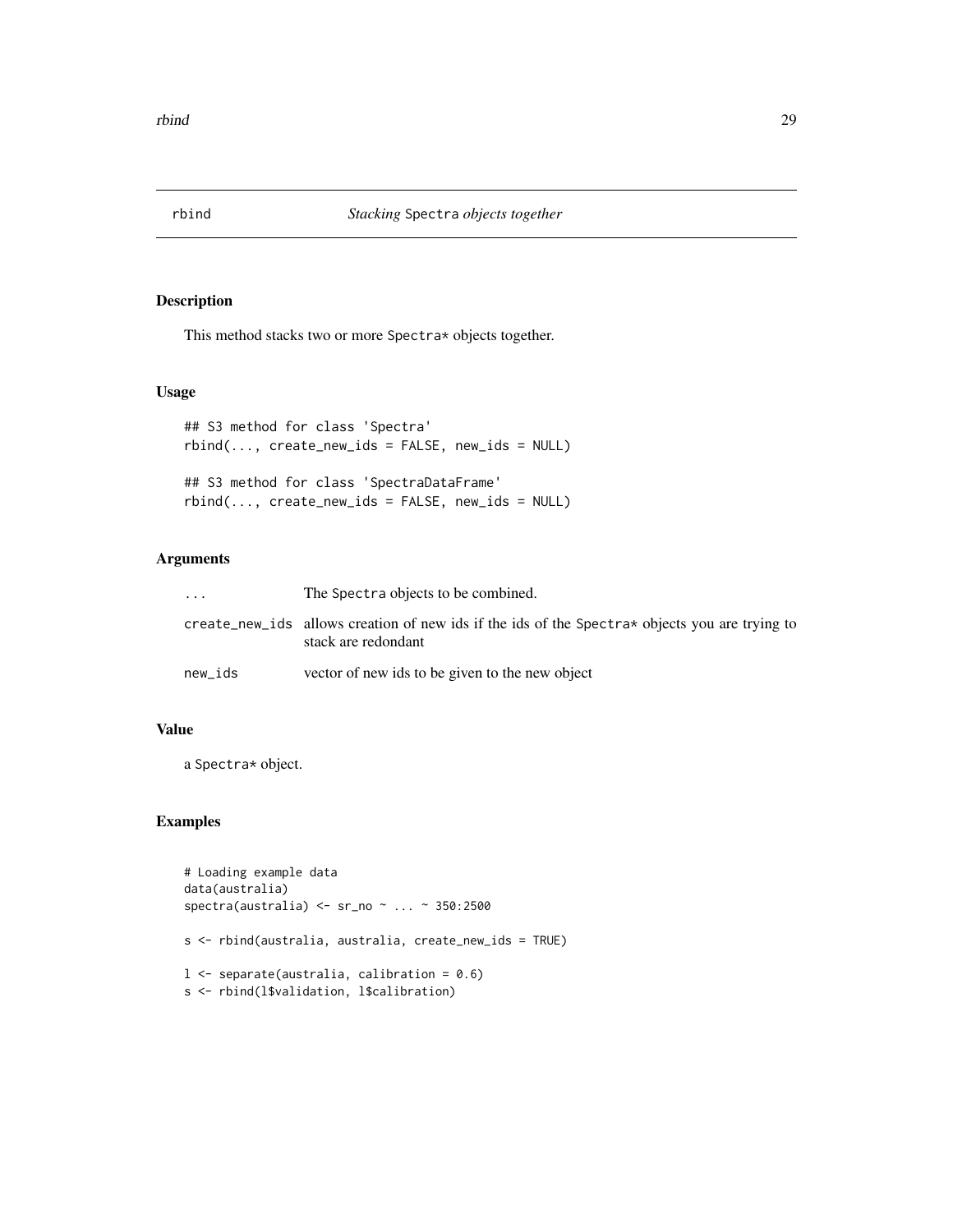<span id="page-29-0"></span>res,numeric-method *Spectral resolution*

## Description

Returns the spectral resolution of an object

## Usage

```
## S4 method for signature 'numeric'
res(x)
## S4 method for signature 'integer'
res(x)
## S4 method for signature 'Spectra'
res(x)
```
## Arguments

x object an object inheriting from Spectra

## Value

a vector

#### Author(s)

Pierre Roudier <pierre.roudier@gmail.com>

separate *Separates a* Spectra\* *object into a calibration and a validation set.*

## Description

Separates a Spectra\* object into a calibration and a validation set.

#### Usage

```
## S4 method for signature 'Spectra'
separate(obj, calibration)
```

| obi         | an object inheriting from class SpectraDataFrame             |
|-------------|--------------------------------------------------------------|
| calibration | The fraction of the dataset to be put in the calibration set |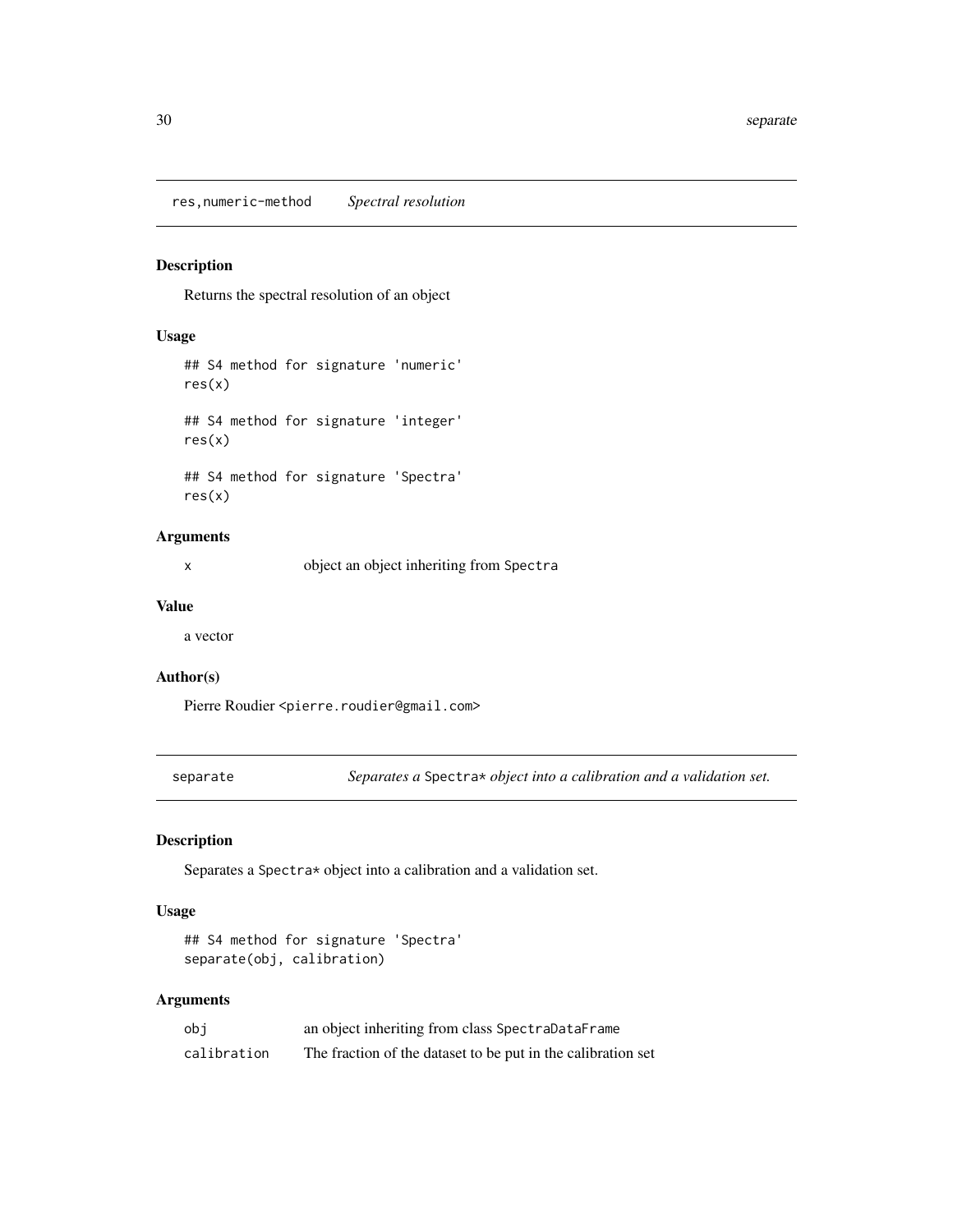<span id="page-30-0"></span> $\mathbf{s}$ nv  $\mathbf{s}$ 1

## Value

An list with two SpectraDataFrame objects, one for the calibration, and the other for the validation.

#### Author(s)

Pierre Roudier <pierre.roudier@gmail.com>

## Examples

```
# Loading example data
data(australia)
spectra(australia) <- sr_no ~ ... ~ 350:2500
l <- separate(australia, calibration=0.7)
# The result is a list of two Spectra* objects
str(l)
lapply(l, nrow)
```
<span id="page-30-1"></span>snv *Standard and Robust Normal Variate transformations*

## <span id="page-30-2"></span>Description

Standard and Robust Normal Variate transformations are often used in chemometrics to normalise a spectra collection and remove the baseline effect.

The Standard Normal Variate transformation (SNV, Barnes et al., 1989) is a common method to reduce within-class variance.

The Robust Normal Variate transformation (RNV, Guo et al., 1999) is a modification of the SNV to make it more robust to closure problems.

These function are to be used in conjonction with apply\_spectra.

#### Usage

 $snv(x)$ 

 $rnv(x, r)$ 

#### Arguments

| X | a vector of numeric values                   |
|---|----------------------------------------------|
|   | the percentile to use in the RNV computation |

## Value

A vector of numeric values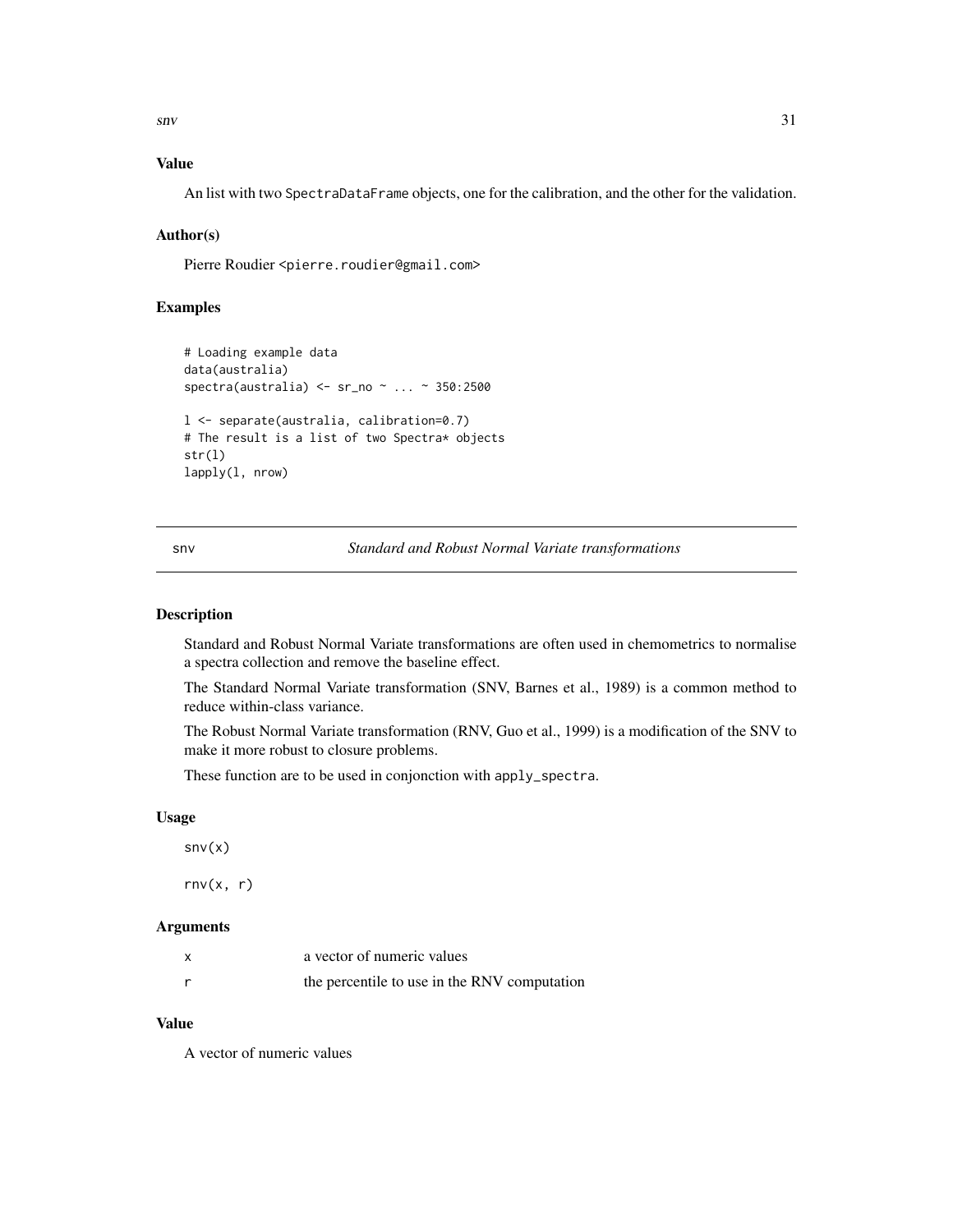#### <span id="page-31-0"></span>Author(s)

Pierre Roudier <pierre.roudier@gmail.com>

#### References

- Barnes, R.J., Dhanoa, M.S., Lister, S.J. 1989. Standard normal variate transformation and detrending of near-infra-red diffuse reflectance spectra. Applied Spectroscopy 43, 772–777.
- Guo, Q., Wu, W., Massar, D.L. 1999. The robust normal variate transform for pattern recognition with near-infrared data. Analytica Chimica Acta 382:1–2, 87–103.

#### Examples

```
# Loading example data
data(australia)
spectra(australia) <- sr_no ~ ... ~ 350:2500
# Standard Normal Variate transform
s <- apply_spectra(australia[1:10,], snv)
plot(s)
# The scale function in the base package is actually doing
# the same thing!
s <- apply_spectra(australia[1:10,], scale, center = TRUE, scale = TRUE)
plot(s)
# Robust Normal Variate transform
s \le apply_spectra(australia[1:10,], rnv, r = 0.25)
plot(s)
```
Spectra *Constructor for the Spectra class.*

#### Description

Constructor for the Spectra class. Creates a Spectra object from scratch.

#### Usage

Spectra(wl = numeric(), nir = matrix(), id = as.character(NA), units = "nm")

| wl    | a numeric vector giving the wavelengths at with the spectra have been measured |
|-------|--------------------------------------------------------------------------------|
| nir   | a "matrix" or a "data. frame" object giving the spectra values for each sample |
| id    | a vector giving the unique id of each sample in the collection                 |
| units | a character giving the unit in which the wavelengths values are expressed      |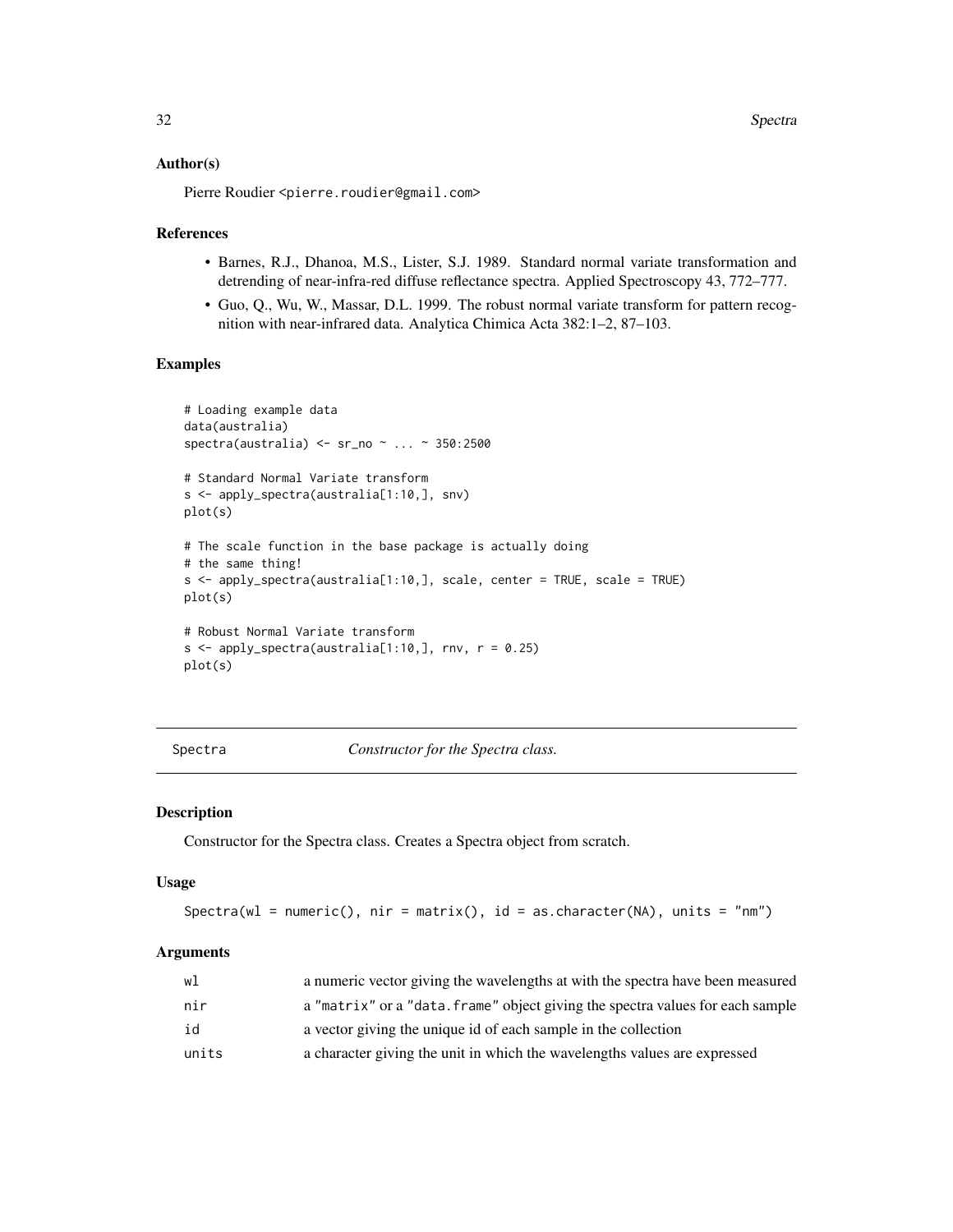## <span id="page-32-0"></span>Spectra-class 33

#### Value

a new "Spectra" object

#### Author(s)

Pierre Roudier <pierre.roudier@gmail.com>

#### See Also

spectra, wl, Spectra-class, SpectraDataFrame

#### Examples

```
wls <- 350:2500
id <- c("A", "B")nir <- matrix(runif(2*length(wls)), nrow = 2)
s \leq Spectra(wl = wls, nir = nir, id = id, units = "nm")
```
<span id="page-32-2"></span>Spectra-class *Spectra\* classes*

#### <span id="page-32-1"></span>Description

The spectacles package provides the user with S4 classes that have been developped to store and manipulate spectroscopy data.

The Spectra class is storing the spectra matrix, along with the wavelengths at which those have been measured, the units in whioch those wavelengths are expressed, and a unique id for each sample in the collection.

The SpectraDataFrame class is extending the Spectra class by giving the opportunity to store attribute data along with the spectra - this is mostly the case when we want to predict physical or chemical properties from the spectra set.

The SpatialSpectra and SpatialSpectraDataFrame classes are extending the Spectra and SpectraDataFrame classes using the SpatialPoints class from package sp. This allows to store spatial information on the dataset: coordinates, coordinate reference system, bounding box, etc.

Common generic methods implemented for these classes include:

summary, show, nrow, length, plot, [, [[, \$.

SpatialPoints methods from the sp package can be applied to SpatialSpectra and SpatialSpectraDataFrame objects are they inherit from this class.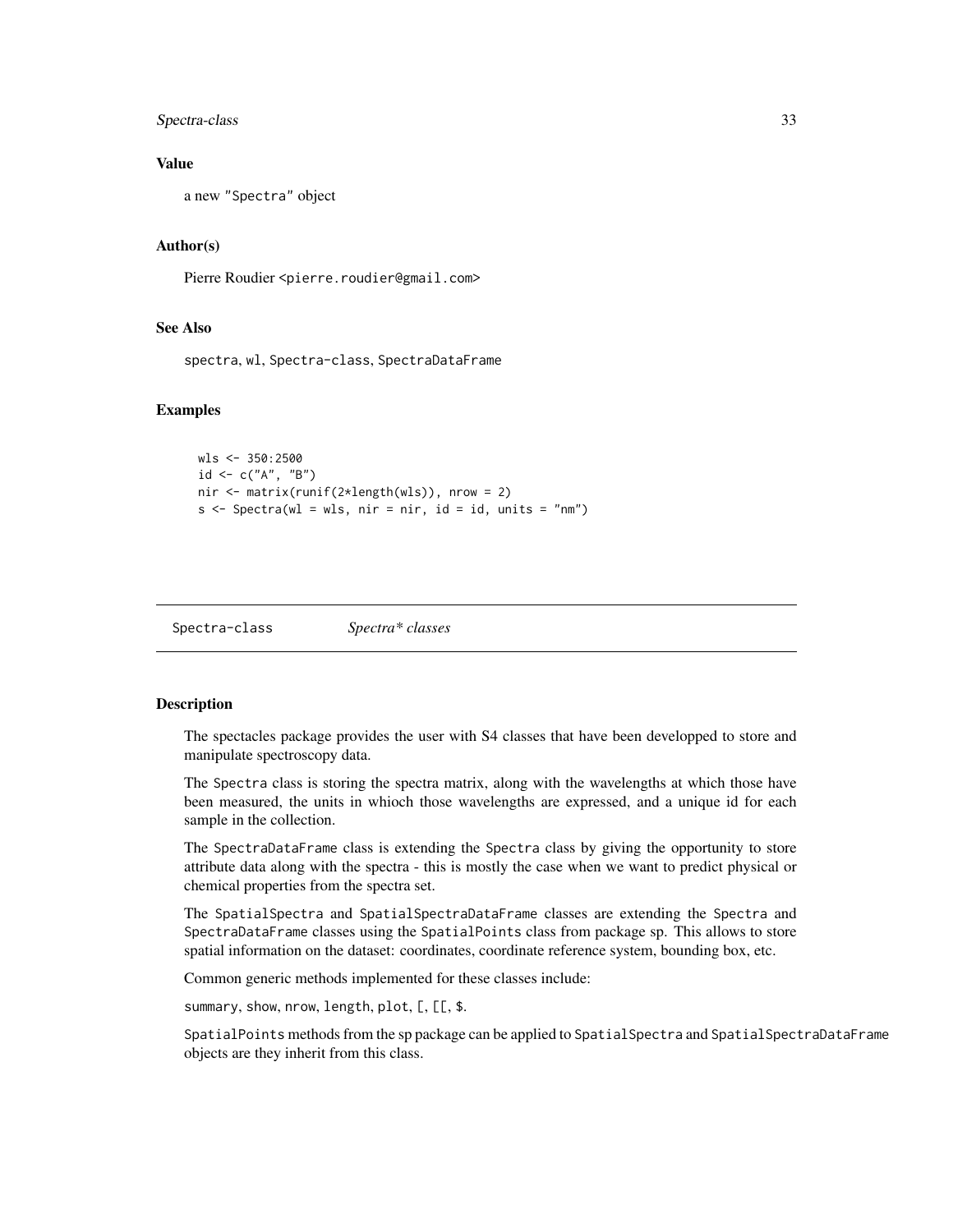## <span id="page-33-0"></span>**Slots**

- wl object of class "numeric"; the wavelengths at which the spectra has been measured
- nir object of class "matrix"; the spectra, with as many columns as wavelengths, and as many rows as samples
- id object of class "data. frame" with one attribute; the identification strings for each sample in the collection

units object of class "character"; units in which the wavelengths are expressed

data object of class data.frame containing the attribute data

#### Objects from the Class

Objects can be created by calls of the form  $new("Spectra", \ldots)$ , with the constructor functions like Spectra( $\ldots$ ), or with the helper functions such as wl and spectra.

#### Author(s)

Pierre Roudier <pierre.roudier@gmail.com>

Pierre Roudier <pierre.roudier@gmail.com>

#### Examples

```
showClass("Spectra")
showClass("SpectraDataFrame")
```
spectra-methods *Retrieves or sets the spectra of a* Spectra\* *objects.*

#### <span id="page-33-1"></span>Description

Either retrieves the spectra matrix from a Spectra\* object, or creates a Spectra\* object from a "data.frame" object different interfaces detailed below.When applied to a Spectra\* object, this functions simply returns the spectra it is storing.

#### Usage

```
## S4 method for signature 'Spectra'
spectra(object)
## S4 replacement method for signature 'data.frame'
spectra(object, ...) <- value
## S4 replacement method for signature 'Spectra'
spectra(object) <- value
```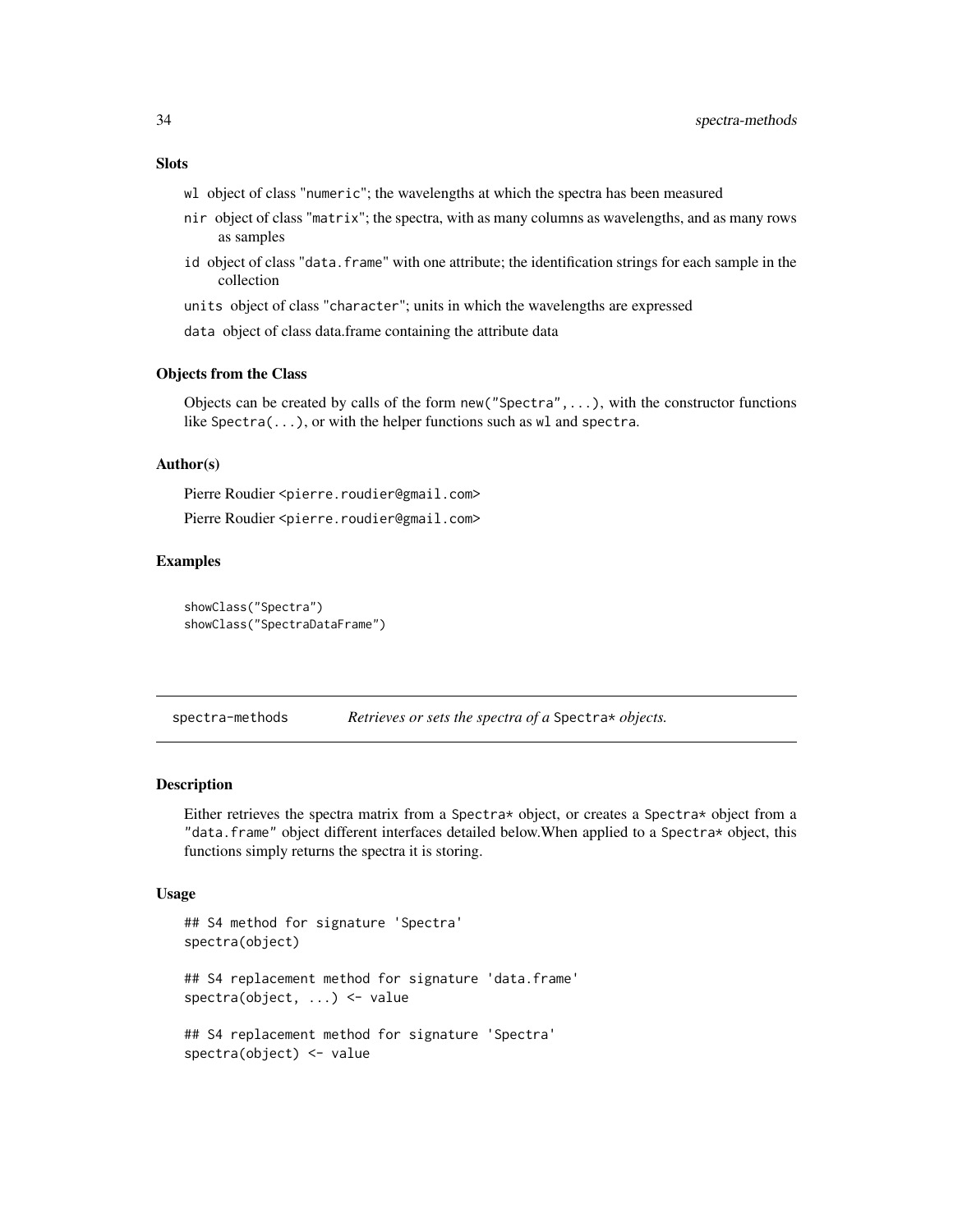#### **Arguments**

| object                  | an object of class "Spectra" or inheriting from this class |
|-------------------------|------------------------------------------------------------|
| $\cdot$ $\cdot$ $\cdot$ | see details below                                          |
| value                   | see details below                                          |

## Details

If applied on a "data. frame" object, it is an helper function to create a Spectra $\star$  object. Two kind of interfaces are then available. value can be:

- a vector: Similarly to wl, the wavelengths of the spectra can be passed by a "numeric" vector. Alternatively, the names of the columns that contain the spectra information can be passed as a "character" vector.
- a formula: This interface is specific to inspectr. It follows a scheme where differents parts can be observed, the id column, the attributes columns, and the spectra columns, described by the wavelengths at which it has been measured:

#### • Placeholders:

- ... placeholder for all the columns of your data.frame object except those that have been already used in other parts of the formula. This can lead to errors. E.g. if object has data one every wavelength between 350 and 2500 nm, spectra(object) <-id\_field ~ ... ~ 500:2500 will stores the columns corresponding to the wavelengths 350-499 nm in its data slot!
- id For the creation of a SpectraDataFrame, it is important to always specify an id field in the formula. If no id column is present, the id placeholder will create one for you.
- spectra(object) <-~ 350:2500 will build a Spectra object from the wavelengths between 350 and 2500, based on the column names.
- spectra(object)  $\leq -\infty$  350:2:2500 will build a Spectra object from the wavelengths in seq(350,2500,by = 2)
- spectra(object) <-~ 500:2350 will build a Spectra object from the wavelengths between 500 and 2350, even though other wavelengths are present (they will be dropped) In the three later cases, the id field has been dropped (it will be automatically created). If you want to use a column of "data.frame" as an id filed, you can still use the first part of the formula:
- spectra(object) <-id\_field ~ 350:2500
- spectra(object) <-id\_field ~ 350:5:2500 Some data can also be added to the object, which will then be of SpectraDataFrame class:
- spectra(object) <-id\_field ~ property1 ~ 500:2300 will create a SpectraDataFrame with ids from the id\_field column, data from the property1 column, and spectral information between 500 and 2300 nm. That means that data property2, and all spectral information from bands < 500 nm or > 2300 nm will be dropped You can also combine the placeholders:
- spectra(object) <-id\_field ~ ... ~ 350:2500 will create a SpectraDataFrame object with ids from the id\_field column, all spectral bands between 350 and 2500 nm. The data slot is given all the remaining columns.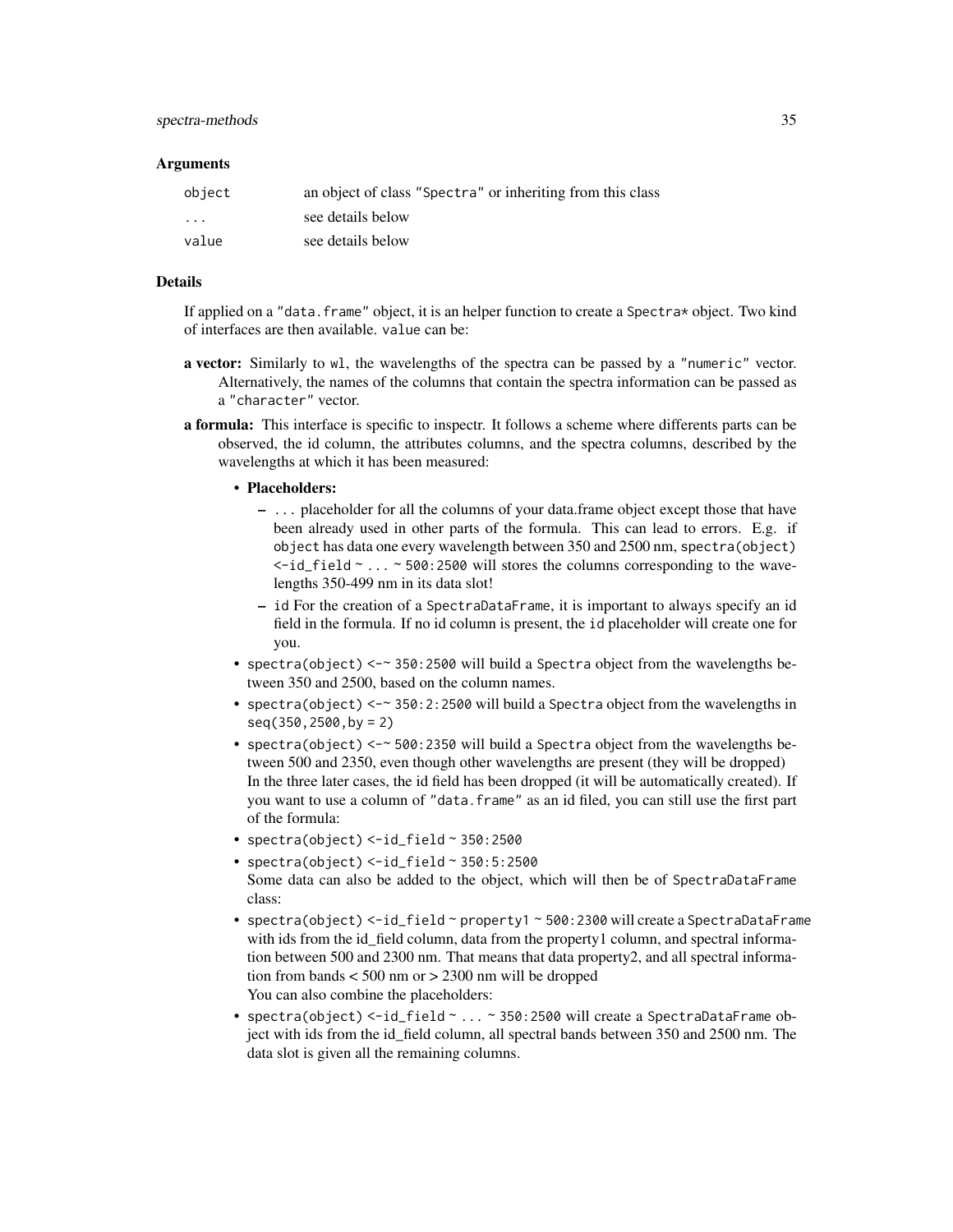#### Author(s)

Pierre Roudier <pierre.roudier@gmail.com>

```
# Loading example data
data(oz)
class(oz) # this is a simple data.frame
# structure of the data.frame: it is rowwise-formatted
big.head(oz)
## CREATING Spectra OBJECTS
##
# Using spectra() to initiate a Spectra from
# the data.frame
spectra(oz) <- sr_no ~ 350:2500
# It is possible to select wavelengths using the formula interface
data(oz)
spectra(oz) <- sr_no ~ 350:5:2500
data(oz)
spectra(oz) <- sr_no ~ 500:1800
## CREATING SpectraDataFrame OBJECTS
##
# Using spectra() to initiate a SpectraDataFrame from
# the data.frame
data(oz)
spectra(oz) \le sr_no \sim carbon + ph + clay \sim 350:2500
# Selecting data to be included in the SpectradataFrame object
data(oz)
spectra(oz) <- sr_no ~ carbon ~ 350:2500
# Forcing the creation of new ids using the id keyword in the
# formula interface
data(oz)
spectra(oz) \le id \sim carbon \sim 350:2500
ids(oz, as.vector = TRUE)
# Using the "..." short-hand to select all the remaining columns
data(oz)
spectra(oz) <- sr_no ~ ... ~ 350:2500
## CREATING Spectra OBJECTS FROM
## BY-COLS-FORMATTED DATA
##
```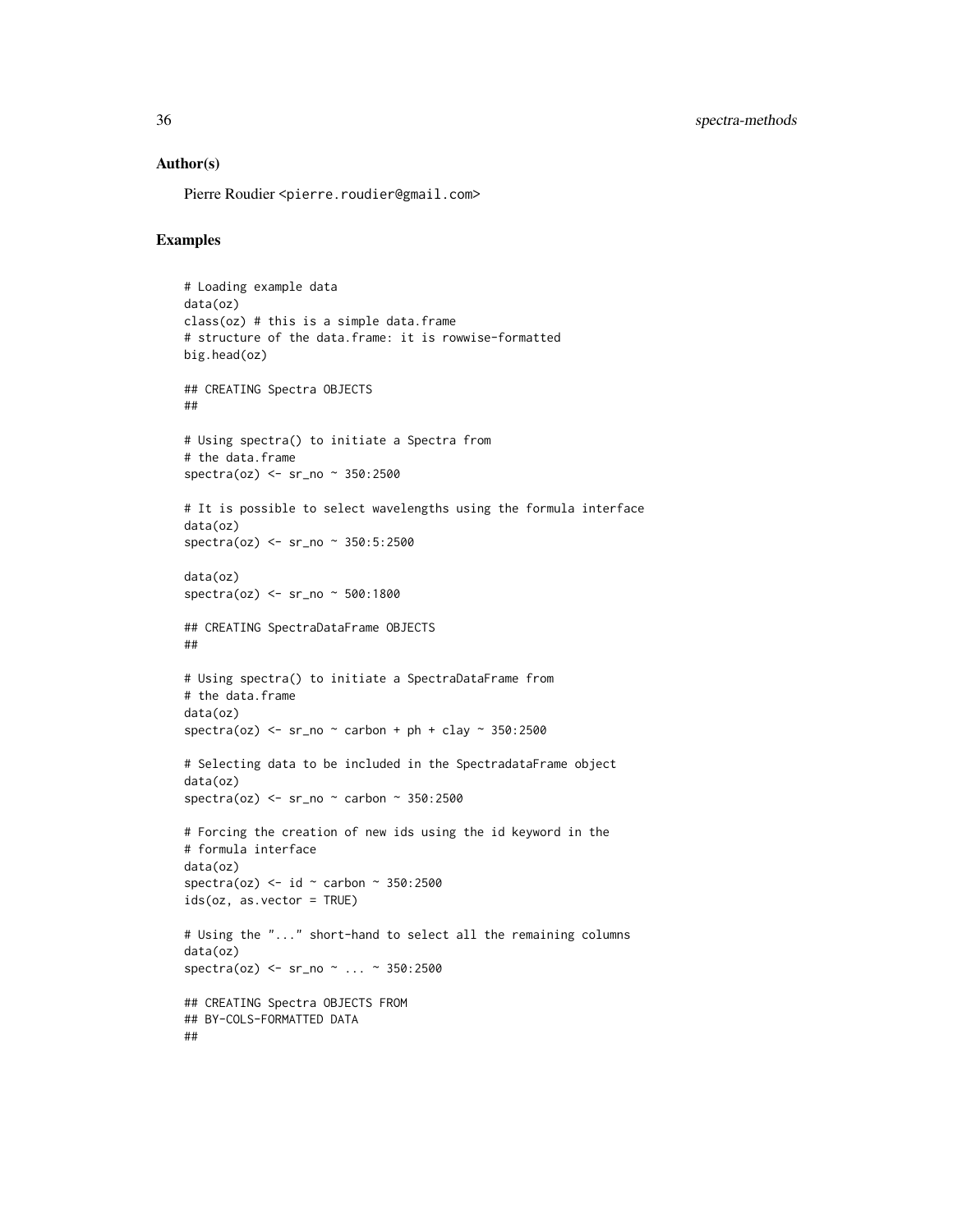## <span id="page-36-0"></span>SpectraDataFrame 37

```
# For data formatted in the colwise format,
# use the "colwise" mode
# Transforming data into colwise format
# for demonstration's sake
#
m <- melt_spectra(oz)
oz_by_col <- reshape2::acast(m, ... ~ sr_no)
oz_by_col <- data.frame(
  wl = rownames(oz_by_col),
  oz_by_col,
  check.names = FALSE)
# Here's colwise-formatted data
big.head(oz_by_col)
# Convert it into Spectra object
spectra(oz_by_col, mode = "colwise") \leftarrow w1 \sim ...# Then data can be added to promote it as a SpectraDataFrame
my.data <- features(oz, exclude_id = FALSE)
features(oz_by_col, key = 'sr_no') <- my.data
```
SpectraDataFrame *Constructor for the SpectraDataFrame class.*

## Description

Constructor for the SpectraDataFrame class. Creates a SpectraDataFrame object, either from scratch, or from an existing Spectra object.

#### Usage

```
SpectraDataFrame(
  ...,
 wl = numeric(),nir = matrix(),
 id = as.character(NA),
 units = "nm",data = data.frame()
```

```
)
```

| $\cdot$ $\cdot$ $\cdot$ | an object inheriting from "Spectra"                                            |
|-------------------------|--------------------------------------------------------------------------------|
| w1                      | a numeric vector giving the wavelengths at with the spectra have been measured |
| nir                     | a "matrix" or a "data. frame" object giving the spectra values for each sample |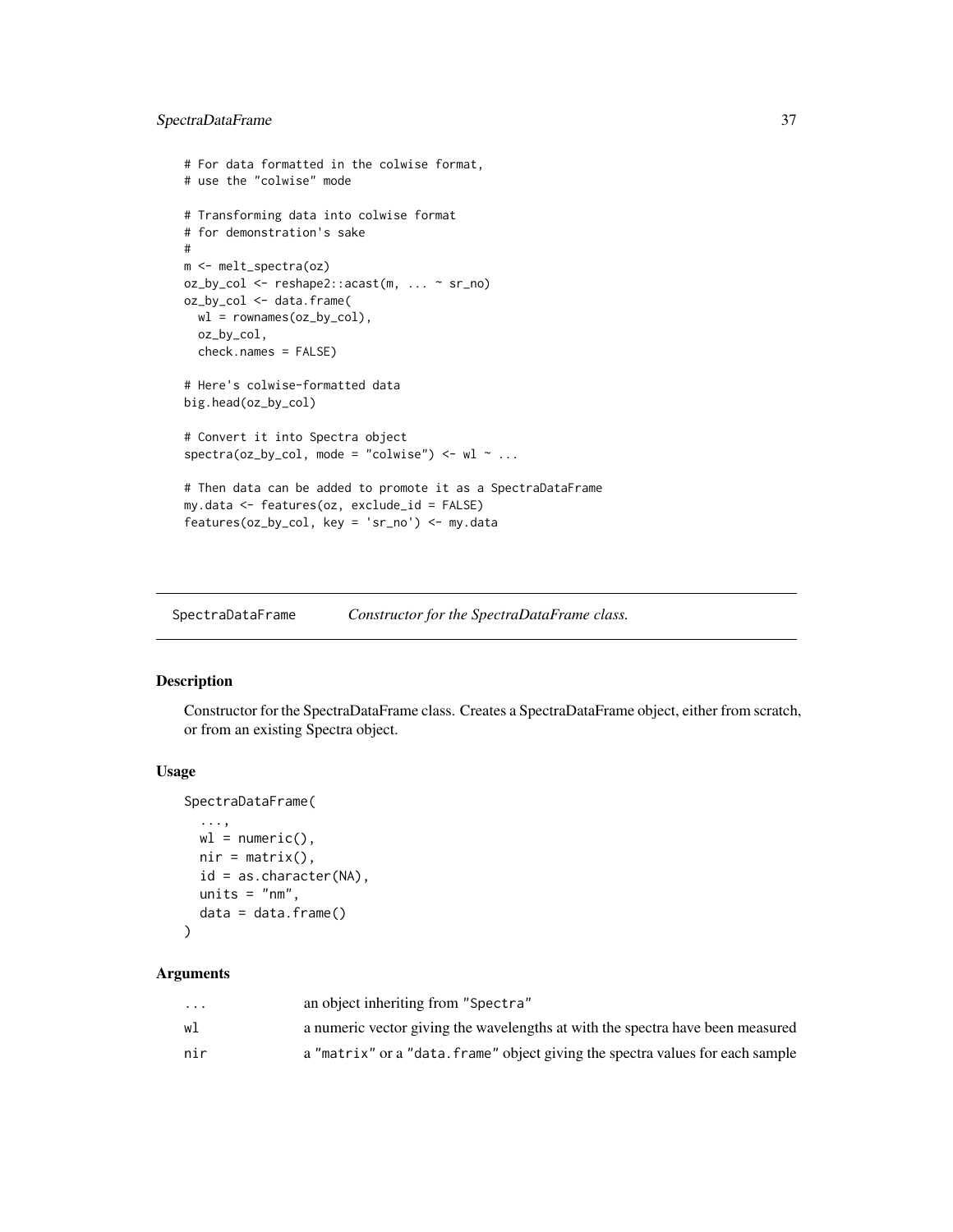<span id="page-37-0"></span>38 splice that the contract of the contract of the contract of the contract of the contract of the contract of the contract of the contract of the contract of the contract of the contract of the contract of the contract of

| id    | a vector giving the unique id of each sample in the collection            |
|-------|---------------------------------------------------------------------------|
| units | a character giving the unit in which the wavelengths values are expressed |
| data  | object of class "data. frame" containing the attribute data               |

## Value

a new "SpectraDataFrame" object

## Author(s)

Pierre Roudier <pierre.roudier@gmail.com>

#### See Also

[spectra](#page-33-1), [wl](#page-41-1), [Spectra-class](#page-32-2)

#### Examples

```
# Creating a SpectraDataFrame object from scratch
my.wl <- 350:2500
my.id <- c("A", "B")
my.nir <- matrix(runif(2*length(my.wl)), nrow=2)
my.data <- data.frame(foo = runif(2), bar = LETTERS[1:2])
my.sdf <- SpectraDataFrame(wl = my.wl, nir = my.nir, id = my.id, data = my.data)
# Creating a SpectraDataFrame object from an existing Spectra object
my.s < - Spectra(wl = my.wl, nir = my.nir, id = my.id)
my.sdf <- SpectraDataFrame(my.s, data = my.data)
```
splice *Splice correction of a spectra collected using ASD hardware*

## Description

This is the correction method available in the ViewSpec Pro software from ASD, which aims at correcting steps in the data (see details).

#### Usage

```
## S4 method for signature 'Spectra'
splice(x, locations = list(c(750, 1000), c(1830, 1950)))
```

|           | a Spectra object                           |
|-----------|--------------------------------------------|
| locations | the wavelengths to cut out and interpolate |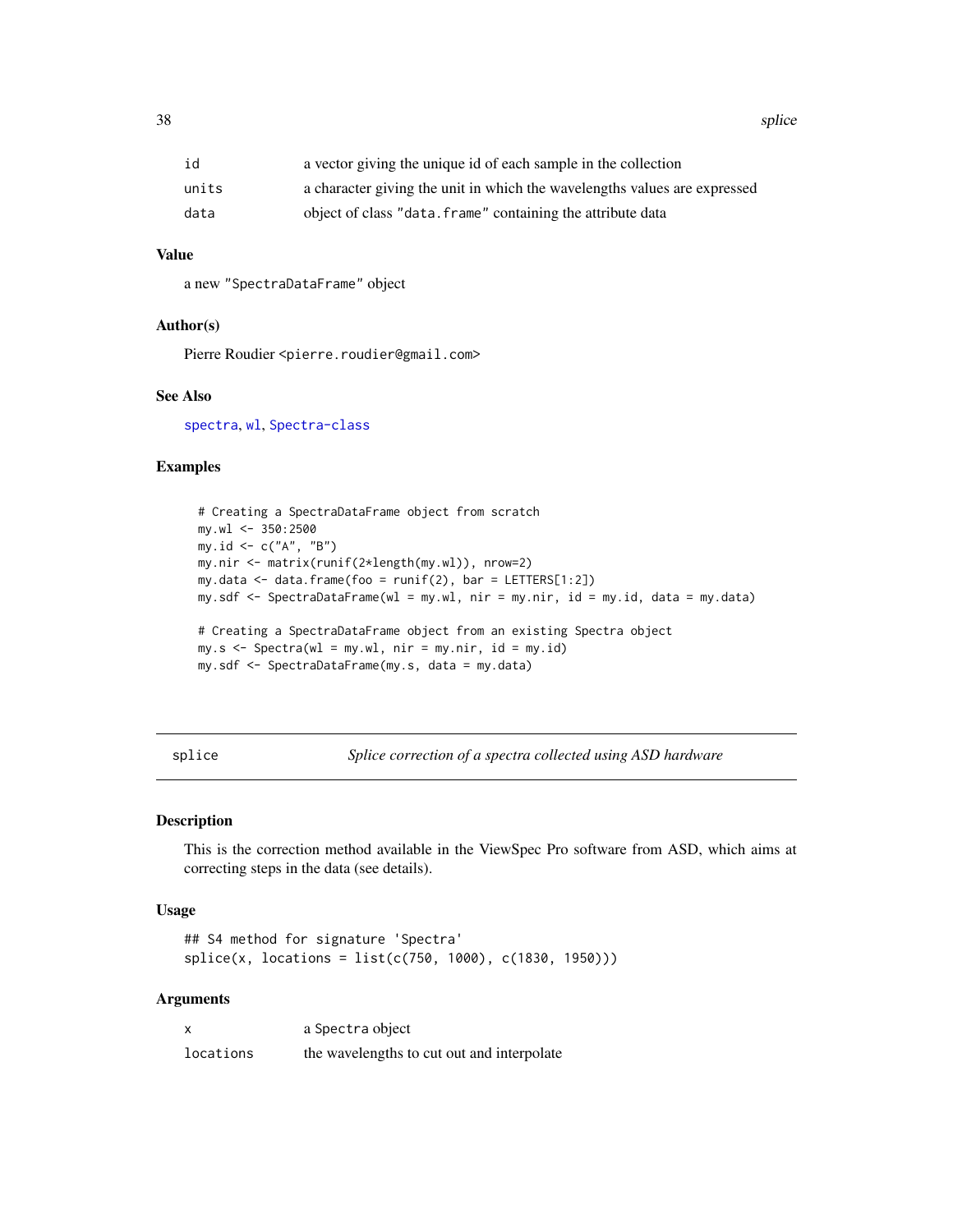## <span id="page-38-0"></span>Details

The SWIR1 part of the spectrum (1000-1800 nm) is taken as a reference for corrections as it is stable to the instrument sensitivity drift (Beal and Eamon, 2010)

This is based on a description of the splice correction algorithm described in:

Beal, D. and Eamon, M., 1996. Dynamic, Parabolic Linear Transformations of 'Stepped' Radiometric Data. Analytical Spectral Devices Inc., Boulder, CO.

## Value

an object of same class as x

#### Author(s)

Pierre Roudier <pierre.roudier@gmail.com>

#### Examples

```
data(australia)
spectra(australia) <- sr_no ~ ... ~ 350:2500
oz_spliced <- splice(australia)
plot(oz_spliced)
```
## split *Split a Spectra\* object using factors*

#### Description

Splits a Spectra\* object into groups using a factor, either a provided as a vector or as an attribute in the features of the object.

#### Usage

## S4 method for signature 'Spectra'  $split(x, f, drop = FALSE, ...)$ 

| X            | Spectra object                                                                                                                                                            |
|--------------|---------------------------------------------------------------------------------------------------------------------------------------------------------------------------|
| $\mathbf{f}$ | either a vector of factors (for objects inheriting from Spectra), or the name or<br>indice of an attribute in the data slot of an object inheriting from SpectraDataFrame |
| drop         | ignored                                                                                                                                                                   |
| $\ddotsc$    | further potential arguments passed to methods.                                                                                                                            |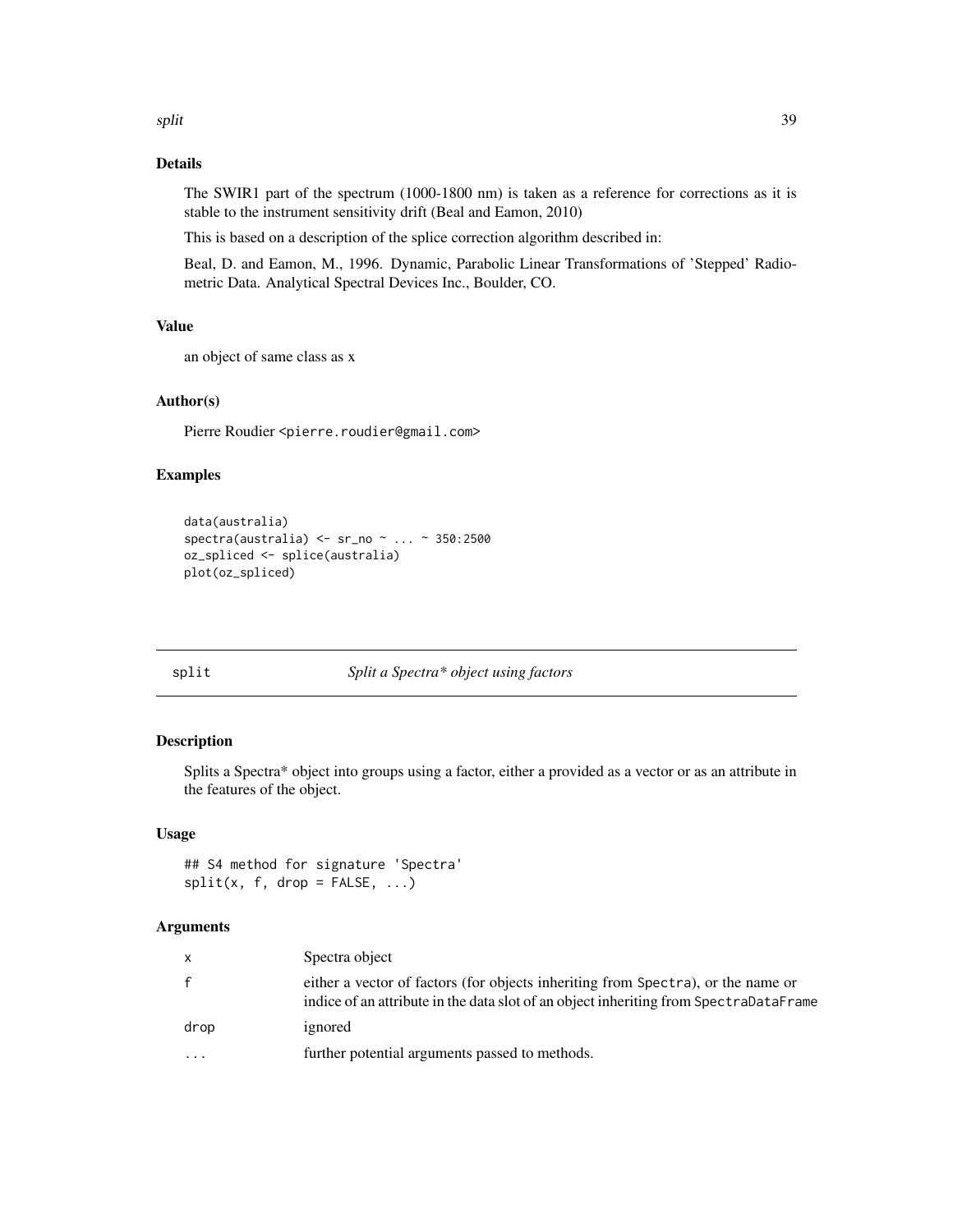#### <span id="page-39-0"></span>40 subset and the subset of  $\sim$  subset of  $\sim$  subset of  $\sim$  subset of  $\sim$  subset of  $\sim$  subset of  $\sim$  subset of  $\sim$  subset of  $\sim$  subset of  $\sim$  subset of  $\sim$  subset of  $\sim$  subset of  $\sim$  subset of  $\sim$  subset of

#### Details

This is an adaptation of the split function in the base package.

#### Value

A list of objects of same class as x.

## Author(s)

Pierre Roudier <pierre.roudier@gmail.com>

#### Examples

```
# Loading example data
data(australia)
spectra(australia) <- sr_no ~ ... ~ 350:2500
# On a Spectra object, we need to provide a vector of factors
# to split the object
s <- as(australia, 'Spectra')
# We make up some kind of factor to split the data.
idx <- sample(letters[1:5], replace = TRUE, size = nrow(s)) # This is a vector
r <- split(s, idx)
str(r)
# On a SpectradataFrame object, we can also provide the name or index
# of an attribute
# Generate some kind of factor
australia$fact <- sample(LETTERS[1:3], size = nrow(australia), replace = TRUE)
r <- split(australia, 'fact')
str(r)
# A list is returned, and is thus ready for use with lapply, or any
# of the l*ply functions from the plyr package
lapply(r, nrow)
```
subset *Subset SpectraDataFrame object*

## Description

Returns subsets of a SpectraDataFrame object.

### Usage

 $subset(x, \ldots)$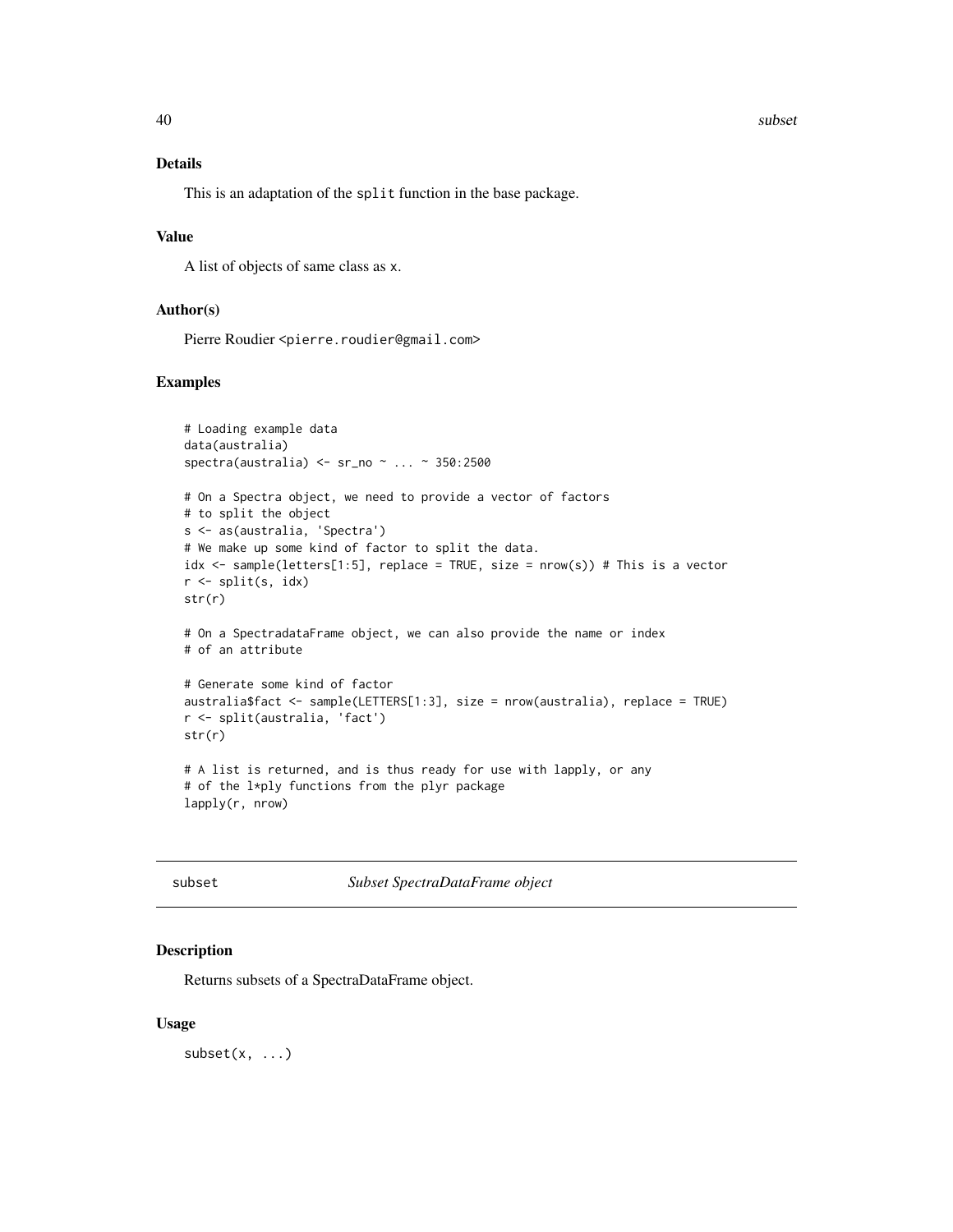#### <span id="page-40-0"></span>summary that the contract of the contract of the contract of the contract of the contract of the contract of the contract of the contract of the contract of the contract of the contract of the contract of the contract of t

#### Arguments

| x       | SpectraDataFrame object |
|---------|-------------------------|
| $\cdot$ | see details below       |

## Details

Additional parameters:

subset logical expression indicating elements or rows to keep: missing values are taken as false

select expression, indicating columns to select from the data slot

drop passed on to "[" indexing operator

... Additional arguments

## Value

SpectraDataFrame object

## Author(s)

Pierre Roudier <pierre.roudier@gmail.com>

## See Also

[mutate](#page-22-1)

#### Examples

```
# Loading example data
data(australia)
spectra(australia) <- sr_no ~ ... ~ 350:2500
# Subset on attributes
s <- subset(australia, carbon < 5)
# Subset and selection of attributes
```

```
s \leq - subset(australia, carbon \leq 5, select = 1)
```
summary *Summary*

#### Description

Summarize a Spectra\* object.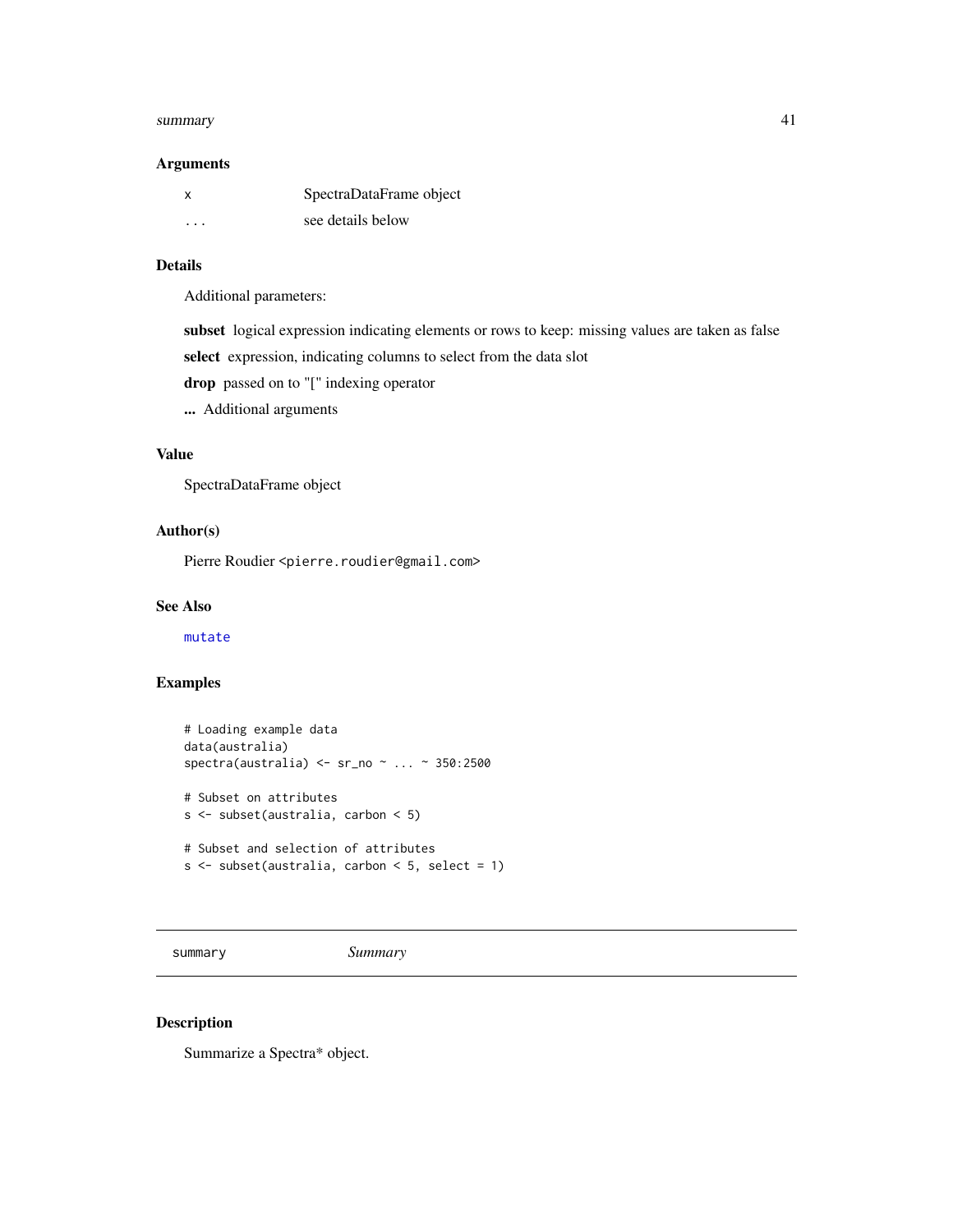## <span id="page-41-0"></span>Usage

```
\method{summary}{Spectra}(object, ...)
```

```
## S3 method for class 'summary.Spectra'
print(x, \ldots)
```
## **Arguments**

| object       | an object of class Spectra or SpectraDataFrame |
|--------------|------------------------------------------------|
| $\cdots$     | Additional arguments passed to summary         |
| $\mathsf{x}$ | a result of summary                            |

## Value

A "summary.Spectra" object NULL

#### Author(s)

Pierre Roudier <pierre.roudier@gmail.com>

#### Examples

data(oz) spectra(oz) <- sr\_no ~ ... ~ 350:2500 summary(oz)

<span id="page-41-1"></span>

| V. |  |
|----|--|

wl *Retrieves or sets the wavelengths of a* Spectra\* *object.*

## Description

Either retrieves the wavelengths from a Spectra\* object, or creates a Spectra\* object from a "data.frame" object by setting some of its columns as the wavelengths.

When applied to a Spectra $*$  object, this functions simply returns the wavelengths of the spectra it is storing.

If applied on a "data. frame" object, it is an helper function to create a Spectra $*$  object. It then needs to be indicated the wavelengths at which the spectra values are measured. The assumption is that each row of the "data.frame" is a spectra, and the column names of the "data.frame" contain the wavelengths values.

If all the columns are used to create the Spectra\* object, a Spectra object is created. If some attributes are left, they will be used to generate a SpectraDataFrame object.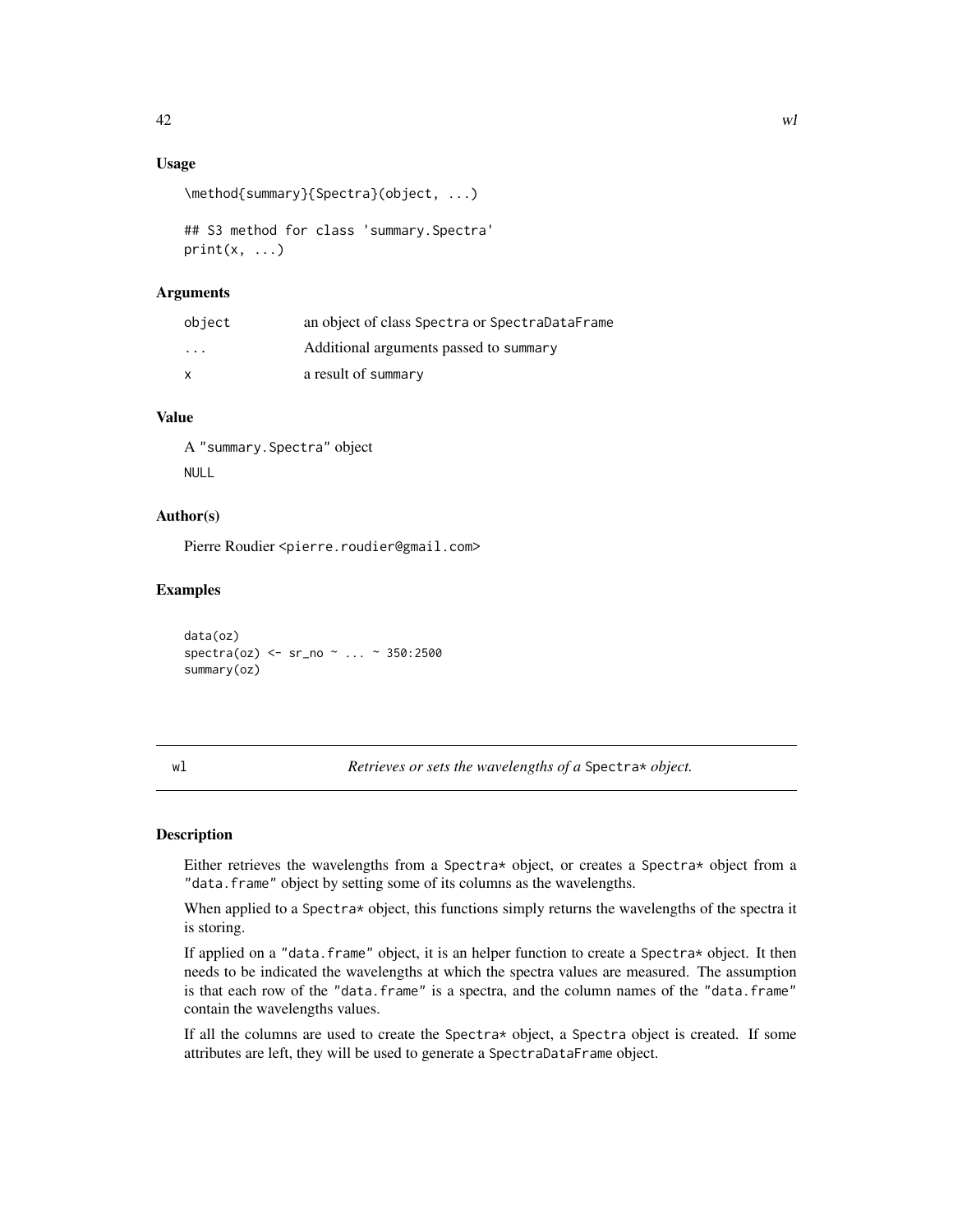## Usage

```
## S4 method for signature 'Spectra'
wl(object)
## S4 replacement method for signature 'data.frame'
wl(object) <- value
## S4 replacement method for signature 'Spectra'
```

```
wl(object) <- value
```
#### Arguments

| object | a "data. frame" or an object inheriting from class Spectra |
|--------|------------------------------------------------------------|
| value  | the wavelengths of the Spectra* object to create           |

## Value

If applied on a "data.frame", either a Spectra or a SpectraDataFrame object. If applied on a Spectra\* object, a vector.

#### Author(s)

Pierre Roudier <pierre.roudier@gmail.com>

## See Also

spectra, Spectra-class, SpectraDataFrame-class

```
# Loading example data
data(oz)
spectra(oz) <- sr_no ~ ... ~ 350:2500
# Retrieving wavelengths from Spectra* object
wl(oz)
# Replacing wavelength values - USE WITH CAUTION!
wl(oz) <- 1:length(oz)
wl(oz)
# Use to initiate a Spectra* object from a data.frame
data(oz)
wl(oz) <- 350:2500
ids(oz) <- ~ sr\_no
```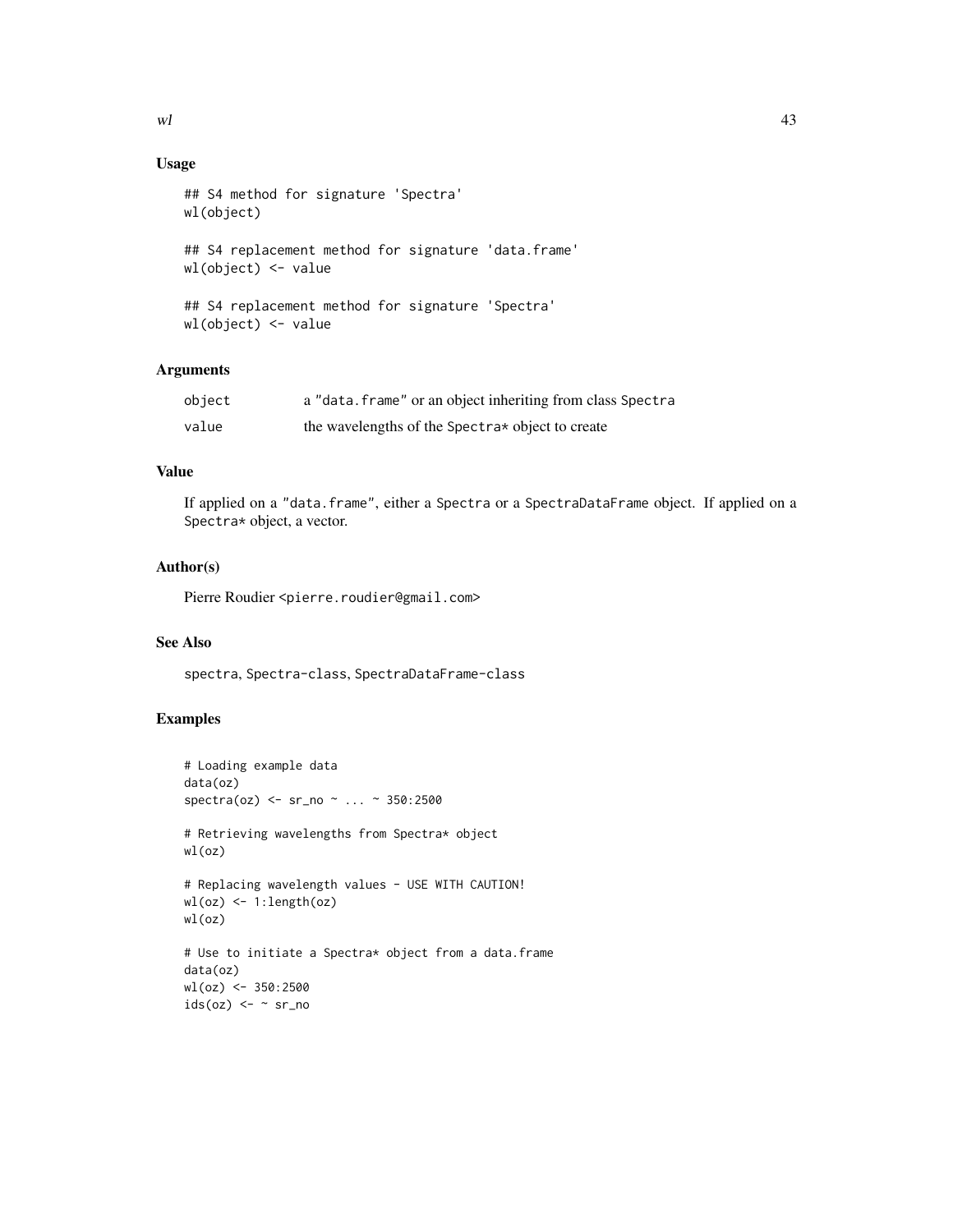<span id="page-43-0"></span>

## Description

Retrieves the wavelengths units from Spectra\* object

## Usage

```
wl_units(object)
```
## S4 replacement method for signature 'Spectra' wl\_units(object) <- value

## Arguments

| object | an object inheriting from class Spectra |
|--------|-----------------------------------------|
| value  | a character string                      |

## Value

A vector

## Author(s)

Pierre Roudier <pierre.roudier@gmail.com>

```
# Loading example data
data(oz)
spectra(oz) <- sr_no ~ ... ~ 350:2500
# Print wavelength information
wl(oz)
range(wl(oz))
```

```
# Manipulate wavelength information
wl(oz) <- wl(oz) + 1000
wl(oz)
```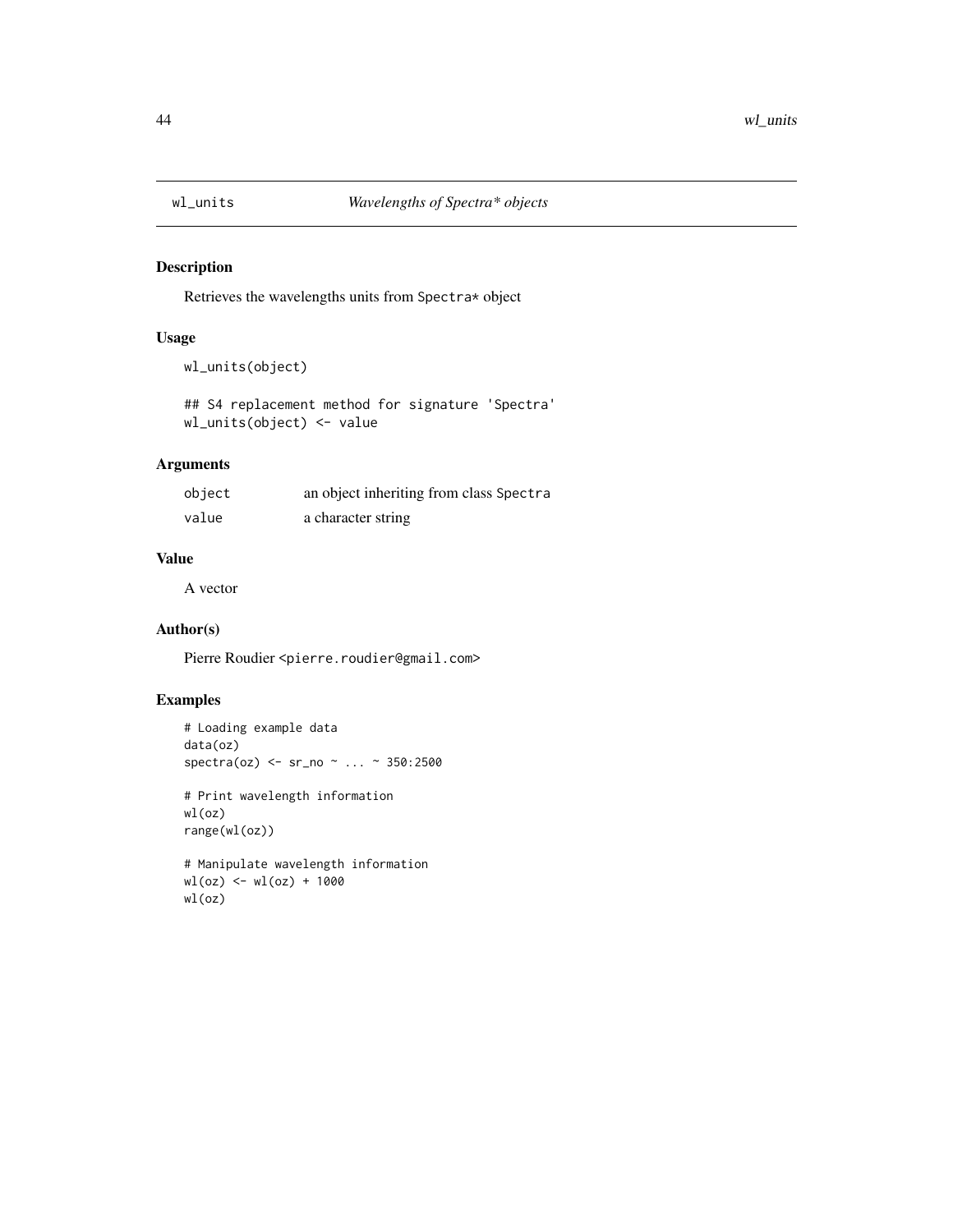# <span id="page-44-0"></span>**Index**

∗ datasets australia, [6](#page-5-0) [ *(*extraction-methods*)*, [13](#page-12-0) [, Spectra, ANY, ANY, missing-method *(*extraction-methods*)*, [13](#page-12-0) [,Spectra-method *(*extraction-methods*)*, [13](#page-12-0) [,SpectraDataFrame,ANY,ANY,missing-method *(*extraction-methods*)*, [13](#page-12-0) [<- *(*extraction-methods*)*, [13](#page-12-0) [<-,SpectraDataFrame-method *(*extraction-methods*)*, [13](#page-12-0) [[ *(*extraction-methods*)*, [13](#page-12-0) [[,Spectra-method *(*extraction-methods*)*, [13](#page-12-0) [[,SpectraDataFrame,ANY,missing-method *(*extraction-methods*)*, [13](#page-12-0) [[<- *(*extraction-methods*)*, [13](#page-12-0) [[<-,Spectra,ANY,missing,ANY-method *(*extraction-methods*)*, [13](#page-12-0) [[<-,Spectra,ANY,missing-method *(*extraction-methods*)*, [13](#page-12-0) [[<-,Spectra-method *(*extraction-methods*)*, [13](#page-12-0) \$ *(*extraction-methods*)*, [13](#page-12-0) \$,SpectraDataFrame-method *(*extraction-methods*)*, [13](#page-12-0) \$<- *(*extraction-methods*)*, [13](#page-12-0) \$<-,Spectra-method *(*extraction-methods*)*, [13](#page-12-0)

aggregate\_spectra, [3,](#page-2-0) *[5](#page-4-0)*

apply\_spectra, *[4](#page-3-0)*, [5](#page-4-0)

aggregate\_spectra,Spectra-method *(*aggregate\_spectra*)*, [3](#page-2-0) aggregate\_spectra,SpectraDataFrame-method *(*aggregate\_spectra*)*, [3](#page-2-0)

as.data.frame.SpatialSpectra *(*Spectra-class*)*, [33](#page-32-0)

as.data.frame.Spectra *(*Spectra-class*)*, [33](#page-32-0) as.data.frame.SpectraDataFrame *(*Spectra-class*)*, [33](#page-32-0) australia, [6](#page-5-0)

base\_line, [7](#page-6-0) base\_line,Spectra-method *(*base\_line*)*, [7](#page-6-0) baseline, *[11](#page-10-0)* big.head, [9](#page-8-0) big.tail *(*big.head*)*, [9](#page-8-0)

continuum\_removal, *[8](#page-7-0)*, [10](#page-9-0) cut, [11](#page-10-0) cut,Spectra-method *(*cut*)*, [11](#page-10-0)

dim *(*dimensions*)*, [12](#page-11-0) dimensions, [12](#page-11-0)

extraction-methods, [13](#page-12-0)

features, [15](#page-14-0) features,SpectraDataFrame-method *(*features*)*, [15](#page-14-0) features-methods *(*features*)*, [15](#page-14-0) features<- *(*features*)*, [15](#page-14-0) features<-,Spectra-method *(*features*)*, [15](#page-14-0) features<-,SpectraDataFrame-method *(*features*)*, [15](#page-14-0) fill\_spectra, [17](#page-16-0) fill\_spectra,Spectra-method *(*fill\_spectra*)*, [17](#page-16-0)

## head, *[9](#page-8-0)*

ids, [19](#page-18-0) ids,Spectra-method *(*ids*)*, [19](#page-18-0) ids<- *(*ids*)*, [19](#page-18-0) ids<-,Spectra-method *(*ids*)*, [19](#page-18-0) ids<-,SpectraDataFrame-method *(*ids*)*, [19](#page-18-0)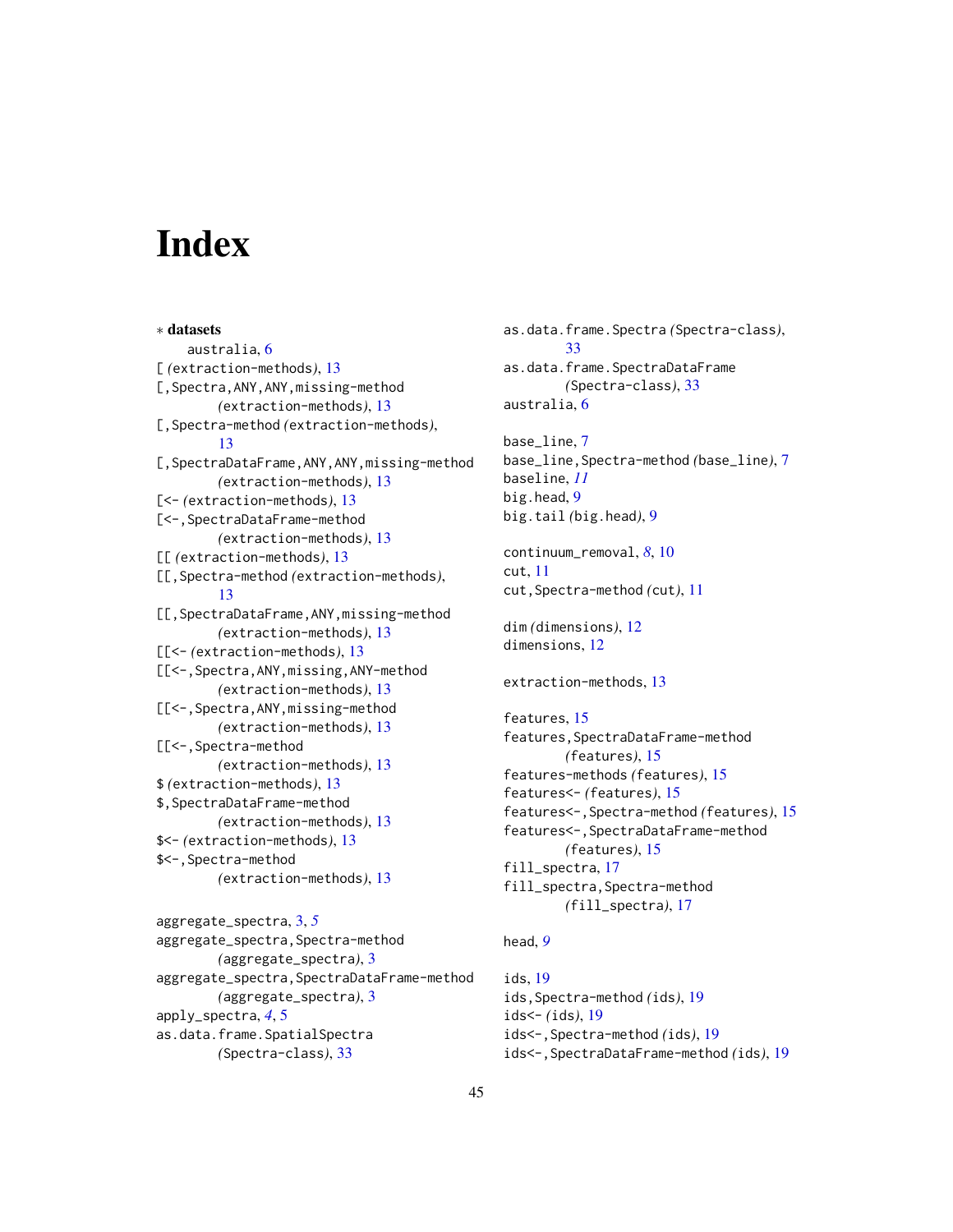kenstone, [20](#page-19-0) kenstone,Spectra-method *(*kenstone*)*, [20](#page-19-0)

```
length (dimensions), 12
21
```
melt\_spectra, [21,](#page-20-0) *[24](#page-23-0)* melt\_spectra,Spectra-method *(*melt\_spectra*)*, [21](#page-20-0) melt\_spectra,SpectraDataFrame-method *(*melt\_spectra*)*, [21](#page-20-0) melt\_spectra-methods *(*melt\_spectra*)*, [21](#page-20-0) mutate, [23,](#page-22-0) *[41](#page-40-0)* mutate,Spectra-method *(*mutate*)*, [23](#page-22-0) mutate.Spectra *(*mutate*)*, [23](#page-22-0)

```
names.SpectraDataFrame (Spectra-class),
        33
names<-.SpectraDataFrame
        (Spectra-class), 33
ncol,Spectra-method (dimensions), 12
nrow,Spectra-method (dimensions), 12
```
oz *(*australia*)*, [6](#page-5-0)

```
plot (plot-Spectra), 24
plot,Spectra,ANY-method (plot-Spectra),
        24plot-Spectra, 24
plot.Spectra (plot-Spectra), 24
plot_offset, 26
plot_offset,Spectra-method
        (plot_offset), 26
plot_stack, 26
plot_stack,Spectra-method (plot_stack),
        26
plot_summary, 27
plot_summary,Spectra-method
        (plot_summary), 27
postResampleSpectro, 28
print,Spectra-method (Spectra-class), 33
print.summary.Spectra (summary), 41
rbind, 29
```

```
res (res,numeric-method), 30
res,integer-method
        (res,numeric-method), 30
res,numeric-method, 30
res,Spectra-method
        (res,numeric-method), 30
```
*(*res,numeric-method*)*, [30](#page-29-0) rnv, *[5](#page-4-0)*, *[8](#page-7-0)*, *[11](#page-10-0)* rnv *(*snv*)*, [31](#page-30-0) separate, [30](#page-29-0) separate,Spectra-method *(*separate*)*, [30](#page-29-0) separate.Spectra *(*separate*)*, [30](#page-29-0) show,Spectra-method *(*Spectra-class*)*, [33](#page-32-0) snv, *[5](#page-4-0)*, *[8](#page-7-0)*, *[11](#page-10-0)*, [31](#page-30-0) spectacles *(*Spectra-class*)*, [33](#page-32-0) spectacles-package, [3](#page-2-0) Spectra, [32](#page-31-0) spectra, *[17](#page-16-0)*, *[38](#page-37-0)* spectra *(*spectra-methods*)*, [34](#page-33-0) spectra, data.frame-method *(*spectra-methods*)*, [34](#page-33-0) spectra,Spectra-method *(*spectra-methods*)*, [34](#page-33-0) spectra,SpectraDataFrame-method *(*spectra-methods*)*, [34](#page-33-0) Spectra-class, [33](#page-32-0) spectra-methods, [34](#page-33-0) spectra<- *(*spectra-methods*)*, [34](#page-33-0) spectra<-,data.frame-method *(*spectra-methods*)*, [34](#page-33-0) spectra<-,Spectra-method *(*spectra-methods*)*, [34](#page-33-0) SpectraDataFrame, [37](#page-36-0) SpectraDataFrame-class *(*Spectra-class*)*, [33](#page-32-0) spectroSummary *(*postResampleSpectro*)*, [28](#page-27-0) splice, [38](#page-37-0) splice,Spectra-method *(*splice*)*, [38](#page-37-0) split, [39](#page-38-0) split,Spectra-method *(*split*)*, [39](#page-38-0) split.Spectra *(*split*)*, [39](#page-38-0) subset, [40](#page-39-0) subset, SpectraDataFrame-method *(*subset*)*, [40](#page-39-0) subset.SpectraDataFrame *(*subset*)*, [40](#page-39-0) summary, [41](#page-40-0)

res,SpectraDataFrame-method

## tail, *[9](#page-8-0)*

```
wl, 17, 38, 42
wl,Spectra-method (wl), 42
wl<- (wl), 42
wl <-, data.frame-method (wl)42
```